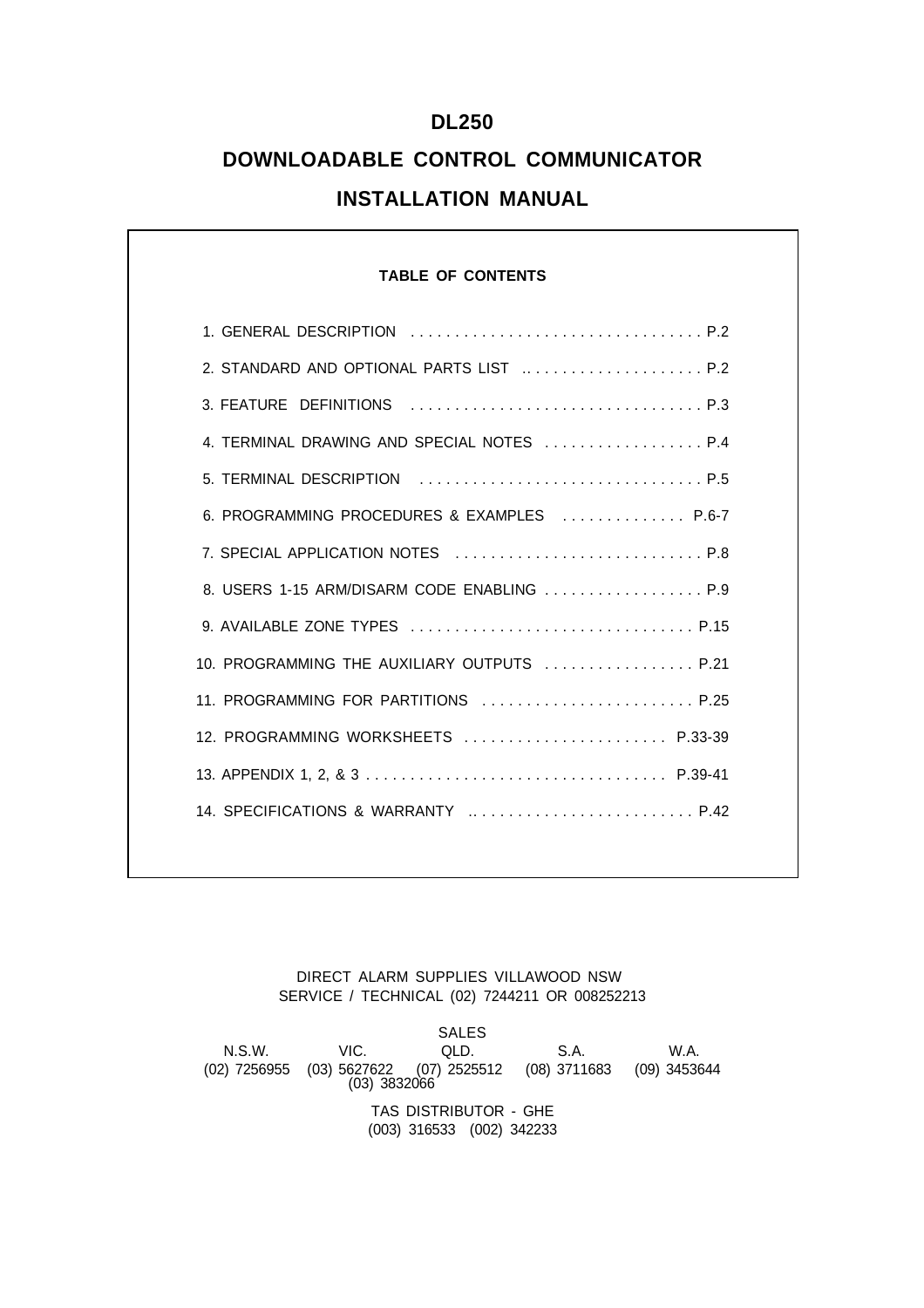## **DL250 INSTALLATION MANUAL**

## **General Description**

The DAS DL250 is a versatile 8 expandable to 16 zone security control. Its microcomputer design gives some of the most versatile, yet easy to use features available for most security applications today. Some of the features of the DL250 include; Partitionable up to three separate systems, dual reporting, Partial Arm (for at home monitoring), 15 user codes, internal log, domestic dialling, dynamic battery test, plus many more. Each of the 8 zones can be programmed to be one of nine different types including 24 Hour, Handover, Day Zone, and secondary entry. The system can be used with LCD or LED Code Pads, key switches, or radio remote arming. Each zone is individually annunciated and can be isolated from the Code Pad if so enabled. See page 11 for a description of all zone types. Read the OPERATORS MANUAL before you begin the installation for the best overall description of how the DL250 functions. After installation of the security system, complete the information on page 1 of the operators manual and explain the system operation to all security system owners/operators.

## **Standard Parts List**

| <b>QUANTITY</b> | <b>PARTS DESCRIPTION</b>          | <b>PART#</b>    |
|-----------------|-----------------------------------|-----------------|
|                 | MASTER CONTROL PANEL W/O CODE PAD | FS4640          |
| 20              | 3K3 1/2 WATT EOL RESISTORS        | EOL-33          |
|                 | (4) WIRE LEAD FOR AUX OUTPUTS     | 8920            |
|                 | <b>INSTALLATION MANUAL</b>        | $IM-DL250$      |
|                 | <b>OPERATORS MANUAL</b>           | <b>OM-DL250</b> |

The DL250 is shipped with the parts listed below.

## **Optional Parts List**

The following parts are available for use with the DL250.

| <b>OPTIONAL PARTS DESCRIPTION</b>       | <b>PART#</b>  |
|-----------------------------------------|---------------|
| 8 LED REMOTE CODE PAD                   | FS4580        |
| LCD ALPHA NUMERIC DISPLAY CODE PAD      | FS4534        |
| AC POWER SUPPLY 16.5V 1.5 AMP PLUG PACK | FS4402        |
| SMART PROGRAMMER WITH LCD DISPLAY       | FS4610        |
| PROGRAMMER WITH DIGITAL NUMERIC DISPLAY | <b>FS4597</b> |
| <b>8 WAY RELAY OUTPUT MODULE</b>        | FS4634        |
| <b>16 WAY VOLTAGE OUTPUT MODULE</b>     | FS4614        |
| 12 VOLT 6.5 AMP HOUR BATTERY            | FS4312        |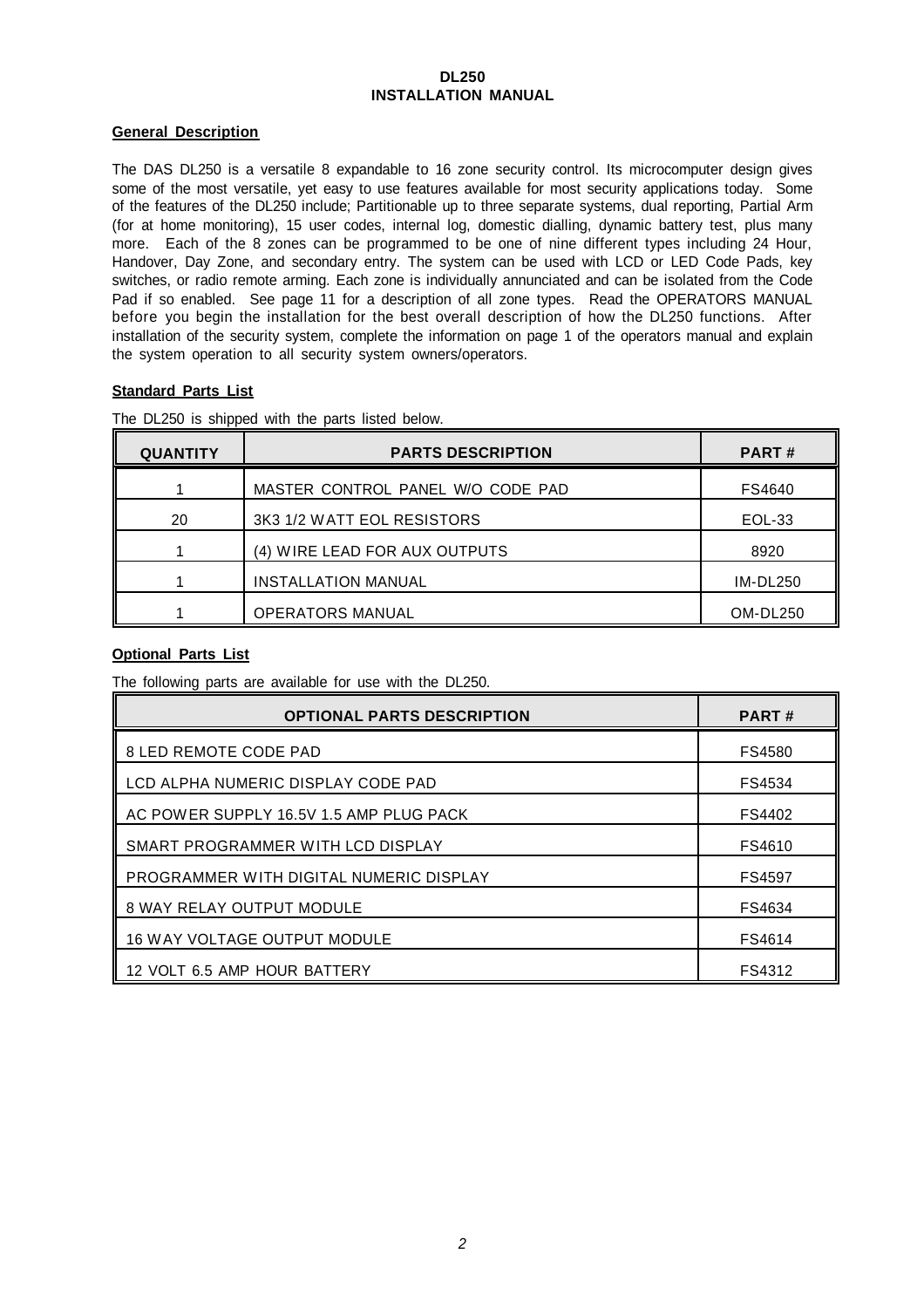## **FEATURE DEFINITIONS**

## **Partitions**

The DL250 can be partitioned into a maximum of three separate systems with distinct user codes per system. See page 25 for complete instructions.

## **Secondary Exit Delay**

Used most often for garage doors, this zone type is a second entry/exit delay that has its own delay times, independent of the standard entry/exit delay zone.

## **Group Isolate**

Zones can be programmed to isolate as a group when the [\*] button is pressed during the exit delay. This feature is enabled in Locations 167-174: **Assigning Special Characteristics For Zones** beginning on page 15 of this manual.

#### **Partial Arm** (Entry Guard)

This unique home level arming allows you to remain inside your home and only arm areas that are not occupied. For example, Night Arming.

#### **Chime**

This lowest level of security can be enabled by zone (see page 16, Locations 175-182: **Assigning Audible Characteristics For Zones**) to create a time programmable tone through the Code Pad sounder when the system is disarmed and a zone is violated. If so programmed, this feature can be turned on and off by a one digit keypress programmed in Location 213: **Assigning The Chime Code** on page 20 of this manual.

#### **Auto Isolate Enable**

When enabled in location 196, the DL250 can be armed with zones violated, lacking a green "READY" light on the Code Pad. Under this condition, all zones that are not secure at the end of the exit delay will become isolated. All zones that become secured before the end of the exit delay will become active in the system.

#### **Dynamic Battery Test**

When enabled in locations 218, the DL250 can be programmed to perform a dynamic battery test for a selected duration, at a selected time.

#### **Internal Event Log**

Up to 256 events can be stored in memory along with the date and time of the event. These events can be viewed through the LCD Code Pad or the Dasload Download Software Package.

## **Twin Trip Zones**

A **twin trip zone** requires two trips within the time programmed in location 191 or a continuous trip for more than ten seconds for an alarm activation. If a single trip on a **twin trip zone** is initiated, an alarm would only occur if any other zone has been in alarm, still is in alarm or any other zone is tripped with in the delay time set in location 191.

## **Radio Remote Arming**

The **Radio Remote Arming** feature for the DL250 will cause the siren to pulse for a single one second burst, when the DL250 is armed. The speaker output will also pulse two, one second bursts when the DL250 is disarmed.

## **Zone Tamper**

The DL250 can monitor any one of its zone for a short or open circuit. If any one of these conditions occur the DL250 can report these events as **Zone Tamper**. With zone tamper enabled, zones only require one pair of wires to monitor both alarms and tamper.

#### **Pager Format**

The DL250 can report any of its events, including Alarms, Opening/Closing with user code, Power fails etc., to a compatible pager.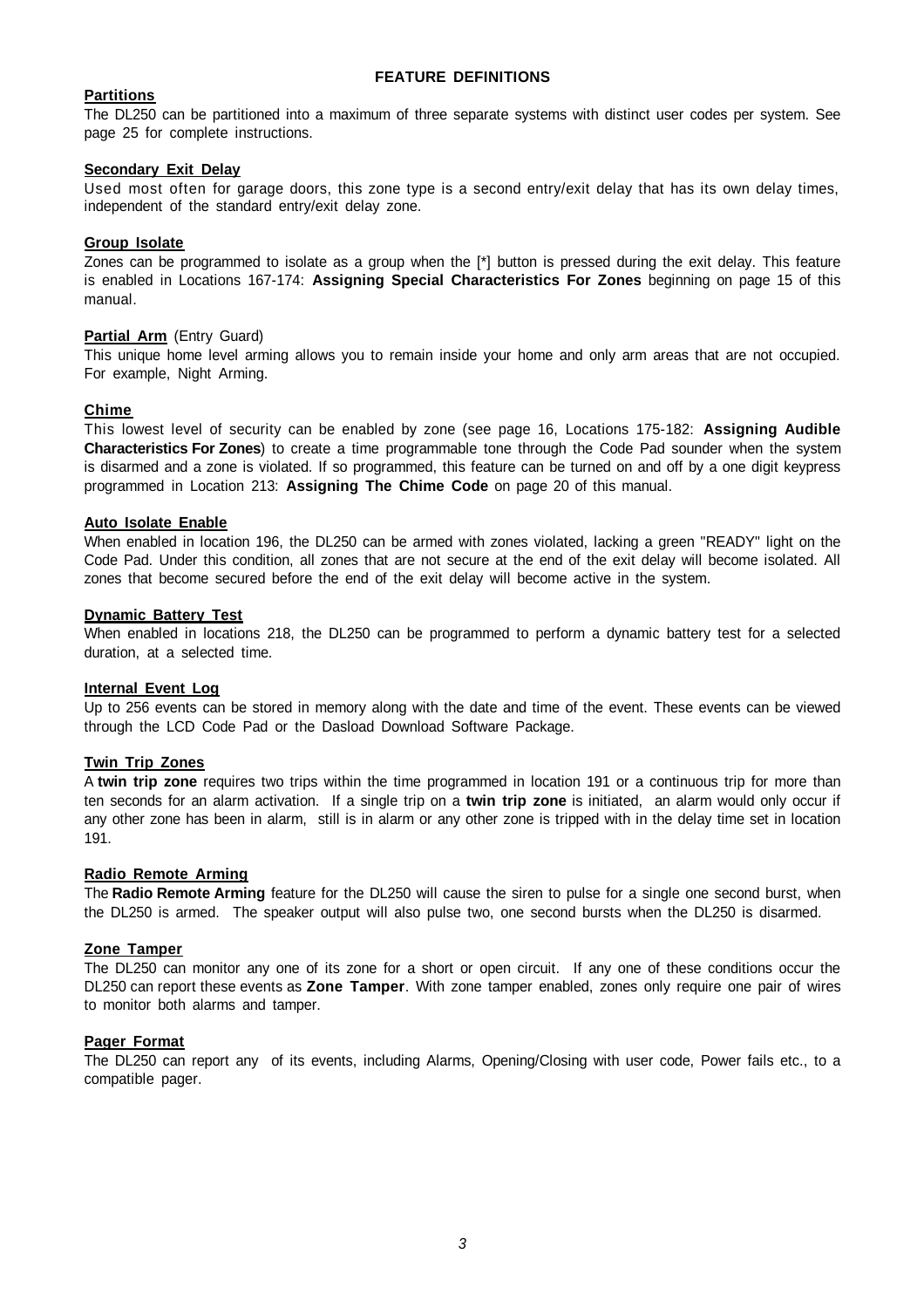## **TERMINAL DRAWING & SPECIAL NOTES**

## **TERMINAL DESCRIPTION**

| <b>TERMINAL#</b>                  | <b>DESCRIPTION</b>                                                                                                                                                                                                                                                                                                                            |  |
|-----------------------------------|-----------------------------------------------------------------------------------------------------------------------------------------------------------------------------------------------------------------------------------------------------------------------------------------------------------------------------------------------|--|
| $1 - 4$                           | Connect Code Pad wires as follows; Yellow to terminal 1, Green to terminal 2, Black to<br>terminal 3, and Red to terminal 4. Maximum run with 7/020 cable is 70 metres. Maximum<br>run with 14/020 cable is 120 metres. A maximum of 4 code pads may be connected to the<br>DL250. Each code pad must be home run.                            |  |
| 5                                 | Connect one side of zone 1 loop. Connect other side of loop to common terminal 6. Open<br>or short causes alarm                                                                                                                                                                                                                               |  |
| $\overline{7}$                    | Connect one side of zone 2 loop. Connect other side of loop to common terminal 6. Open<br>or short causes alarm.                                                                                                                                                                                                                              |  |
| $8 - 16$                          | See Terminal Drawing and repeat the above sequence for zones 3 through 8.                                                                                                                                                                                                                                                                     |  |
| 17                                | Resettable 12VDC 100mA Aux power. (Memory reset and/or Smoke detector power) this<br>output may be reset by the # on the code pad.                                                                                                                                                                                                            |  |
| $18 - 19$                         | Auxiliary power, regulated 12VDC. Maximum 400 mA for all Auxiliary power outputs.                                                                                                                                                                                                                                                             |  |
| $20 - 21$                         | Form A programmable on board relay output. Tied to auxiliary output #1.                                                                                                                                                                                                                                                                       |  |
| $22 - 24$                         | Form C programmable on board relay output. Tied to auxiliary output #2.                                                                                                                                                                                                                                                                       |  |
| $25 - 26$                         | Siren driver output to speaker(s). Speaker rating 10 or 15 watt at 4, 8, or 16 ohms). See<br>page 8 for connection diagram.                                                                                                                                                                                                                   |  |
| 27                                | Earth Ground, connect to a cold water pipe, or 6 to 10 foot driven rod                                                                                                                                                                                                                                                                        |  |
| $28 - 29$                         | AC input, connect 16.5V 1.5 AMP approved transformer.                                                                                                                                                                                                                                                                                         |  |
| Box Tamper                        | The Box Tamper terminals are located at the top right side of the P.C.B. The tamper<br>circuit is Normally Closed. The left terminal is the Negative (-) point of the circuit.                                                                                                                                                                |  |
| <b>Battery Leads</b>              | Connect to 12VDC lead acid rechargeable battery: Black(-) & Red(+). Do not use a dry<br>cell battery.                                                                                                                                                                                                                                         |  |
| <b>Buss Mode</b><br><b>Toggle</b> | To momentary toggle the DL250 code pad communication protocol I.E. Switch<br>from a non partitioned or expanded mode to a Partition/Expansion mode. Short<br>terminal (2) Data to terminal (5) zone one when powering up the DL250. This is<br>ONLY a temporary mode to permit Buss mode switching. Refer to location 384 for<br>more detail. |  |

## **FUSE DESCRIPTION**

| FUSE #         | <b>DESCRIPTION</b>                         |
|----------------|--------------------------------------------|
| F1             | 1 AMP / Code Pad & Smoke Detector<br>Power |
| F <sub>2</sub> | 2 AMP / Siren Driver                       |
| F <sub>3</sub> | 3 AMP / Relay Power                        |

## **PROGRAMMING**

The DL250 can be placed into the "Program" mode by use of the new **FS4610 Smart Programmer**, or the original FS4597 programmer, or for Code Pad programming, by utilising the FS4534 LCD Code Pad (the preferred method)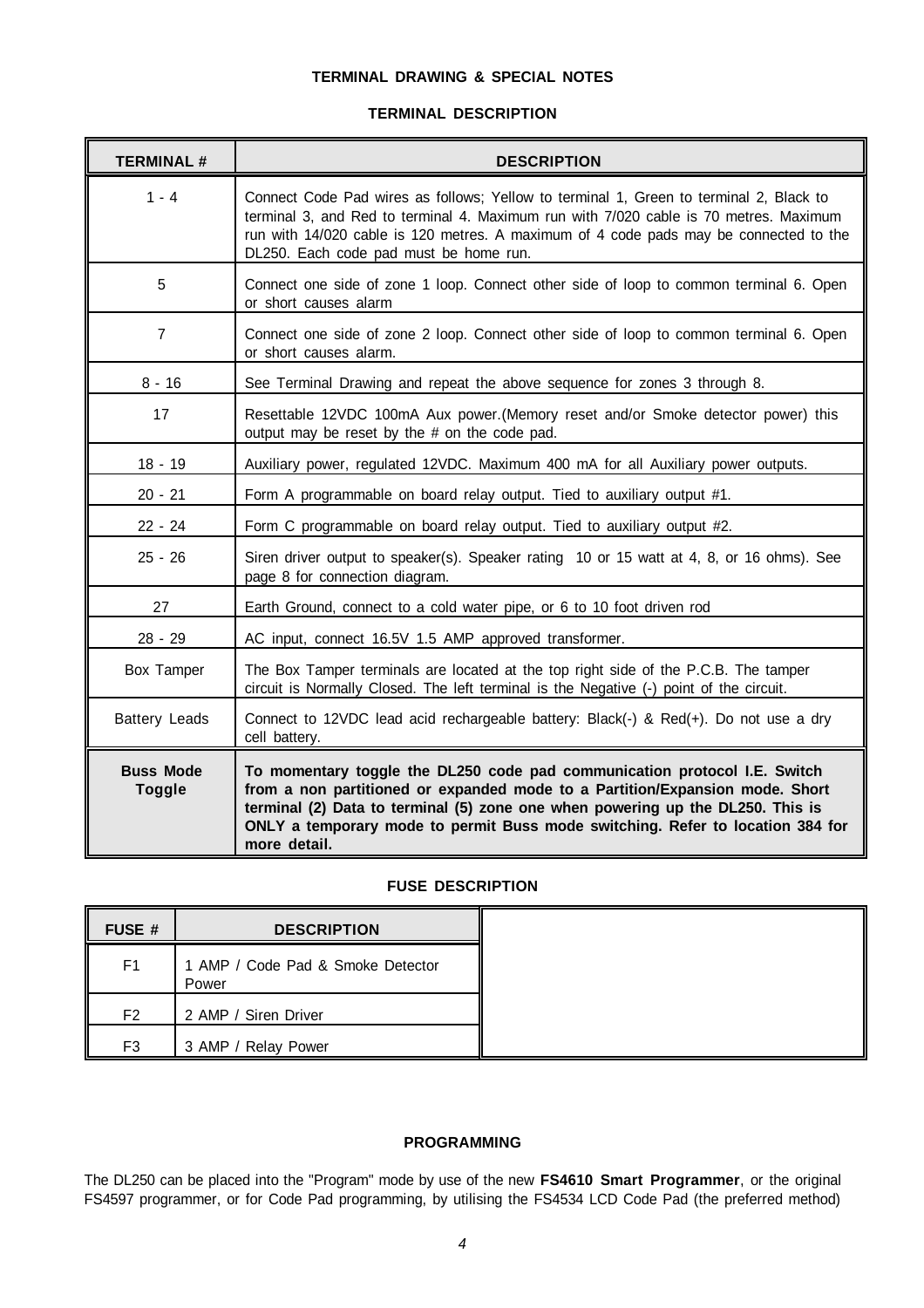or the FS4531 LED Code Pad. These methods are described below.

## **Using a Programmer**

The FS4610 Smart Programmer has been designed to make programming of the DL250 simpler as well as more efficient for users. The FS4610 programmer features up to 16 resident standard programs to allow for separate system standardisation. Plug the optional model FS4610 programmer into the 4-pin male outlet marked "program" on the DL250 P.C. Board. We have also created a method that allows owners of the original FS4597 programmer to use this programmer with the DL250. The FS4597 will program all locations of the DL250 but requires additional care for locations 400 and above. When the 400 location is reached, the two right 7 segment numeric displays will begin to flash on and off and the left side numeric display will change to "0". The flashing is a signal to add a 4 to the left side number to determine which location you are now programming. For example, if you are in location 435, the left (100's column) will be displaying a "0", the middle (10's column) will be flashing and displaying a "3", and the right (one's column) will be flashing and displaying a "5". By adding a 4 to the "0" displayed in left column, it is determined that the location number is 435.

## **Using The LCD Code Pad**

The most straightforward method of Code Pad programming is to utilise the FS4534 LCD Code Pad in the programming mode. To access the programming mode enter [C] [0] [0], followed by the four digit "Go To Program" access code which is factory default [9] [0] [5] [0] (this code can be reprogrammed), and follow the Code Pad prompts.

## **Using The LED Code Pad**

The DL250 can also be programmed by the standard binary method of Code Pad programming described below. However, with over 400 locations, this method will be difficult except for the most experienced programmer. When the FS4531 LED Code Pad is used for programming, enter the factory default four digit "Go To Program" access code of [9] [7] [1] [3]. NOTE: The DL250 must be disarmed to gain access to programming with this code. After entry of this code, the DL250 will be in the "Program" mode, and the yellow LED's will display the data in location 000. The data is displayed using a Binary system. With this system the yellow zone 1 LED equals "1" when illuminated. The zone 2 LED equals "2" when illuminated. The zone 3 LED equals "4" when illuminated. The zone 4 LED equals "8" when illuminated. Thus if the data in location 000 is "9", the LED for zone 1 (=1) and zone 4 (=8) would be illuminated. By adding the two values together, (1+8=9) you would determine that the data in location 000 is "9". If the data in location 000 is "6", the LEDs for zone 2 (=2) and zone 3 (=4) would be added (2+4=6) indicating the data in that location to be "6". If no LED's are illuminated, the location contains a "0". To advance from location 000 through 463, press the [#] key. To go to a specific location, press the location number followed by the [#] key. The yellow LED's will then display the data in that location. Data is changed by entering a number 0 to 15 followed by  $[$ \*] (\* = data enter). Review the examples in figure 1 on the following page.

## **Important Function Codes**

[9]-[5]-[0]-[#] When in the program mode, this function code can be used to write original factory default codes into the DL250.

[9]-[3]-[0]-[#] This function code is used to exit the programming mode after it was accessed via the Code Pad.

## **! ! ! IMPORTANT ! ! !**

Before programming the DL250 for the first time, enter the "Go To Program Code" [9][7][1][3] from the Code Pad, followed by the factory default function code [9][5][0][#]. The panel defaults will now match this installation manual and you may begin programming the control panel. When using an optional plug-in programmer which automatically enters the programming mode, the only entry necessary is [9][5][0][#] to load factory defaults.

## **PROGRAMMING EXAMPLE - FIGURE 2**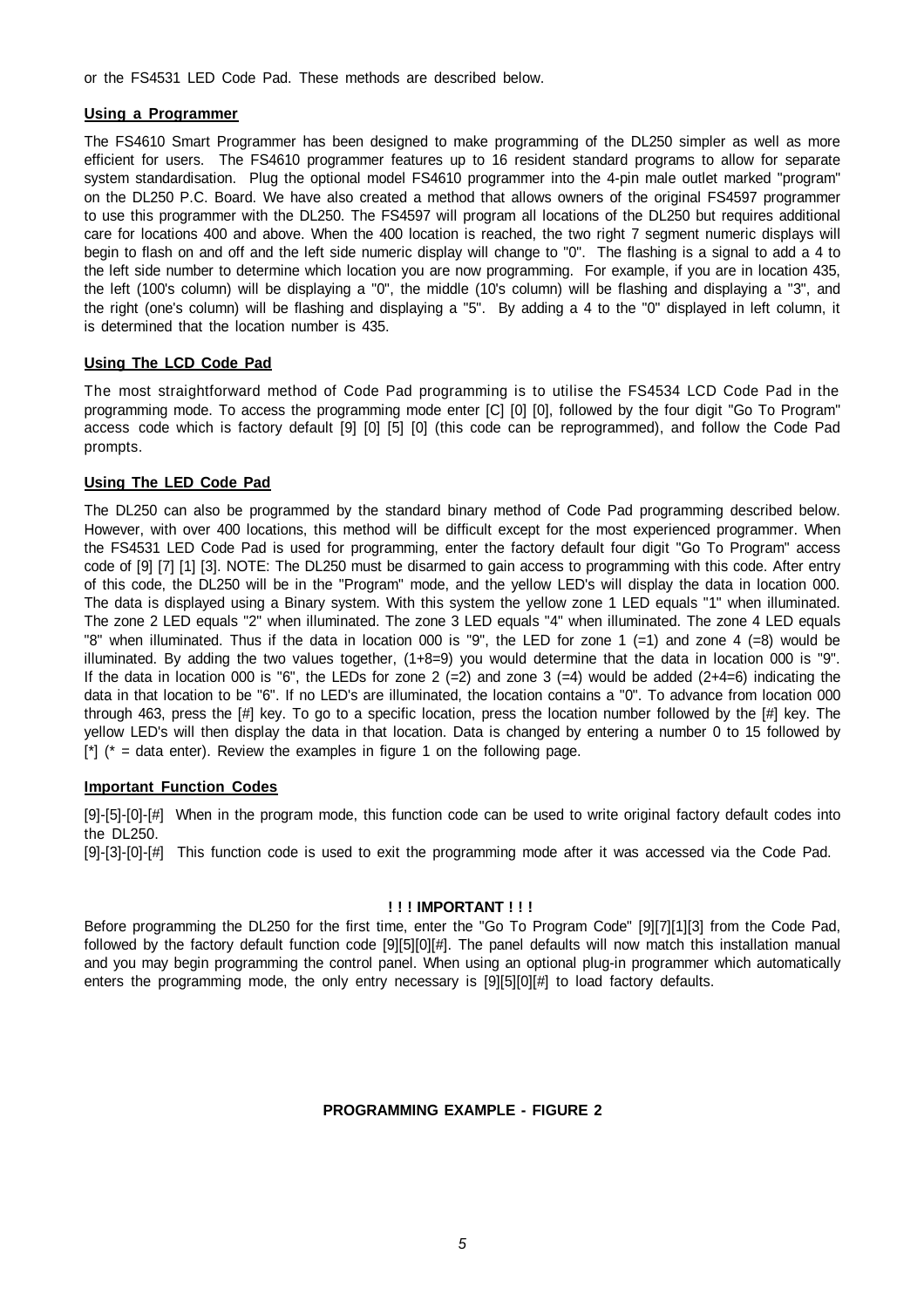## **SPECIAL APPLICATION NOTES**

12 Volt Siren/Piezo and Strobe Connections For The DL250 BOX TAMPER DIAGRAM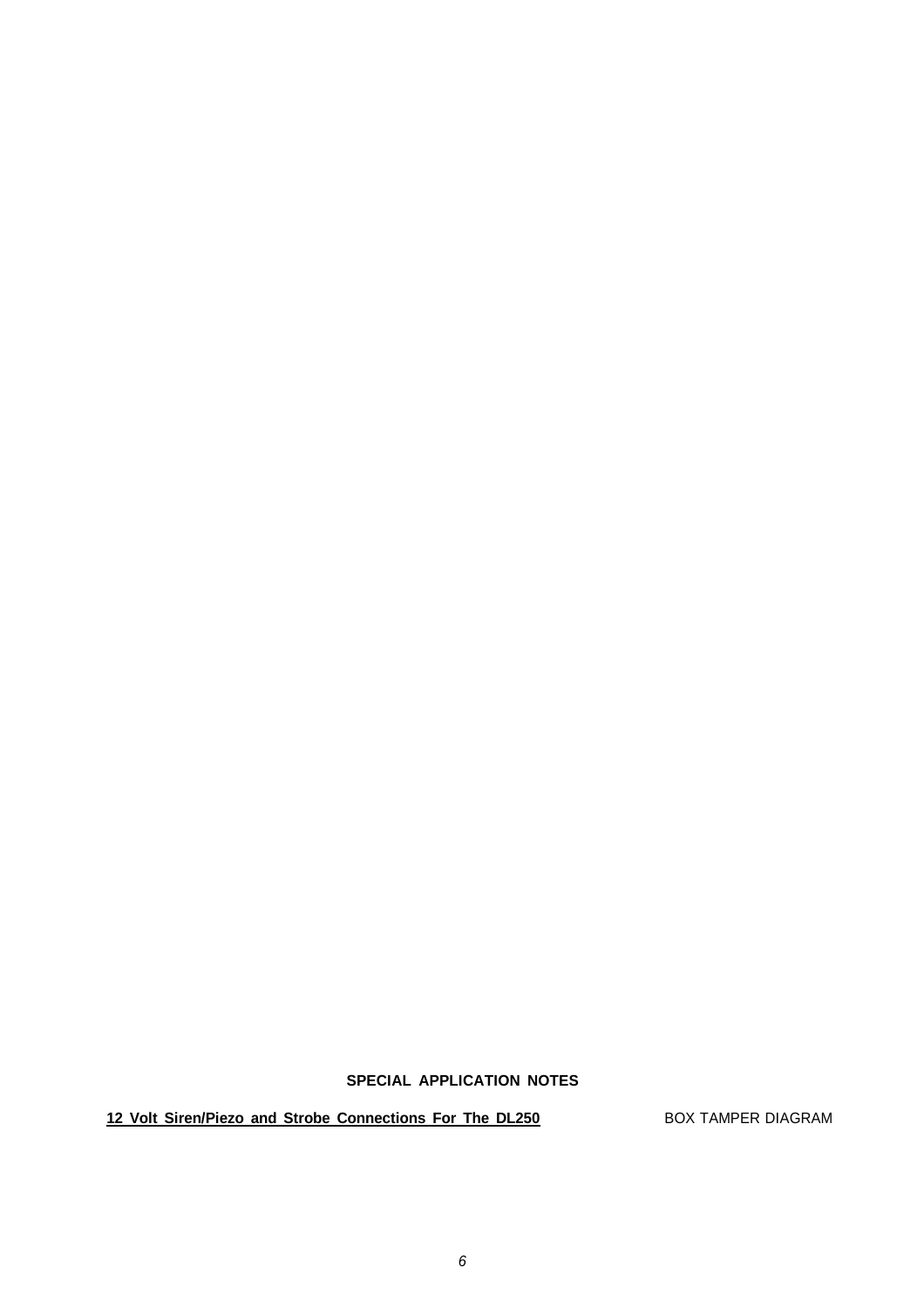**Horn Speaker Connections For The DL250**

1 x 8 Ohm 30-40 Watt speaker is connected directly across terminals 25 & 26.

**Code Pad Dip Switch Settings For The DL250**

**Telecom Mode 3 Connections**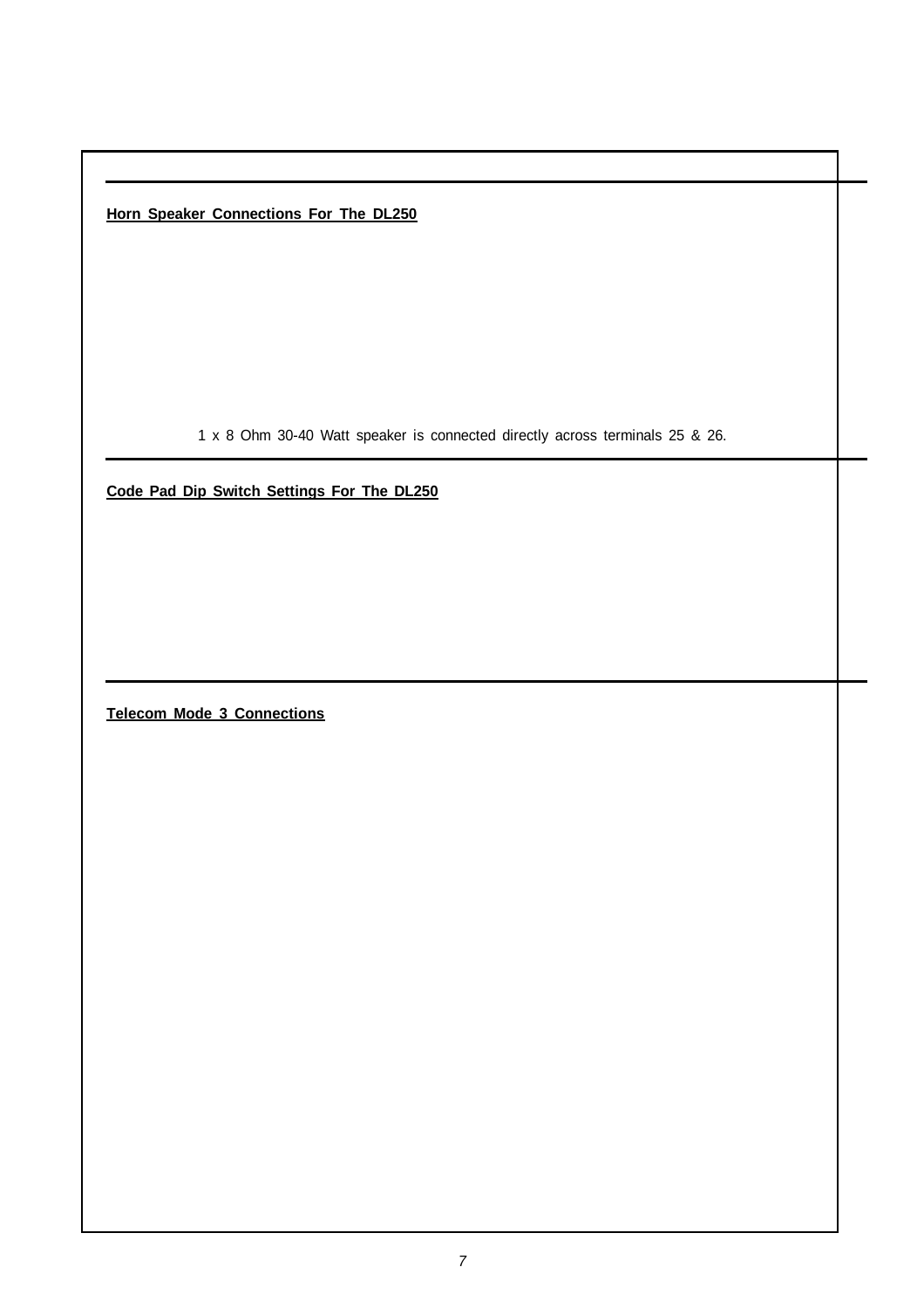## **LOCATIONS 000-003: PROGRAMMING THE MASTER ARM/DISARM CODE**

Locations 000-003 contain the master arm/disarm code (user number 1). Location 000 contains the first digit of the code; location 003 contains the fourth digit of the code. THE CODE MUST CONTAIN FOUR (4) DIGITS. The master code can then be used in the RUN mode to enter arm/disarm codes 1 - 15. The factory default code is [1][2][3][4].

### **LOCATIONS 004-055: PROGRAMMING THE ARM/DISARM CODE FOR USERS 2 THROUGH 14**

Locations 004-055 contain the arm/disarm codes for users 2 through 14. To program these codes, follow the instructions in the paragraph above. To disable these codes, program a "15" (factory default) as the first digit of the code. These codes can be changed in the RUN mode using the master code (refer to operator's manual).

### **LOCATIONS 056-059: PROGRAMMING THE ARM/DISARM CODE FOR USER 15 (DURESS CODE)**

Locations 056-059 contain the arm/disarm code for user number 15 (Duress Code). To program this code, follow the instructions in the paragraph above. This code can be used as a duress code if so programmed in locations 288 - 291. Factory default for this code is "15", disabled.

#### **LOCATION 060-063: GO TO PROGRAM CODE**

Locations 060-063 contain the "Go To Program" access code. Location 060 contains the first digit of the code and location 063 contains the fourth digit of the code. THE CODE MUST CONTAIN FOUR (4) DIGITS. With the DL250 disarmed, the "Go To Program" access code can be used to enter the program mode. To disable the "Go To Program" access code, program a "15" in location 060. The factory default setting is [9][7][1][3]. NOTE: The first digit of this code should not match the Quick-Arm digit. NOTE: If a "15" is programmed into location 60 to disable this code, programming can only be accessed through the downloading software , a plug in programmer or using the program code on a LCD code pad.

#### **LOCATIONS 064-079: PARTITION SELECT FOR CODES 1-15 AND PROGRAM CODE**

## **PARTITIONED SYSTEMS:**

If partitions are utilised, codes may be assigned to a specific partition by using locations 064-079. This is done by disabling each individual code (code 1 is location 064, code 15 is location 079) for each of the four partitions that code should not have access to. Codes are selected by adding the binary equivalents for each partition together and placing that number in the proper location. Partition One = 1, Partition Two = 2, and Partition Three = 4. For example, if code 2 should only be valid for Partition Three, program a "4" in location 065. If code 10 is valid for Partitions Two, and Three, a "6" would be programmed in location 073. Factory default is "7", code valid for all partitions.

| <b>VALUE</b> | <b>PARTITION SELECTION</b>         | <b>VALUE</b> | <b>PARTITION SELECTION</b>            |
|--------------|------------------------------------|--------------|---------------------------------------|
| 0            | <b>NO PARTITIONS ENABLED</b>       | 4            | <b>ENABLES PARTITION 3</b>            |
|              | <b>ENABLES PARTITION 1</b>         | 5            | <b>ENABLES PARTITION 1 &amp; 3</b>    |
| $\mathbf{2}$ | <b>ENABLES PARTITION 2</b>         | 6            | <b>ENABLES PARTITION 2 &amp; 3</b>    |
| 3            | <b>ENABLES PARTITION 1 &amp; 2</b> |              | <b>ENABLES PARTITION 1, 2 &amp; 3</b> |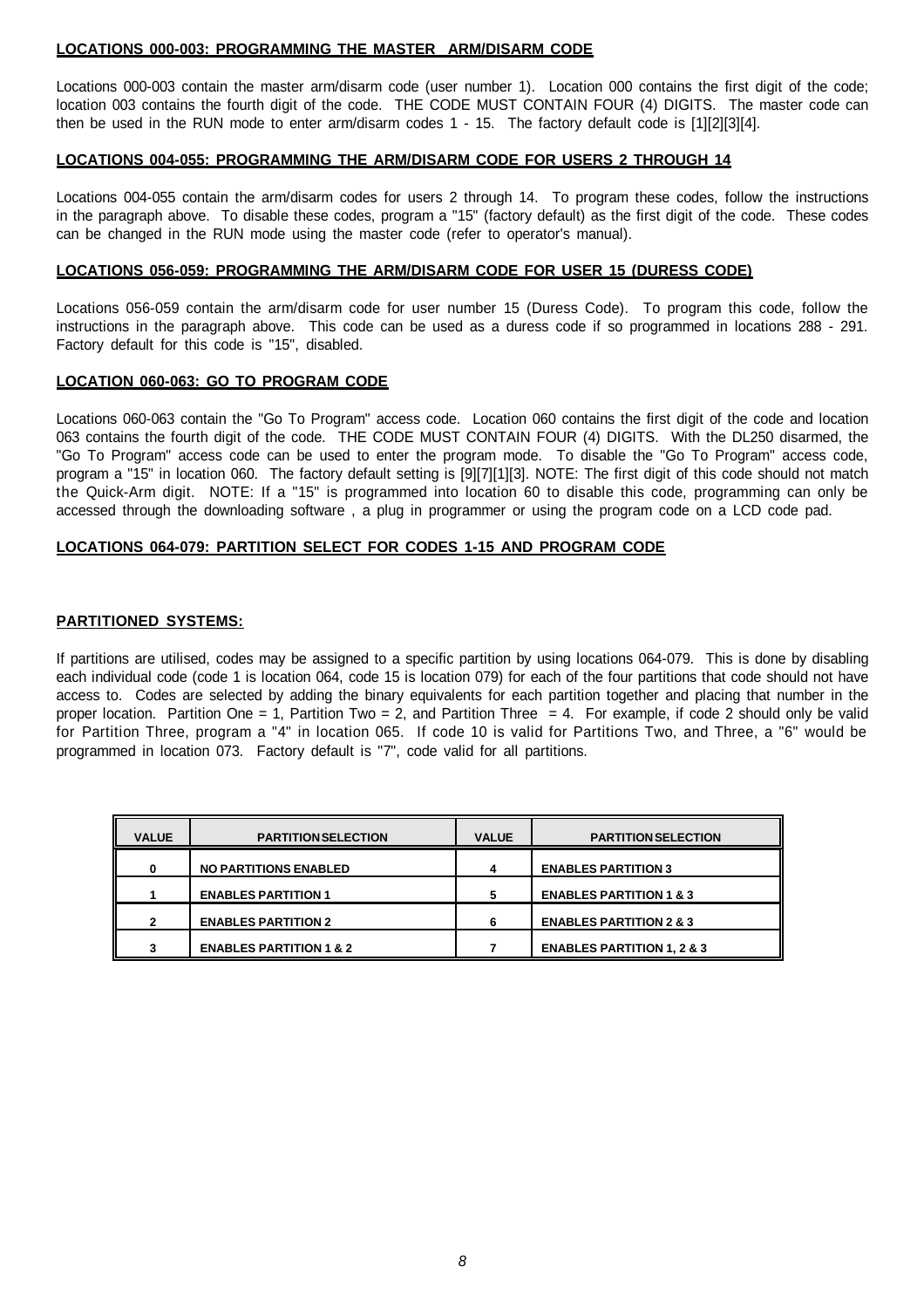## **LOCATIONS 080-094: AUTHORISATION LEVEL FOR CODES 1-15**

Locations 080-094 can be used to control the arming and disarming authority of the individual arm/disarm codes. A code can be given limited authority by programming a number from 1 to 15 in the corresponding location for that code. Add the values in the table below that correspond to the desired arm/disarm characteristics, and program the sum in the appropriate locations. The opening communicator code (location 340), and the closing communicator code (location 341) must be enabled for opening/closing reports.

| <b>VALUE</b> | <b>AUTHORISATION LEVEL</b>                                                                                           | <b>VALUE</b> | <b>AUTHORISATION LEVEL</b>                                          |
|--------------|----------------------------------------------------------------------------------------------------------------------|--------------|---------------------------------------------------------------------|
| 0            | <b>NO AUTHORISATION LEVEL (USED)</b><br><b>FOR AUXILIARY OUTPUT)</b>                                                 |              | <b>REGULAR ARM/DISARM CODE</b><br><b>OPEN/CLOSE REPORTS BY USER</b> |
|              | <b>REGULAR ARM/DISARM CODE</b>                                                                                       | 10           | ARM ONLY AFTER CLOSING TIME<br><b>OPEN/CLOSE REPORTS BY USER</b>    |
| $\mathbf{2}$ | <b>NORMALLY REGULAR CODE,</b><br><b>CHANGE TO ARM ONLY CODE</b><br>AFTER THE CLOSING TIME, RESET<br>AT THE OPEN TIME | 12           | <b>ARM ONLY CODE</b><br><b>OPEN/CLOSE REPORTS BY USER</b>           |
| 4            | <b>ARM ONLY CODE</b>                                                                                                 |              |                                                                     |

## **LOCATION 095: DIAL ATTEMPTS FOR PHONE #1**

Location 095 is used to enter the number of dial attempts (1 to 15 attempts) the communicator will try for phone number one before ending the notification process. Factory default is "6" and the communicator will make 6 attempts to the first number, and then 6 attempts to the second number, if a second number is programmed. If the factory default is modified in location 146, the dial sequence can be altered, refer location 146.

## **LOCATION 096: DIAL ATTEMPTS FOR PHONE #2**

Location 096 is used to enter the number of dial attempts (1 to 15 attempts) the communicator will try for phone number two before ending the notification process. Factory default is "6" and the communicator will make 6 attempts to the first number, and then 6 attempts to the second number, if a second number is programmed. If the factory default is modified in location 146, the dial sequence can be altered, refer location 146. **NOTE**: Dial Attempts for Phone 2# will only be valid if **SPLIT** or **DUAL REPORTING** is enabled.

## **LOCATIONS 097-112: PRIMARY PHONE NUMBER**

Phone # 1 is programmed in successive locations beginning with location 097. Delays of four seconds can be programmed at any point in the phone number by programming a "13" in the appropriate location. If tone dialling is desired, program a "15" in the location where tone dialling should begin. If a "\*" or "#" are required in your phone number then a "11" = "\*" and "12" = "#". If the entire number should be tone dialling, program a "15" in location 097. Factory default is "14" in each location and the phone number is not enabled. When using split or dual reporting, phone #1 always takes priority over phone #2. A "14" indicates the end of the phone number. Example: Phone number 02 7244211 with touchtone dialling would be entered as [15]][\*][#][0][\*][#][2][\*][#][7][\*][#][2][\*][#][4][\*][#][4][\*][#][2][\*][#][1][\*] [#][1][\*] [#][14][\*][#]. The "15" selects touchtone dialling, and the "14" ends the phone number.

## **LOCATIONS 113-117: PRIMARY ACCOUNT CODE**

The account code sent when phone #1 is dialled is programmed in locations 113-117. If the account code is three digits long, use locations 113-114-115, and program a "0" in locations 116 and 117. If the account code is four digits long, program a "0" in location 117. If a zero "0" is part of an account code, it should be programmed as a "10". Program a "0" to indicate the end of the account code. To make this account code the account code for "Partition One", see location 146. Example: Account number of 2090 would be entered as  $[2][\uparrow][\#][10][\uparrow][\#][10][\uparrow][\#][0][\uparrow][\#]$  (starting at location 113). Account code of 209 for low speed would be entered as  $[2]$ [\*][#]  $[10]$ [\*][#]  $[9]$ [\*][#]  $[0]$ [\*][#] (starting at location 113).

## **LOCATION 118: PRIMARY FORMAT**

The primary format is transmitted when the primary phone number is dialled. Select a format from below, and program the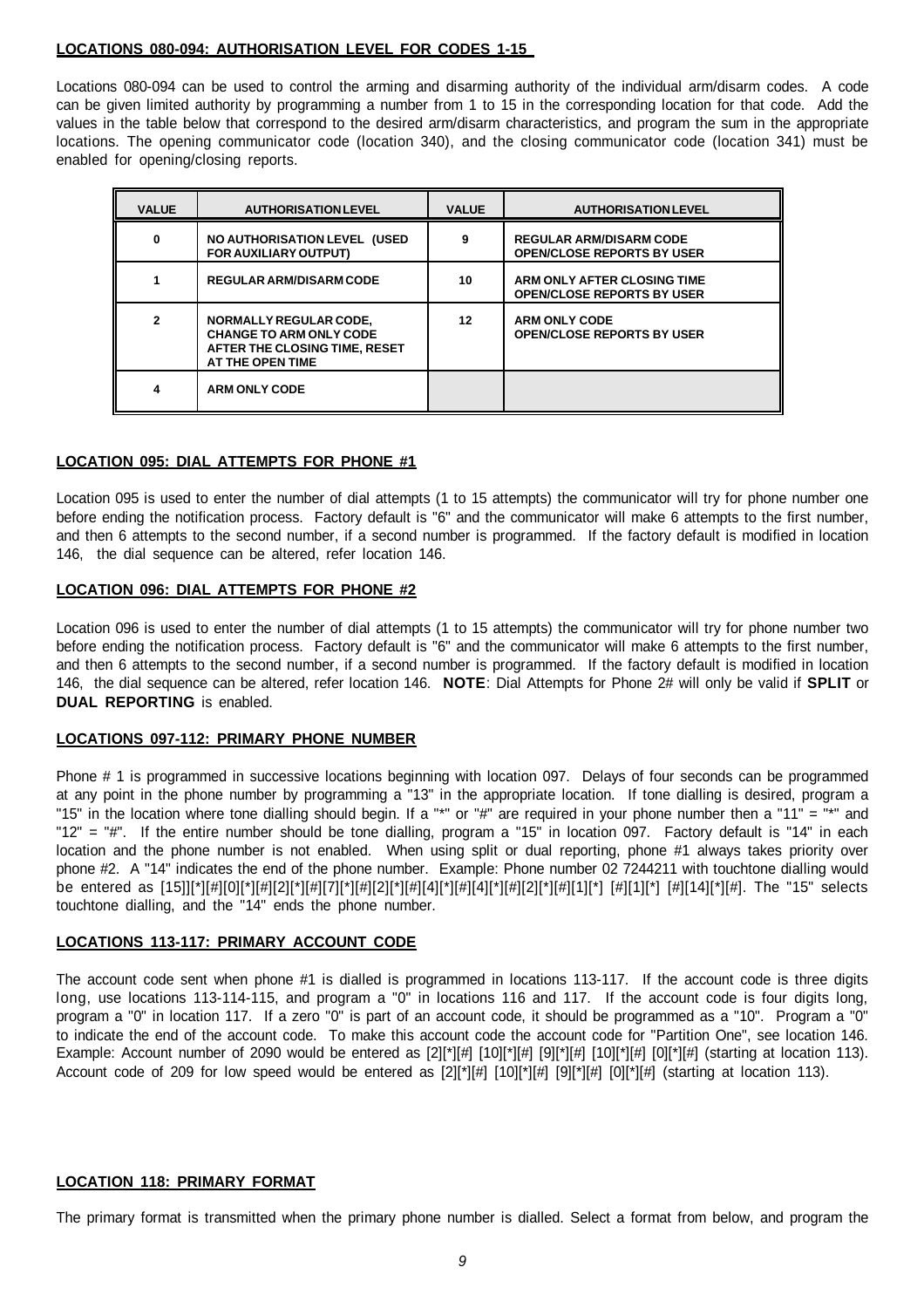| <b>DATA</b>    | <b>FORMAT</b>                                | <b>DESCRIPTION</b>                                                               |
|----------------|----------------------------------------------|----------------------------------------------------------------------------------|
| $\mathbf{0}$   | <b>LOCAL ONLY</b>                            | COMMUNICATOR IS DISABLED                                                         |
| 1              | <b>ADEMCO CONTACT ID</b>                     | DTMF FORMAT                                                                      |
| $\overline{2}$ | <b>ADEMCO 4/2 EXPRESS</b>                    | <b>DTMF FORMAT</b>                                                               |
| 3              | <b>PAGER FORMAT</b>                          | REPORTS IN 4 + 3 FORMAT AND/OR DOMESTIC DIALLING                                 |
| 4              | <b>ADEMCO HIGH SPEED</b>                     | DTMF FORMAT                                                                      |
| 5              | <b>RADIONICS EXTENDED SLOW</b>               | 1800Hz TRANSMITTAL 2300Hz HANDSHAKE 20 PPS HEX EXT<br><b>DOUBLE ROUND</b>        |
| 6              | <b>CADDX MODEM</b>                           | PROPRIETARY                                                                      |
| $\overline{7}$ | <b>RADIONICS EXTENDED FAST</b>               | 1800Hz TRANSMITTAL 2300Hz HANDSHAKE 40 PPS HEX EXT<br>DOUBLE ROUND               |
| 8              | <b>RADIONICS EXTENDED FAST</b>               | 1800Hz TRANSMITTAL 1400Hz HANDSHAKE 40 PPS HEX EXT<br>DOUBLE ROUND               |
| 9              | <b>RADIONICS EXT FAST</b><br><b>W/PARITY</b> | 1800Hz TRANSMITTAL 2300Hz HANDSHAKE 40 PPS HEX<br><b>EXTENDED</b>                |
| 10             | <b>NOT USED</b>                              |                                                                                  |
| 11             | <b>ADEMCO/SILENT KNIGHT</b><br><b>SLOW</b>   | 1900Hz TRANSMITTAL 1400Hz HANDSHAKE 10 PPS DOUBLE<br>ROUND PARITY                |
| 12             | SILENT KNIGHT 4+2 FAST                       | 1900Hz TRANSMITTAL 1400Hz HANDSHAKE 20 PPS DOUBLE<br><b>ROUND PARITY</b>         |
| 13             | <b>SESCOA/FRANKLIN FAST</b>                  | 1800Hz TRANSMITTAL 2300Hz HANDSHAKE 20 PPS HEX DOUBLE<br><b>ROUND</b>            |
| 14             | <b>SIA</b>                                   | <b>FSK FORMAT</b>                                                                |
| 15             | <b>CUSTOM FORMAT</b>                         | SELECT YOUR OWN FORMAT FOR NON STANDARD BASE<br>STATIONS. REFER TO APPENDIX (3). |

Location 118 contains the communicator format used to transmit to the receiver connected to the phone #1. Consult the instructions for your central station receiver to determine which format is compatible. Select a format from the 14 listed above. If you require a format other than those listed, review the override options described in locations 252-255, to build the appropriate format. A "15" must be programmed in location 118 in addition to the entries into locations 252-255 in order to create a special format. If this location contains a "0", the built-in communicator will be disabled, and the DL250 will function as a local only control. When using pager format for domestic dialling, program the primary account code to "1717" and program a "1" in location 192 (all abort enable). Your telephone number will also require at least four (4) pauses ("13"s) added at the end of the phone number.

## **LOCATIONS 119-134: SECONDARY PHONE NUMBER**

Locations 119-134 contain phone #2. This number allows certain communicator reports to go to another number (split reporting), or to cause the communicator to dial a second number if the primary number does not respond after the number of attempts programmed into location 95 have been tried unsuccessfully, or for dual reporting. The same number of attempts are made with the second phone number unless split or dual reporting is selected were the dial attempts in location 96 are used. Tone dialling and delay instructions are the same as for the primary number. A "14" indicates the end of the phone number.

## **LOCATIONS 135-139: SECONDARY ACCOUNT CODE**

Locations 135-139 contain the account code for phone #2. The second account code can be programmed as per the primary account code. This account code is reported when partition two is programmed or split or dual reporting is enabled. If the account code is three digits long, use locations 135, 136, and 137. If a zero "0" is part of the account code it must be programmed as a "10". Program a "0" to indicate the end of the account code. If these locations contain a "0", the account code in locations 113-117 will be reported.

## **LOCATION 140: SECONDARY FORMAT**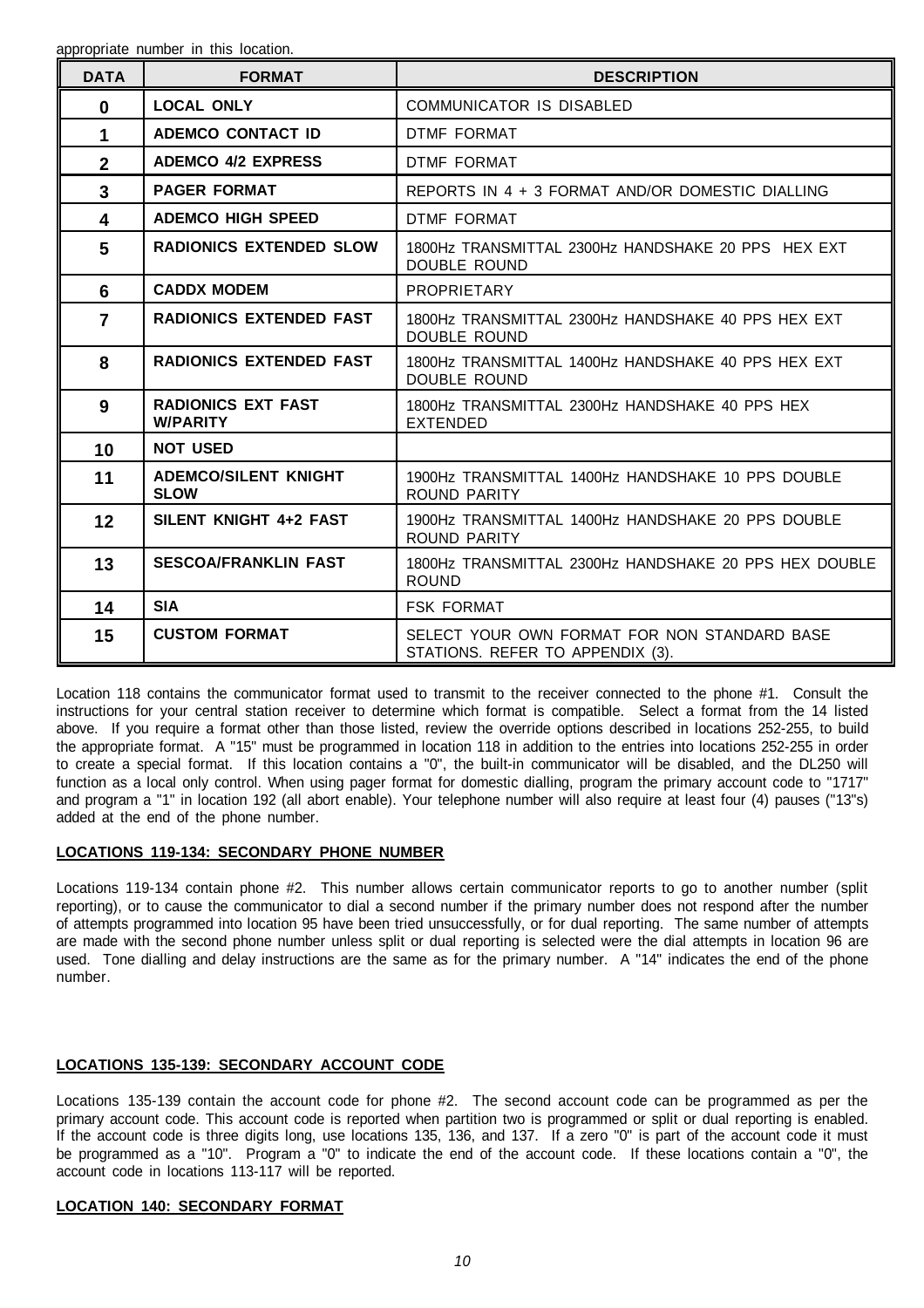Location 140 contains the communicator format used to transmit to the receiver connected to phone #2. The second format is used when split or dual reporting is required. Consult the instructions for your central station receiver to determine which format is compatible. Select a format from the format chart. If you require a format other than those listed, review the override options described in locations 252-255 to build the appropriate format. A "15" must be programmed in location 140 in addition to the entries into locations 252-255 in order to crate a special format. If this location contains a "0", the format programmed into location 118 will be selected.

## **LOCATIONS 141-145: ACCOUNT CODE 3**

Locations 141-145 are utilised to assign an account code for partition #3 if a unique code is desired. The third account code can be programmed as per the primary account code . If these locations contain "0", the account code listed in locations 113-117 will be used.

## **LOCATIONS 146: COMMUNICATOR DIALLING SEQUENCE OPTIONS**

The number programmed into this location determines the sequence and method the communicator will utilise when reporting an event code. Use the table below to build the appropriate number. Add the number(s) associated with the desired features and program the sum in this location. Factory default is "3 programming the characteristics for data 1 and data 2 (1 + 2 = "3")

## CLEAR UP

| <b>DATA</b> | <b>DESCRIPTION</b>                                                                                                                                                                                                                                                                                                                                           |
|-------------|--------------------------------------------------------------------------------------------------------------------------------------------------------------------------------------------------------------------------------------------------------------------------------------------------------------------------------------------------------------|
| "1"         | Alternates between phone number #1 and phone number #2 in increments of two (2) calls to each, until the<br>selected number of dial attempts has been made to each number.                                                                                                                                                                                   |
| "2"         | The communicator attempts the number of dial attempts programmed into the number of dial attempts<br>location to phone number #1 and if unsuccessful, it will delay 5 minutes and attempt the same number of dial<br>attempts programmed into number of dial attempts to phone number #2. (see locations 095 and 096 dial<br>attempts to phone number 1 & 2) |
| "4"         | Force the communicator to tie the account code to the phone number. If this feature is not selected the<br>account code will correspond to the partition. Select for split or dual reporting.                                                                                                                                                                |
| "8"         | The communicator attempts the number of dial attempts programmed into the number of dial attempts<br>location to phone number #1 and if unsuccessful, tries the same number of dial attempts programmed into<br>number of dial attempts to phone number #2. (see locations 095 and 096 dial attempts to phone numbers 1<br>82)                               |
| "በ"         | If a "0" is entered, the account code corresponds to the partition.                                                                                                                                                                                                                                                                                          |

## **SPLIT REPORTING**:

Split reporting is when one group of zone or system events report to a selected destination via the primary phone number, primary account code and primary format. A second group of zone or system events report to a separate destination via the second phone number, the second account code and the second format.

## **DUAL REPORTING:**

Dual reporting is when all zone or system events report to a selected destination via the primary phone number, primary account code and primary format. The same events report to a separate destination via the second phone number, the second account code and the second format.

## **NOTE: For most installations, default data "3" is required. A "4" must be programmed into this location for split or dual reporting.**

## **LOCATION 147: NUMBER OF RINGS TO ANSWER A DOWNLOAD CALL**

Location 147 contains the number of rings a DL250 must detect before answering the telephone when initiating a download session. If a number from "1" to "15" is entered in this location, the DL250 will answer after the number of rings entered in this location times two (2) has been detected ("1" = two rings through "15" = thirty rings). If a **"0"** is programmed into this location the DL250 will not answer the call and rings to answer is disabled. Default for this location is "0" disabled.

## **LOCATION 148: ANSWERING MACHINE DEFEAT**

The number of rings (maximum 3) or less the control must see before it starts a 45 second defeat timer. To defeat an answering machine, or fax two telephone calls must be made to the premises. On the first call, let the phone ring the same number of times (or less) as the number programmed in this location (maximum 3). The control panel will detect these rings and start a 45 second timer. If a call comes in during that 45 second time frame the control panel will answer on the first ring. There must be at least five seconds delay between the first and second call to allow the DL250 to determine that there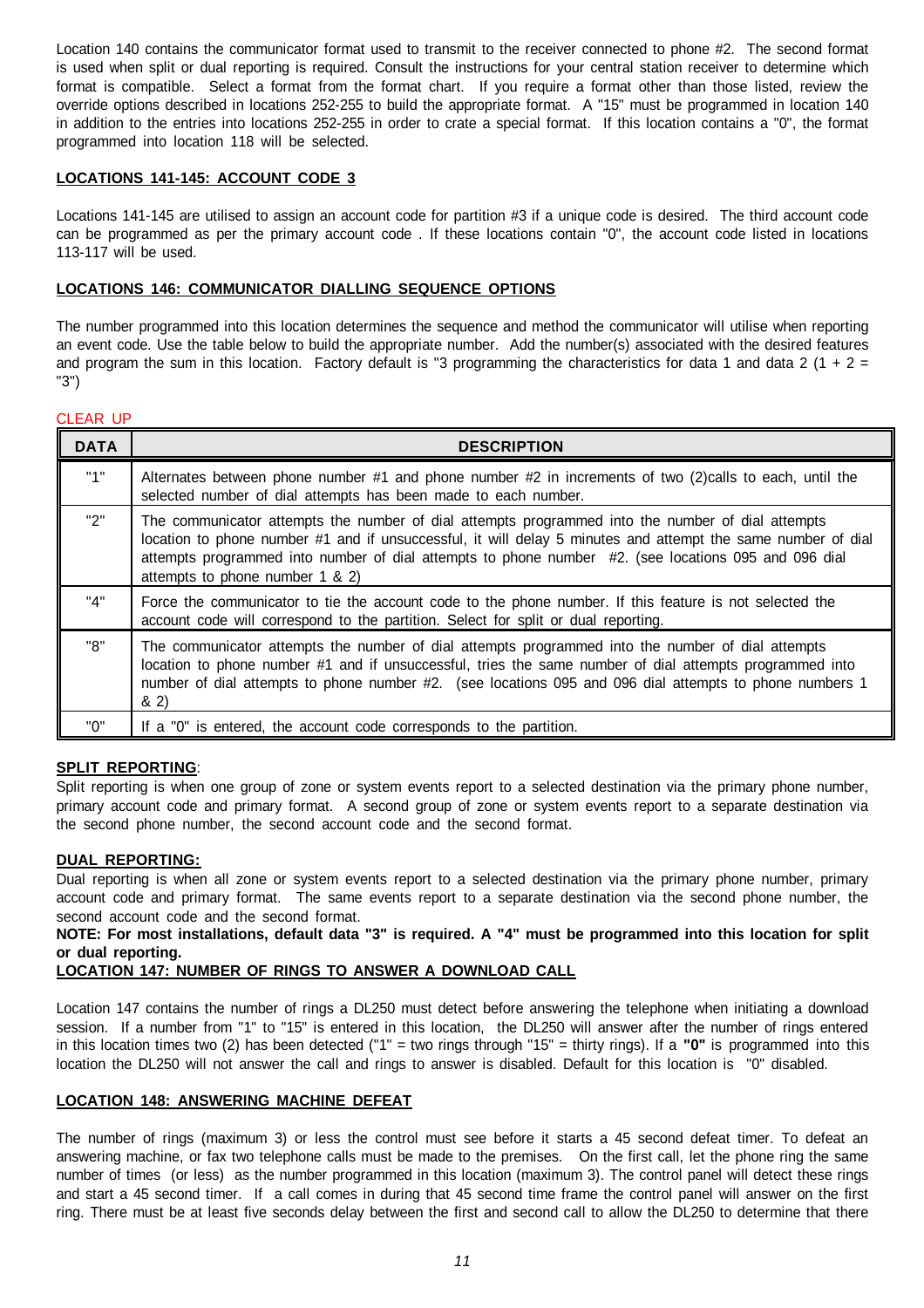are no more ring coming from the first call. To disable this feature program a "0" into this location. Options for this location are "1" "2" or "3". **(Default "0" disabled)** Note: this feature must not be used when the control is connected to a phone line which may experience call traffic such as described above, which may cause the control to answer normal incoming calls .

## **LOCATION 149: TELEPHONE LINE MONITOR**

Location 149 determines the action the DL250 will take when a phone line fault is detected. The options available are listed in the table below. Program one or any combiations of these characteristics in location 149. Factory default is "0" and the Phone line monitor is disabled. If **Enable silent (Value = 1),** is programmed then no code pad sounders or sirens are activated but the auxiliary output option Category 3 and event 9 may be used. If **Enable sirens (Value = 3)** is programmed, then the system siren will activate for the set siren time on a telepnone line trouble condition. **Note:** A siren can only be activated once per telepnone line trouble condition, the telepnone line trouble condition must restore be for the siren can reactivate for a new telepnone line trouble condition. If **Enable sirens (Value = 5)** is programmed, then the system code pad sounder will activate untill a valid code is entered, on a telepnone line trouble condition. In the event of a Phone line fault the **"Ready LED"** on the led code pad will flash to indicate Phone line fault. The LCD code pad will display "PHONE TROUBLE".

| <b>VALUE</b> | <b>TELEPHONE LINE MONITOR</b>    |  |
|--------------|----------------------------------|--|
| Λ            | <b>DISABLED</b>                  |  |
|              | <b>ENABLES SILENT</b>            |  |
| 3            | <b>ENABLES SIREN (timed)</b>     |  |
| 5            | ENABLES CODE PAD SOUNDER (latch) |  |
|              | ENABLES CODE PAD SOUNDER & SIREN |  |

## **LOCATION 150: TELEPHONE LINE MONITOR DELAY**

Location 150 contains the number of 10 second increments in the Telephone line monitor delay before phone line fault is activated. The Telephone line monitor delay is used to overcome unnecessary telephone line faults caused by the momentary removal of the DL250 phone line socket. The Telephone line monitor delay can be programmed in 10 second increments from 0 to 150 seconds ("0" = 0 seconds through "15" = 150 seconds). For example, programming a "2" in this location will produce a Telephone line monitor delay of 20 seconds. Programming a "6" in this location will produce a Telephone line monitor delay of 60 seconds. The phone line fault condition will not restore until the phone line is restored for the same period of time as programmed in this location. Factory default is "1" for 10 seconds delay.

## **LOCATION 151: DIAL ATTEMPT COUNTER**

The number programmed in location 151 (1 to 15) will represent the number of failed dial attempts made by the DL250 before the action programmed in location 149 is activated. Factory default is "0" and this feature is not enabled. This feature can be used with a normally silent alarm activation that may require an audible action after a number of failed dial attempts.

## **LOCATION 152: PRIMARY ENTRY TIME**

Location 152 contains the number of 5 second increments in the entry delay. The entry delay can be programmed in 5 second increments from 5 to 75 seconds ("1" = 5 seconds through "15" = 75 seconds). For example, programming a "2" in this location will produce an entry delay of 10 seconds. (Note: A "0" entry is treated as 0 seconds). Programming a "6" in this location will produce a delay of 30 seconds. The initiation of the entry time will produce a steady code pad sounder for the period of the entry delay. Factory default is 30 seconds.

## **LOCATION 153: PRIMARY EXIT TIME**

Location 153 contains the number of 10 second increments in the exit delay. The exit delay can be programmed in 10 second increments from 10 to 150 seconds ("1" = 10 seconds through "15" = 150 seconds). For example, programming a "2" in this location will produce an exit delay of 20 seconds. (Note: A "0" entry is treated as 0 seconds). Programming a "6" in this location will produce an exit delay of 60 seconds. At the end of the exit delay a one (1) second beep will sound at the code pad indicating the end of the primary exit delay. Factory default is 60 seconds.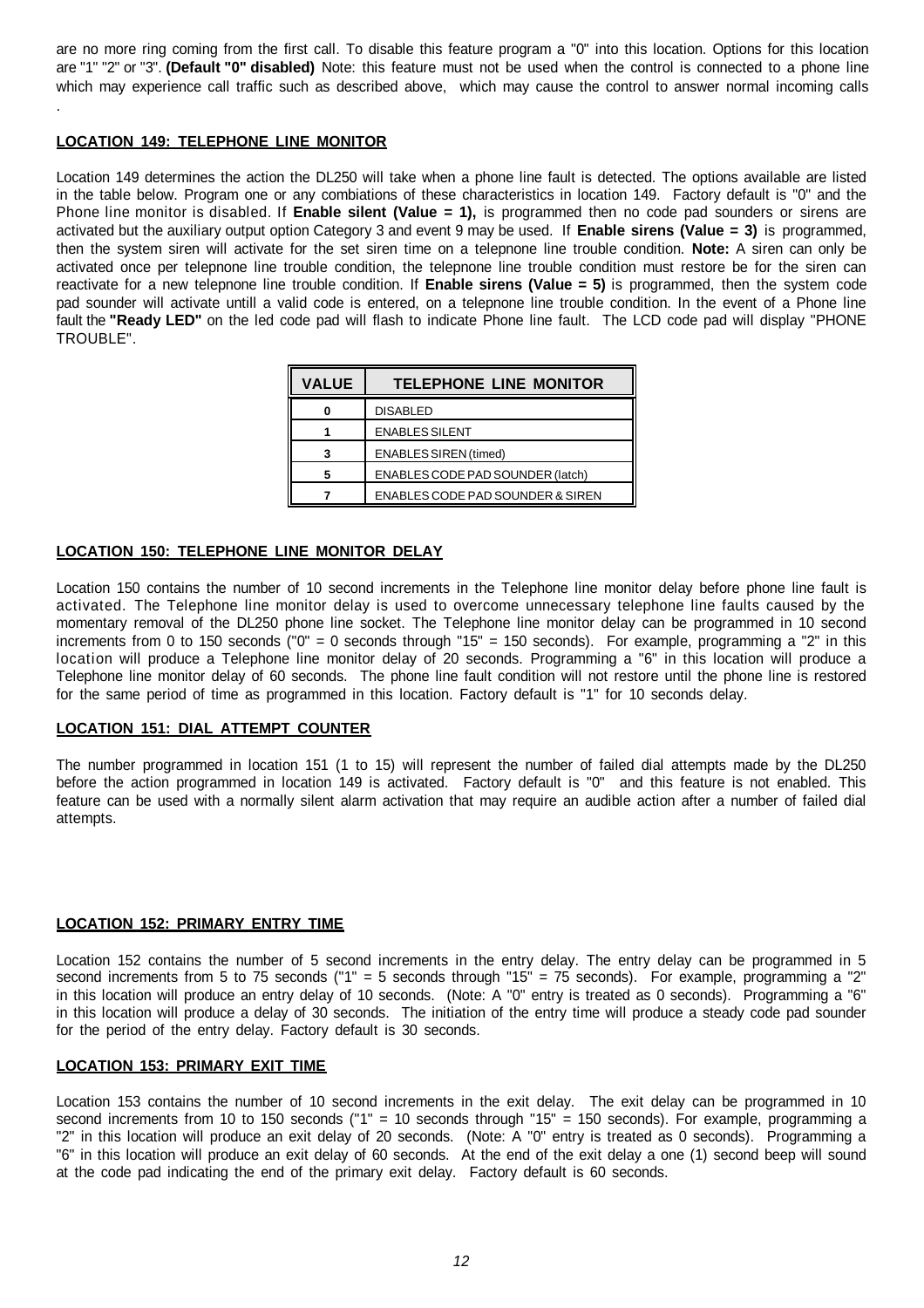## **LOCATION 154: SECONDARY ENTRY TIME**

Location 154 contains the number of 10 second increments in the entry delay, when an entry delay is initiated by a zone type 7. This entry delay can be programmed in 10 second increments for 10 to 150 seconds ("1" = 10 seconds through "15" = 150 seconds. (Note: A "0" entry is treated as zero (0) seconds). Programming a "6" in this location will produce an entry delay of 60 seconds. The initiation of the entry time will produce a steady code pad sounder for the period of the entry delay. Factory default is 60 seconds.

## **LOCATION 155: SECONDARY EXIT TIME**

Location 155 contains the number of 10 second increments after arming, before zone trips will be recognised on a zone type 7. The exit delay can be programmed in 10 second increments from 10 to 150 seconds ("1" = 10 seconds through "15" = 150 seconds). For example, programming a "2" in this location will produce an exit delay of 20 seconds. (Note: A "0" entry is treated as zero (0) seconds). Programming a "6" in this location will produce an exit delay of 60 seconds. At the end of the exit delay a one (1) second beep will sound at the code pad indicating the end of the secondary exit delay. If the secondary exit delay time in this location is less than, or equal to that of the primary exit delay in location 153, then the secondary exit delay time will follow the primary exit delay time. Factory default is 90 seconds. Note: To achieve a one (1) second end of exit delay warning beep at the code pad, program this location with a value that is less than the primary exit time by the warning time required. I.E. If a warning beep is required 10 seconds before the end of a 60 second primary exit time, then program this location with a value of "5" for 50 seconds.

#### **LOCATION 156: SIREN CUT-OFF TIME**

Location 156 contains the number of 2 minute increments in the automatic cutoff time. The automatic cutoff time can be programmed in 2 minute increments from 2 to 30 minutes ( $1" = 2$  minutes through  $15" = 30$  minutes). For example, programming a "2" in this location will produce an automatic cutoff time of 4 minutes. (Note: A "0" entry is treated as the factory default of 8 minutes). Programming a "5" in this location will produce an automatic cutoff time of 10 minutes. NOTE: Please check your state regulations for the maximum siren time allowed by law, E.G. NSW EPA law currently allows 10 minutes maximum.

#### **LOCATION 157: TAMPER SOUNDER CONTROL**

Location 157 controls the audible characteristic of the DL250 for any zone tamper, or box tamper activation. Zone tampers can be individual enabled in locations 183-190. The box tamper is located at the top right side of the DL250 P.C.B, is a normally closed circuit and must be open circuit for activation. To select one of the options available program one of these characteristics listed in the table below in location 157. Factory default is "0" (silent characteristics). Note: the box tamper circuit must be sealed if not used.

| <b>VALUE</b> | <b>TAMPER SOUNDER CONTROL</b> |
|--------------|-------------------------------|
|              | <b>SILENT</b>                 |
|              | <b>SIRFN</b>                  |
|              | CODE PAD SOUNDER              |
|              | SIREN & CODE PAD SOUNDER      |

## **LOCATION 158: TWIN TRIP ZONE SOUNDER CONTROL**

Location 158 controls the audible characteristic of the DL250 for the twin trip activation refer to location 183-190 for further detail on a twin trip zone type, Twin trip zones are also individually enabled in locations 183-190. The audible characteristic programmed will be activated when the first trip occurs on a twin trip zone. If a second trip occurs within the period programmed in location 191 or a continuous trip for more than 10 seconds occurs, the normal audible characteristic programmed for that zone type will over ride any options programmed in this location. Twin Trip zones can not be programmed for entry\exit zones. The audible characteristic will sound for the duration of the siren cut-off time programmed in location 156. Factory default is "0" (silent characteristics).

| <b>VALUE</b> | <b>SOUNDER CONTROL</b> |
|--------------|------------------------|
|              | <b>SILENT</b>          |
|              | SIRFN                  |
| ◠            | CODE PAD SOUNDER       |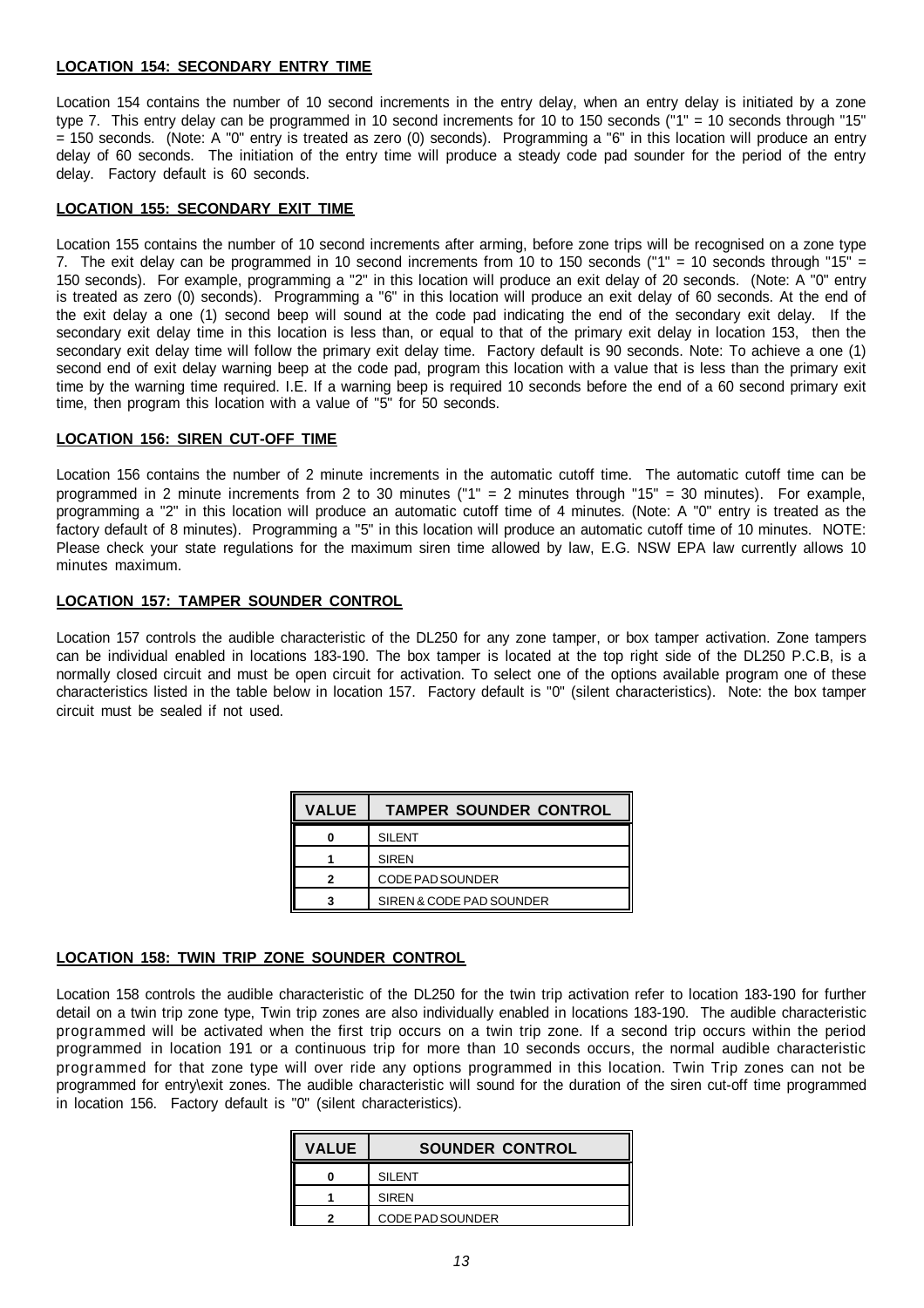## **LOCATIONS 159-166: PROGRAMMING THE ZONE TYPES FOR ZONES 1-8**

Locations 159 through 166 contain a number identifying the characteristics of zones 1 through 8. Location 159 corresponds to zone 1 and location 166 corresponds to zone 8. These zones have been factory defaulted to the zone type shown in the below chart. Other zone characteristics can be found in the table on the this page.

| ZONE # | <b>DEFAULT CHARACTERISTICS</b> |  |
|--------|--------------------------------|--|
|        | "3" = ENTRY/EXIT DELAY ZONE    |  |
|        | $"5" = HANDOVER ZONE$          |  |
|        | $"5" = HANDOVER ZONE$          |  |
| 4 - 8  | $"6" = INSTANT$                |  |

| <b>DATA</b> | <b>AVAILABLE ZONE TYPES</b>                                                                                                                                                                                                                                                                                                                                                                                                                                                                                                                                 |
|-------------|-------------------------------------------------------------------------------------------------------------------------------------------------------------------------------------------------------------------------------------------------------------------------------------------------------------------------------------------------------------------------------------------------------------------------------------------------------------------------------------------------------------------------------------------------------------|
| "1"         | DAY ZONE - When armed, a trip produces an instant alarm. When disarmed, a trip activates<br>the code pad sounder.                                                                                                                                                                                                                                                                                                                                                                                                                                           |
| "2"         | 24 HOUR - A trip on a 24 Hour zone produces an instant alarm when armed or disarmed.                                                                                                                                                                                                                                                                                                                                                                                                                                                                        |
| "3"         | <b>ENTRY/EXIT</b> - A trip will start entry delay. The lack of a trip during exit delay will enable the<br>Auto Home mode if so programmed.                                                                                                                                                                                                                                                                                                                                                                                                                 |
| "4"         | <b>INTERIOR DELAY</b> - A trip on Interior Delay zone will initiate an entry delay. It will be ignored<br>during exit delay and when disarmed. This zone type is used with the "Auto home/Instant"<br>mode.                                                                                                                                                                                                                                                                                                                                                 |
| "5"         | <b>HANDOVER</b> - Interior zone that follows delay zones. It can be bypassed before arming, or<br>automatically bypassed in the "Auto home /Instant" mode if so programmed.                                                                                                                                                                                                                                                                                                                                                                                 |
| "6"         | <b>INSTANT</b> - Produces an instant alarm if tripped when armed. Ignored when disarmed.                                                                                                                                                                                                                                                                                                                                                                                                                                                                    |
| "7"         | <b>SECONDARY DELAY</b> - Like an Entry/Exit zone but has its own independent delay time.                                                                                                                                                                                                                                                                                                                                                                                                                                                                    |
| "8"         | <b>FIRE</b> - A short on a FIRE zone will create an alarm condition when the DL250 is armed or<br>disarmed. An open will create a Trouble condition. The code pad zone LED is steady for a fire<br>condition and flashing for a trouble condition. After a fire activation the # key must be pressed<br>on the keypad to clear the condition and reset the fire zone.                                                                                                                                                                                       |
| "Q"         | <b>KEY SWITCH</b> - A zone attached to a momentary key switch will cause the DL250 to arm or<br>disarm when the zone is momentarily shorted from a sealed condition I.E. a 3.3K resister must<br>be used to seal the zone for the feature to work. NOTE: Check the corresponding "Special<br>Characteristics" for the selected Zone, If the zone programmed to operate as a key switch<br>type also has Partial Arm (Entry Guard) selected, I.E. a "4" in "Special Characteristics" then<br>the key switch will then arm/disarm Partial Mode (Entry Guard). |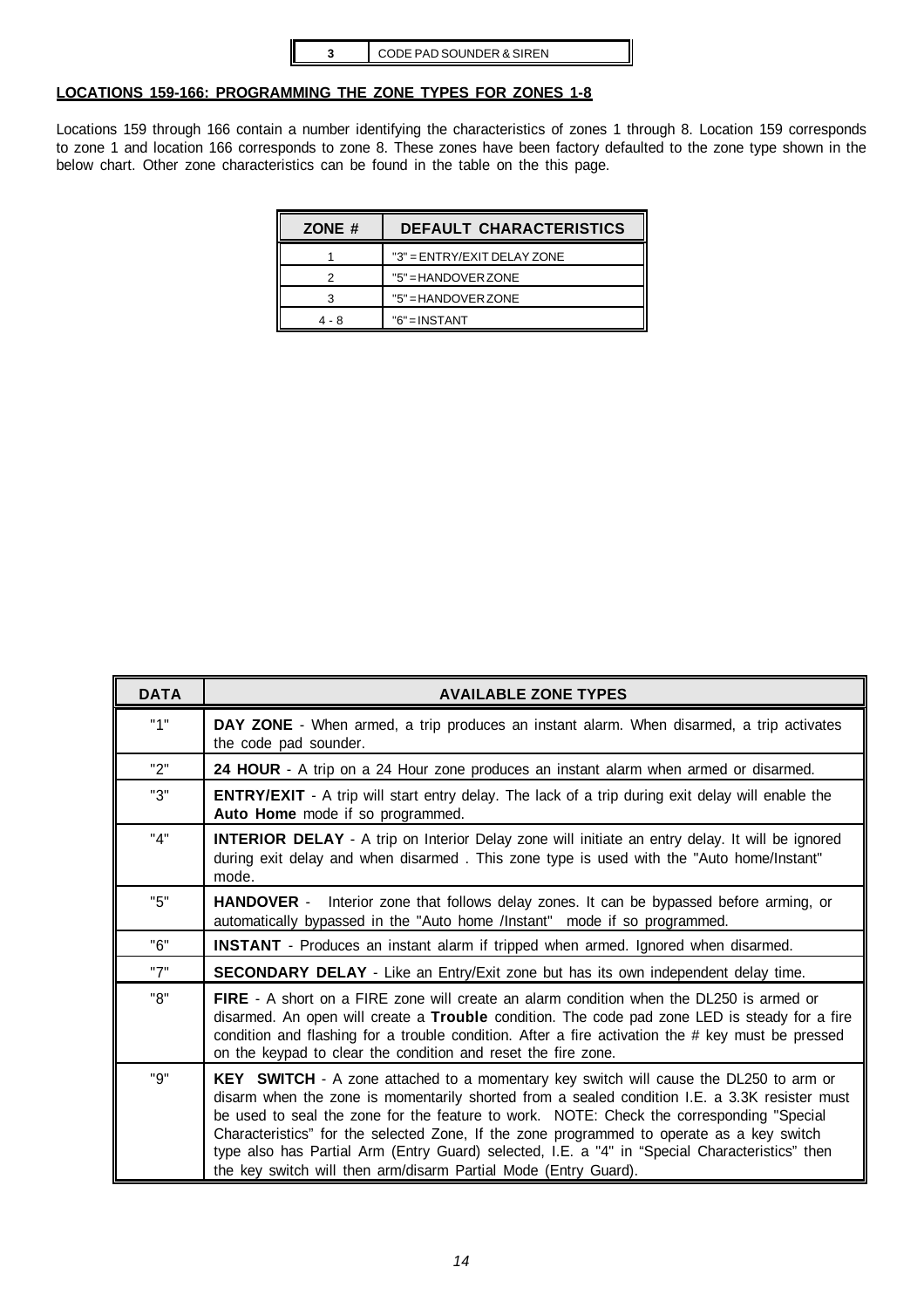## **LOCATIONS 167-174: ASSIGNING SPECIAL CHARACTERISTICS FOR ZONES 1-8**

Locations 167 - 174 are used to assign zone characteristics for zones 1 through 8. Location 167 is for zone 1 and location 174 is for zone 8. Each zone can have any or all of the following characteristics regardless of the zone type selected in locations 159-166 excluding **Fire** zones, which cannot be **Isolated.** Factory default is "12" for each of these locations, meaning that **Zone Isolate Capability & Partial Arm** is enabled, and the other characteristics are not enabled. When Partial Arm (Entry Guard) is enabled, that zone is monitored in Partial mode. Remove this option from the zone(s) which are to be isolated in Partial mode. Note: zone will not isolate in partial mode or group isolate if (8) **Zone Isolate Capability** is not enabled.

| <b>VALUE</b> | <b>CHARACTERISTIC</b>                                                                   | <b>VALUE</b> | <b>CHARACTERISTIC</b>                                                                                              |
|--------------|-----------------------------------------------------------------------------------------|--------------|--------------------------------------------------------------------------------------------------------------------|
| $\bf{0}$     | NO FEATURE SELECTED                                                                     | 8            | <b>ZONE ISOLATE CAPABILITY</b>                                                                                     |
| 1            | <b>FAST LOOP RESPONSE (200MS)</b>                                                       | 9            | FAST LOOP RESPONSE (200MS)<br>ZONE ISOLATE CAPABILITY                                                              |
| $\mathbf{2}$ | <b>GROUP ISOLATE ZONE</b>                                                               | 10           | <b>GROUP ISOLATE ZONE</b><br>ZONE ISOLATE CAPABILITY                                                               |
| 3            | FAST LOOP RESPONSE (200MS)<br><b>GROUP ISOLATE ZONE</b>                                 | 11           | FAST LOOP RESPONSE (200MS)<br><b>GROUP ISOLATE ZONE</b><br>ZONE ISOLATE CAPABILITY                                 |
| 4            | <b>PARTIAL ARM ZONE (Monitored)</b>                                                     | 12           | PARTIAL ARM ZONE (Monitored)<br>ZONE ISOLATE CAPABILITY                                                            |
| 5            | FAST LOOP RESPONSE (200MS)<br>PARTIAL ARM ZONE (Monitored)                              | 13           | FAST LOOP RESPONSE (200MS)<br>PARTIAL ARM ZONE (Monitored)<br>ZONE ISOLATE CAPABILITY                              |
| 6            | <b>GROUP ISOLATE ZONE</b><br>PARTIAL ARM ZONE (Monitored)                               | 14           | <b>GROUP ISOLATE ZONE</b><br>PARTIAL ARM ZONE (Monitored)<br>ZONE ISOLATE CAPABILITY                               |
| 7            | FAST LOOP RESPONSE (200MS)<br><b>GROUP ISOLATE ZONE</b><br>PARTIAL ARM ZONE (Monitored) | 15           | FAST LOOP RESPONSE (200MS)<br><b>GROUP ISOLATE ZONE</b><br>PARTIAL ARM ZONE (Monitored)<br>ZONE ISOLATE CAPABILITY |

## **LOCATIONS 175-182: ASSIGNING AUDIBLE CHARACTERISTICS FOR Zones 1-8.**

Locations 175-182 are used to assign the audible characteristics of zones 1 through 8. Location 175 is for zone 1 and location 182 is for zone 8. Each zone can have one, or a combination of the following audible characteristics. To determine the appropriate data for these locations, refer to the chart below and add the sum of the corresponding values to arrive at the correct data for these locations. For all zones the factory default is "1". This means that all 8 zones will create a yelp siren output when an alarm is created. NOTE: If a **Fire** zone type is selected in locations 159-166, standard fire zone characteristics will override any selection made for a zone in this section I.E. a steady siren will be generated for a sort circuit and a code pad sounder for an open circuit. Zones with a steady siren characteristic will over ride zones with a yelp siren characteristic. If a chime zone is selected, then refer to locations 213 and 214 for more detail.

| <b>VALUE</b> | <b>AUDIBLE CHARACTERISTICS</b>                          | <b>VALUE</b> | <b>AUDIBLE CHARACTERISTICS</b>                                           |
|--------------|---------------------------------------------------------|--------------|--------------------------------------------------------------------------|
| $\bf{0}$     | SILENT ZONE                                             | 8            | <b>CHIME FEATURE</b>                                                     |
|              | <b>YELP SIREN AUDIBLE</b>                               | 9            | YELP SIREN AUDIBLE<br>CHIME FEATURE                                      |
| $\mathbf{2}$ | <b>STEADY SIREN AUDIBLE</b>                             | 10           | STEADY SIREN AUDIBLE<br>CHIME FEATURE                                    |
| 4            | <b>CODE PAD SOUNDER AUDIBLE</b>                         | 12           | CODE PAD SOUNDER AUDIBLE<br>CHIME FEATURE                                |
| 5            | YELP SIREN AUDIBLE<br>CODE PAD SOUNDER AUDIBLE          | 13           | YELP SIREN AUDIBLE<br>CODE PAD SOUNDER AUDIBLE<br>CHIME FEATURE          |
| 6            | STEADY SIREN AUDIBLE<br><b>CODE PAD SOUNDER AUDIBLE</b> | 14           | STEADY SIREN AUDIBLE<br>CODE PAD SOUNDER AUDIBLE<br><b>CHIME FEATURE</b> |

## **LOCATIONS 183-190: REPORTING / SPECIAL CHARACTERISTICS FOR Zones 1-8**

Locations 183-190 are used to assign communicator characteristics to individual zones 1 through 8. Location 183 is for zone 1, and location 190 is for zone 8. Each zone can have one, or a combination of these characteristics. Factory default for all zones is (1 + 2 = "3"). This means that each zone has **Restore Reporting (Value = 1), Isolate Reporting (Value**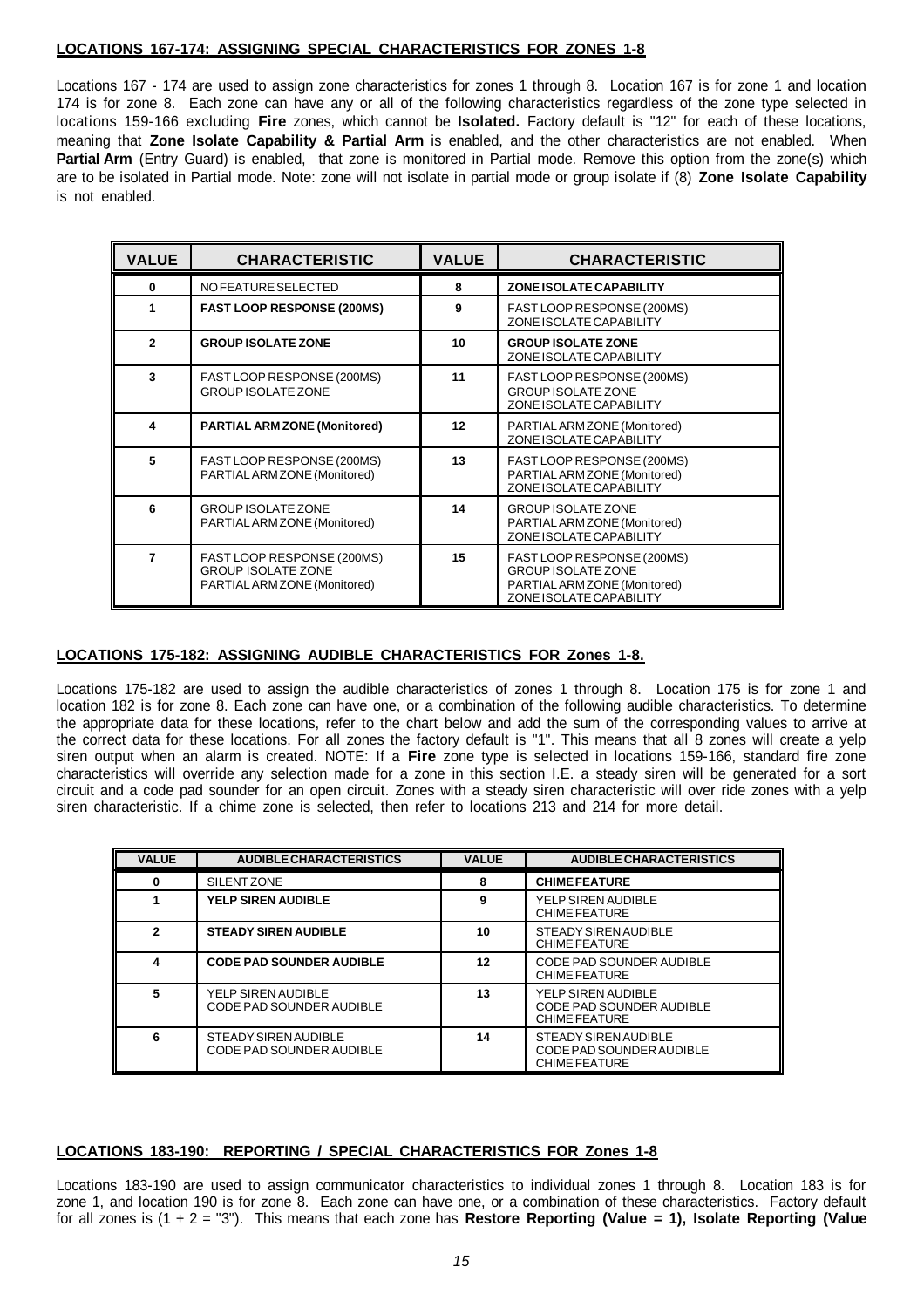**= 2)** enabled. It should be noted that these locations are used to enable individual zone report capability by zone. A reporting code must be programmed in the appropriate location to enable overall reporting capability of **Restore** reports (location 332) **Isolate** reports (location 334). Double EOL tamper and Twin trip zone 1 through 8 are also enabled in these locations. Program Double EOL (Value + 4) and Twin trip (Value = 8) to enable these features. **Double EOL Tamper** reports is selected in location 338.

| <b>VALU</b><br>E. | <b>REPORTING / SPECIAL</b><br><b>CHARACTERISTICS</b>                             | <b>VALUE</b> | <b>REPORTING / SPECIAL CHARACTERISTICS</b>                                                                  |
|-------------------|----------------------------------------------------------------------------------|--------------|-------------------------------------------------------------------------------------------------------------|
| $\bf{0}$          | NO FEATURE SELECTED                                                              | 8            | <b>TWIN TRIP ENABLE</b>                                                                                     |
| 1                 | <b>RESTORE REPORTING</b>                                                         | 9            | <b>RESTORE REPORTING</b><br><b>TWIN TRIP ENABLE</b>                                                         |
| $\mathbf{2}$      | <b>ISOLATE REPORTING</b>                                                         | 10           | <b>ISOLATE REPORTING</b><br><b>TWIN TRIP ENABLE</b>                                                         |
| 3                 | RESTORE REPORTING<br><b>ISOLATE REPORTING</b>                                    | 11           | RESTORE REPORTING<br><b>ISOLATE REPORTING</b><br><b>TWIN TRIP ENABLE</b>                                    |
| 4                 | <b>DOUBLE EOL ENABLE</b>                                                         | 12           | DOUBLE EOL REPORTING<br><b>TWIN TRIP ENABLE</b>                                                             |
| 5                 | <b>RESTORE REPORTING</b><br><b>DOUBLE EOL ENABLE</b>                             | 13           | RESTORE REPORTING<br><b>DOUBLE EOL ENABLE</b><br>TWIN TRIP ENABLE                                           |
| 6                 | <b>ISOLATE REPORTING</b><br><b>DOUBLE EOL ENABLE</b>                             | 14           | <b>ISOLATE REPORTING</b><br><b>DOUBLE EOL ENABLE</b><br><b>TWIN TRIP ENABLE</b>                             |
| 7                 | <b>RESTORE REPORTING</b><br><b>ISOLATE REPORTING</b><br><b>DOUBLE EOL ENABLE</b> | 15           | <b>RESTORE REPORTING</b><br><b>ISOLATE REPORTING</b><br><b>DOUBLE EOL ENABLE</b><br><b>TWIN TRIP ENABLE</b> |

## **TWIN TRIP:**

A twin trip zone requires two trips within the time programmed in location 191 or a continuous trip for more than ten seconds for an alarm activation. If a single trip on a twin trip zone was initiated, an alarm would only occur if any other zone has been in alarm, still is in alarm or any other zone is tripped with in the delay time set in location 191. The DL250 may have a combination of an audible alarm or code pad sounder after the first trip, but before the second trip, the twin trip sounder control is programmed in location 158. Reporting can only occur after the full alarm activation. Default for these locations will be "3" Restore + Isolate Reporting. Note: Entry/Exit zone types can NOT be set for twin trip zones.

## **LOCATION 191: TWIN TRIP TIME PERIOD**

Location 191 contains the number of 1 minute increments in the Twin Trip Zone Time Period. The Twin Trip Zone Time Period can be programmed in 1 minute increments from 1 to 15 minutes ("1" = 1 minute through "15" = 15 minutes). The time programmed in this location will set the time period whereby two or more zones must trip before an alarm condition will be registered or the one zone must trigger twice within this time period. Default is 5 minutes.

#### **LOCATION 192: ALL ABORT ENABLE**

Programming a "1" in location 192, will cause the communicator to abort its report at the end of an attempt in progress or instantly if an attempt has not begun, if a valid code is entered. All 24 hour zones and code pad activated events will also abort. This feature is recommended for pager dialling only. The default value for this location is "0", all abort disabled.

#### **LOCATION 193:RESERVED**

## **LOCATION 194:RING DETECT ADJUST**

Programming a (6 thru 12) in location 194 may assist, if difficulties are experienced with the DL250 answering the an incoming call. This will make the ring detect window wider so that a grater number of exchange type and ring frequencies can be catered for. Note: "6" is most sensitive and "12" is least sensitive. Caution must be taken when programming this location that the DL250 dose not become to sensitive to incoming calls.

## **LOCATION 195: RESTORE / SIREN CONTROL**

Location 195 is used to assign the restore/siren control characteristic for the DL250. If immediate restore (Value = 1) is enabled the DL250 will report communicator event restores as they occur, if the restore communicator code in location 332 is selected and Report limited to once per arming (Value  $= 4$ ) in this location is not enabled. If immediate restore (Value  $=$ 1) is disabled the DL250 will report communicator event restores at the end of the siren time of the zone that generated event. If Siren limited to once per arming (Value = 2) is enabled, the DL250 will only allow one siren activation per zone, if this feature is disabled then each zone can activate unlimited siren attempts. If Report limited to once per arming (Value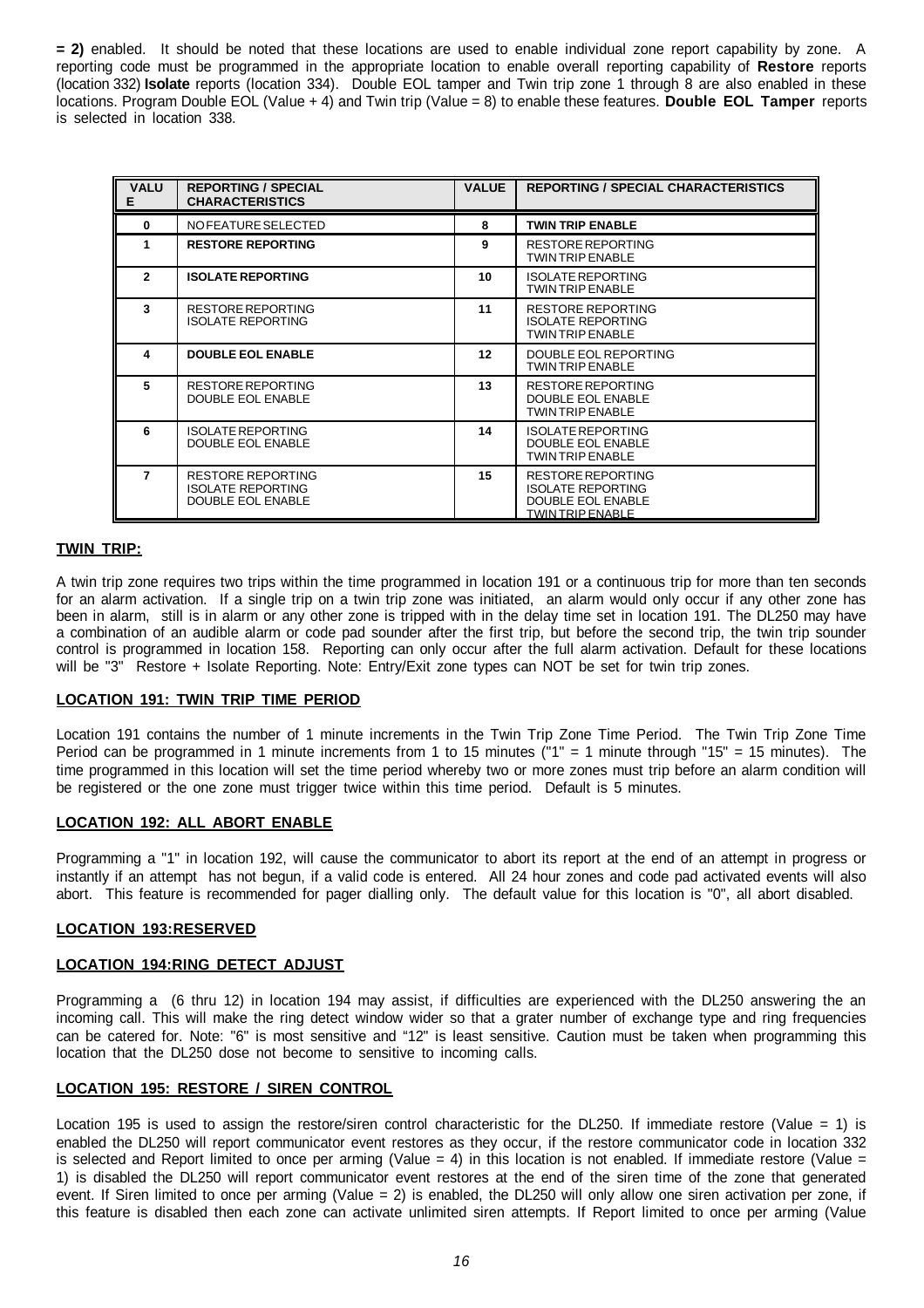= 4) is enabled, the DL250 will limit the communicator to reporting only one alarm event per zone, the restore for that event (if enabled) will occur on a valid disarm. Note: Regardless to when restores have been programmed to report the DL250 will only report restore if the alarmed condition physically restores. The DL250 can have one or a combination of the characteristics listed in the restore/siren control table below. Factory default for the DL250 is "3" (1+2 = 3). This means that the DL250 has immediate restore (Value = 1) and siren limited to once per arming (Value = 2) enabled. If restores where to report only at disarm and siren were to be limited to once per arming then a "6" (2+4=6) would be programmed in this location.

| VALUE | RESTORE CONTROL                                               | <b>VALUE</b> | <b>RESTORE CONTROL</b>                                                |
|-------|---------------------------------------------------------------|--------------|-----------------------------------------------------------------------|
|       | <b>IMMEDIATE RESTORE ENABLED</b>                              | 4            | <b>REPORT LIMITED TO ONCE PER ARMING</b>                              |
|       | SIREN LIMITED TO ONCE PER ARMING                              | 5            | <b>IMMEDIATE RESTORE ENABLED</b><br>REPORT LIMITED TO ONCE PER ARMING |
|       | IMMEDIATE RESTORE ENABLED<br>SIREN LIMITED TO ONCE PER ARMING | 6            | SIREN LIMITED TO ONCE PER ARMING<br>REPORT LIMITED TO ONCE PER ARMING |

## **LOCATION 196: AUTO-ISOLATE ENABLE**

Location 196 is used to enable the Auto Isolate feature. If a "1" is programmed in this location, the DL250 will allow the user to enter a valid code to arm, when one or more zones are not sealed. If these zones seal before the end of either the primary or secondary exit delays, they will arm with the remainder of the zones when the exit delay time expires. All zones which are not sealed at the end of the exit delay will be automatically isolated. If isolated reporting has been enabled in location 334, all automatically isolated zones will be reported to the monitoring station. Default is an "0" which disables this feature.

| VALUE | AUTO-ISOLATE               | <b>VALUE</b> | AUTO-ISOLATE                  |
|-------|----------------------------|--------------|-------------------------------|
|       | DISABLE AUTO-ISOLATE       |              | ENABLE FOR PARTITION 3        |
|       | ENABLE FOR PARTITION 1     |              | ENABLE FOR PARTITION 1 & 3    |
|       | ENABLE FOR PARTITION 2     |              | ENABLE FOR PARTITION 2 & 3    |
|       | ENABLE FOR PARTITION 1 & 2 |              | ENABLE FOR PARTITION 1, 2 & 3 |

When partitioning is enabled the above table would be referred to for the correct value required in this location. For example if a "7" (1+2+4=7) was programmed in this location and partitions were selected. Then auto isolate for partition one (Value  $= 1$ ), Auto isolate for partition two (Value = 2) and Auto isolate for partition three (Value = 4) would be enabled.

## **LOCATION 197: SILENT CODE PAD PANIC ENABLE**

Location 197 is used to silence the audible output for the Code Pad Panic/Hold-Up alarm. Programming a "1" in this location will enable the Silent mode of Code Pad Panic operation. Factory default is "0" and operation of the Code Pad Panic (double keypress [\*] & [#]) will cause the yelp siren output to activate.

| <b>VALUE</b> | SILENT CODE PAD PANIC         | <b>VALUE</b> | SILENT CODE PAD PANIC         |
|--------------|-------------------------------|--------------|-------------------------------|
|              | AUDIBLE CODE PAD PANIC        |              | ENABLE FOR PARTITION 3        |
|              | <b>ENABLE FOR PARTITION 1</b> |              | ENABLE FOR PARTITION 1 & 3    |
|              | ENABLE FOR PARTITION 2        |              | ENABLE FOR PARTITION 2 & 3    |
|              | ENABLE FOR PARTITION 1 & 2    |              | ENABLE FOR PARTITION 1, 2 & 3 |

When partitioning is enabled the above table would be referred to for the correct value required in this location. For example if a "7" (1+2+4=7) was programmed in this location and partitions were selected. Then silent Code pad Panic for partition one (Value = 1), silent Code pad Panic for partition two (Value = 2) and silent Code pad Panic for partition three (Value = 4) would be enabled.

## **LOCATION 198: BELL TEST CONTROL**

Location 198 is used to assign the BELL TEST Control characteristics for the DL250. There are four options in this location, each of which will cause a siren output on a different system condition. You are able to program one of these options or any combination of. If Set for (1) + (7) Bell test (Value = 1) is enabled, then the simultaneous pressing of keys [1] + [7] on the code pad will case an audible alarm activation for the period of the siren time. This feature should be used to test your system sirens and/or strobes, an entry of a valid code will switch of this off this feature. A 500 ms siren output will be generated when the following feature are enabled; Activate on arming (Value = 2) (whenever a valid code is entered to arm the DL250 or a partition of). Activate on exit delay- expiration (Value  $=$  4) (activates at the end of the primary exit delay), Activate at closing kissoff (Value = 8) (activates upon a successful communication of a closing report).

| <b>VALUE</b> | <b>BELL TEST CONTROL</b> | <b>VALUE</b> | <b>BELL TEST CONTROL</b>    |
|--------------|--------------------------|--------------|-----------------------------|
|              | NO FEATURE ENABLED       |              | ACTIVATE AT CLOSING KISSOFF |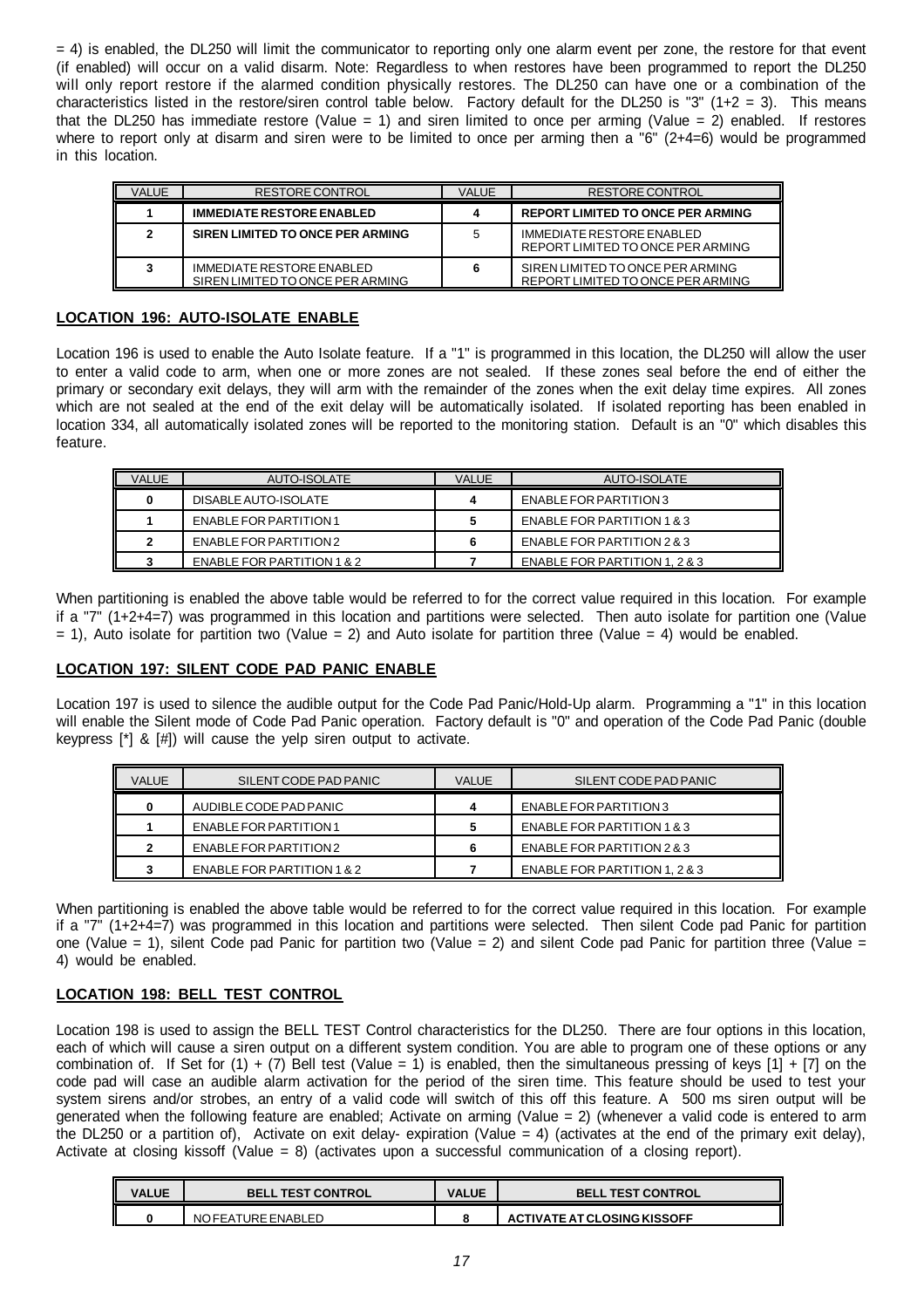|              | SET FOR [1] & [7] BELL TEST                                                                    | 9  | SET FOR [1] & [7] BELL TEST<br>ACTIVATE AT CLOSING KISSOFF                                                                   |
|--------------|------------------------------------------------------------------------------------------------|----|------------------------------------------------------------------------------------------------------------------------------|
| $\mathbf{z}$ | <b>ACTIVATE ON ARMING</b>                                                                      | 10 | ACTIVATE ON ARMING<br>ACTIVATE AT CLOSING KISSOFF                                                                            |
| 3            | SET FOR [1] & [7] BELL TEST<br><b>ACTIVATE ON ARMING</b>                                       | 11 | SET FOR [1] & [7] BELL TEST<br><b>ACTIVATE ON ARMING</b><br>ACTIVATE AT CLOSING KISSOFF                                      |
| Δ            | <b>ACTIVATE ON EXIT DELAY- EXPIRATION</b>                                                      | 12 | ACTIVATE ON EXIT DELAY EXPIRATION<br>ACTIVATE AT CLOSING KISSOFF                                                             |
|              | SET FOR [1] & [7] BELL TEST<br>ACTIVATE ON EXIT DELAY- EXPIRATION                              | 13 | SET FOR [1] & [7] BELL TEST<br>ACTIVATE ON EXIT DELAY EXPIRATION<br>ACTIVATE AT CLOSING KISSOFF                              |
| 6            | ACTIVATE ON ARMING<br>ACTIVATE ON EXIT DELAY-EXPIRATION                                        | 14 | ACTIVATE ON ARMING<br>ACTIVATE ON EXIT DELAY EXPIRATION<br>ACTIVATE AT CLOSING KISSOFF                                       |
|              | SET FOR [1] & [7] BELL TEST<br><b>ACTIVATE ON ARMING</b><br>ACTIVATE ON EXIT DELAY- EXPIRATION | 15 | SET FOR [1] & [7] BELL TEST<br><b>ACTIVATE ON ARMING</b><br>ACTIVATE ON EXIT DELAY EXPIRATION<br>ACTIVATE AT CLOSING KISSOFF |

## **LOCATION 199: RESERVED**

## **LOCATION 200: ISOLATED ZONE BEEP ENABLE**

If a "1" is programmed in location 200, the Code Pad sounder will create a pulsed output if a valid code is utilised to arm the DL250 when one or more zones are isolated. The code pad sounder can be silenced by re-entering a valid used code or waiting until the end of the primary exit time. If a "0" is programmed in this location, the control can be armed with one or more zones isolated with no Code Pad sounder output. Factory default is "1" and Code Pad sounder will sound when arming occurs with a zone isolated.

## **LOCATION 201: AC OFF BEEP ENABLED**

If a "1" is programmed in location 201 the Code Pad buzzer will create a pulsed output if a valid code is used to arm or disarm the DL250 with the AC power removed. The code pad sounder can be silenced by re-entering a valid used code or waiting until the end of the primary exit time. If a "0" is programmed in this location, the control can be armed with the AC power removed with no Code Pad sounder output. Factory default is "1" and the Code Pad sounder will sound if the control is armed with no AC power.

## **LOCATION 202: PARTIAL ARM SECURITY FEATURE**

If a "1" is programmed in location 202, a valid user code must be entered to disarm the control from the **Partial Arm** mode. Factory default is "0" and the **Partial Arm** mode can be disarmed with the one digit code programmed in location 215.

## **LOCATION 203: FIRST TO OPEN LAST TO CLOSE ENABLE**

If a "1" is programmed in location 203 a closing report will only be reported when all partitions have closed and an opening report will be reported only when the first partition has been opened . The opening and closing communicator codes must have enabled in the appropriate locations if opening/closing reports are to be reported. Note: If a common area is enabled in location 246 the common area will alway be the last area to arm. Therefore the closing report will be generated with user 28 and the primary account code to indicate a common area closing. Factory default is "0" and partitions will report opening and closing individually.

## **LOCATION 204: SILENT ENTRY ENABLE**

Programming a "1" in location 204 will disable the pre-alarm during entry delays. The silent entry time applies to **all** entry/exit and Partial Arm zones. Factory default for this location is "0", making the entry delay pre-alarm audible.

## **LOCATION 205: PARTITION SIREN INHIBIT / CONTACT I.D GROUP DIGIT REPORTING**

Factory default is "0" and this feature is disabled, meaning a valid code entered from a Code Pad in any partition will silence the siren regardless of what partition caused the alarm. If a "1" is programmed in this location, only the Code Pad set for the partition which the alarm was activated or an LCD code pad set for master mode can silence the siren. Programming a "2" in this location will cause the DL250 to report the partition group information when reporting in Contact I.D. (When using the Contact I.D group information, only one account code is required to be programmed for the individual reportion of partition information). A "3" will enable partition siren inhibit and partition group information to be reported.

## **LOCATION 207: RADIO REMOTE ARMING**

Location 207 enables the Radio Remote arming feature for the DL250. If a "1" is programmed in this location, the siren, the 12 volt siren and the strobe outputs will pulse for a single 50 ms burst, when the DL250 is disarmed. The speaker output will also pulse two, 50 ms bursts when the DL250 is armed. This output will not activate in the partial arming or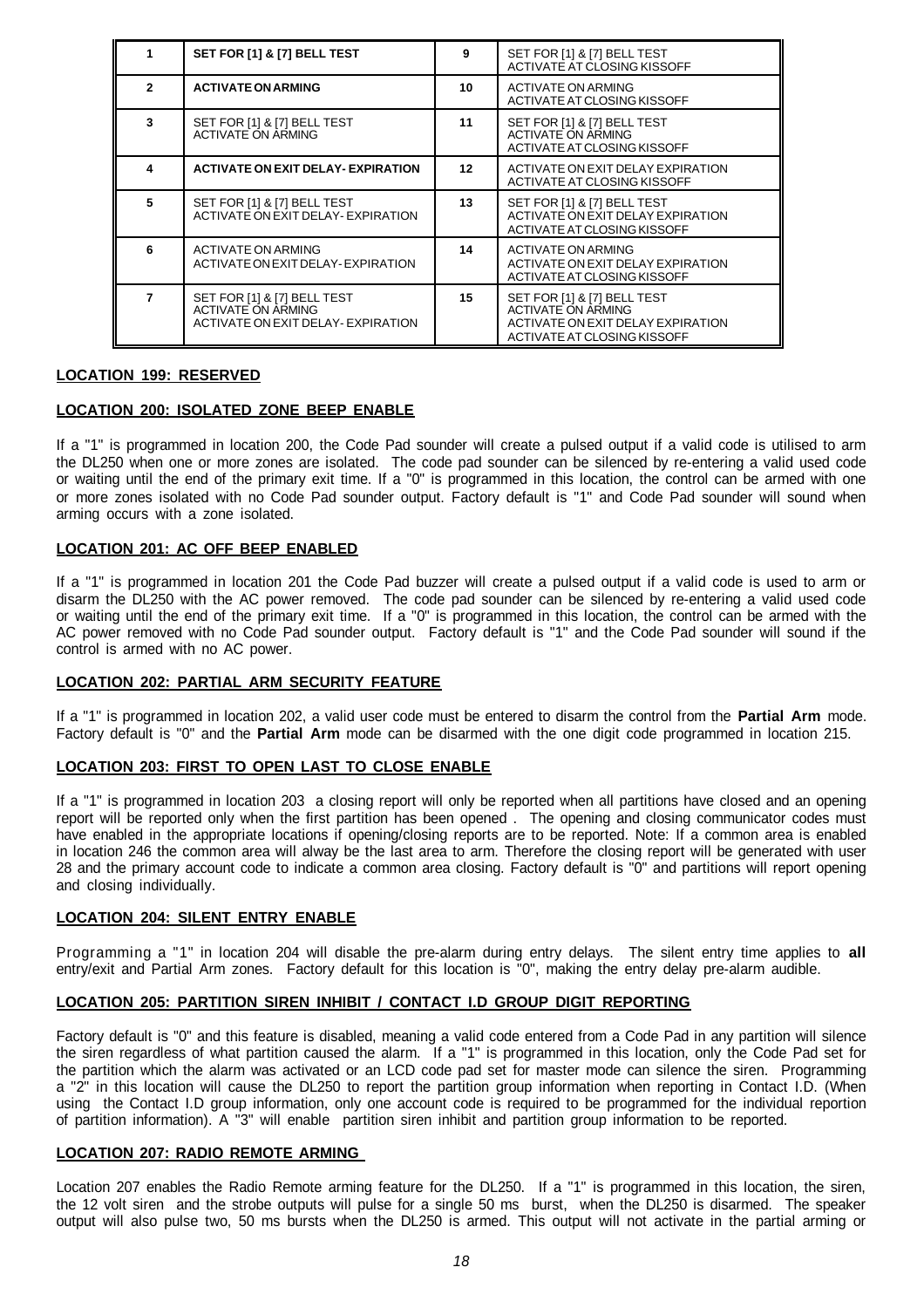disarming. Factory default is a "0" and the Radio Remote Arming feature is disabled.

## **LOCATION 210: AUTO HOME ENABLE**

Location 210 is used to enable the unique Auto Home feature. This feature can not be utilised when the Partial Arm (Entry Guard) feature is enabled and must be left at its default of "0". If a "1" is programmed into this location, it will cause the DL250 to automatically enter the Auto Home mode and isolate handover zones (Zone Type 5). If a fault is not detected on an entry/exit zone during the exit delay, I.E. entry/exit zone will be instant.

| <b>VALUE</b> | <b>AUTO-HOME</b>                    | <b>VALUE</b> | <b>AUTO-HOME</b>                                           |
|--------------|-------------------------------------|--------------|------------------------------------------------------------|
|              | PARTIAL ARM OPTION<br>(Entry Guard) |              | SET FOR INSTANT TOGGLE ENABLE                              |
|              | SET FOR AUTO HOME ENABLE            |              | SET FOR AUTO HOME ENABLE<br>SET FOR INSTANT TOGGLE ENABLE  |
|              | SET FOR AUTO ISOLATE ONLY           |              | SET FOR AUTO ISOLATE ONLY<br>SET FOR INSTANT TOGGLE FNABLE |

Programming a "2" into this location will cause the DL250 to automatically enter the Auto Home mode and isolate handover zones if a fault is not detected on an entry/exit zone during the exit delay, but will not change the status of the entry/exit zone, I.E. entry/exit zone will still be delayed.

If a "4" was to be added to the value in this location, then pressing the [\*] key when the system is armed will cause the partial light to toggle. When the partial light is on, the entry/exit zones are instant; when off, the entry/exit zones are delayed. This option can be used in conjunction with options 1 and 2 of this feature only.

## **LOCATION 211: SWINGER SHUTDOWN COUNT**

Location 211 is used to enable the burglary zone swinger shutdown. The number programmed in this location will determine the number of trips the DL250 will allow before isolating all burglary zones (1-16) which have tripped during the arming cycle. The isolated zones will not report trips to a base station, and the local siren or bell will not sound for these zones. A zone trip will not be added to the number count until the zone has tripped more than once. For this feature to be valid, limitation of the sirens and or the communicator must be set in location 195. Factory default is "0" disabled.

## **LOCATION 212: QUICK ARM DIGIT**

The DL250 can be programmed to Quick Arm with one digit by programming a digit (1-9) in location 212. This number cannot be the first digit of the Go To Program code or the Chime enable digit. If enabled the Quick Arm digit will arm the DL250. When reporting Closing, the Quick Arm digit will report user "13". Factory default is "0" which disables this feature.

## **LOCATION 213: CHIME ENABLE DIGIT**

Location 213 is used to program the **Chime** mode digit. The Chime digit can be any digit between 1 and 9. Factory default is "1" and this feature is enabled. If you do not wish to enable the **Chime** feature at this installation, program a "15" in this location. **NOTE:** The appropriate zones must be enabled for Chime mode in the Audible Characteristics Locations 175-182. The Chime digit must not be the same as the **Quick Arm** digit or the **Partial Arm** digit.

## **LOCATION 214: CHIME TIME**

Location 214 is used to program the Chime activation time. The number programmed in this location represents the amount of time that the Chime sounder will remain activated. This duration time is selectable in 1 second increments from 1 to 14 seconds. For example, programming a "5" in this location will cause the Chime sound to last for 5 seconds (1  $x$  "5" = 5 seconds). Programming an "0" will cause the sounder to follow the condition. Programming a "15" will latch the sounder until a valid code is entered. Programming selections for this location are the numbers "0" through "15". **NOTE:** Zones that will activate the Chime Sounder are enabled in locations 175-182.

## **LOCATION 215: PARTIAL ARM DIGIT** (Entry Guard)

Location 215 is used to program the **Partial** mode digit. This digit can be any digit between 1 and 9. Factory default is "2" and this feature is enabled. **NOTE:** The first digit of the code must not match the **Quick-Arm** digit, or the **Chime** enable digit. Location 210 must contain a "0" for **Partial Arm** to work.

## **LOCATION 216: PARTIAL ARM TIME**

Location 216 contains the number of the 10 second increments in the **Partial Arm** entry delay time. The delay time can be programmed in 10 second increments from 10 to 150 seconds ("1" = 10 seconds through "15" = 150 seconds). For example, programming a 4 in this location will create a delay time of 40 seconds. Factory default is "2" (20 seconds). An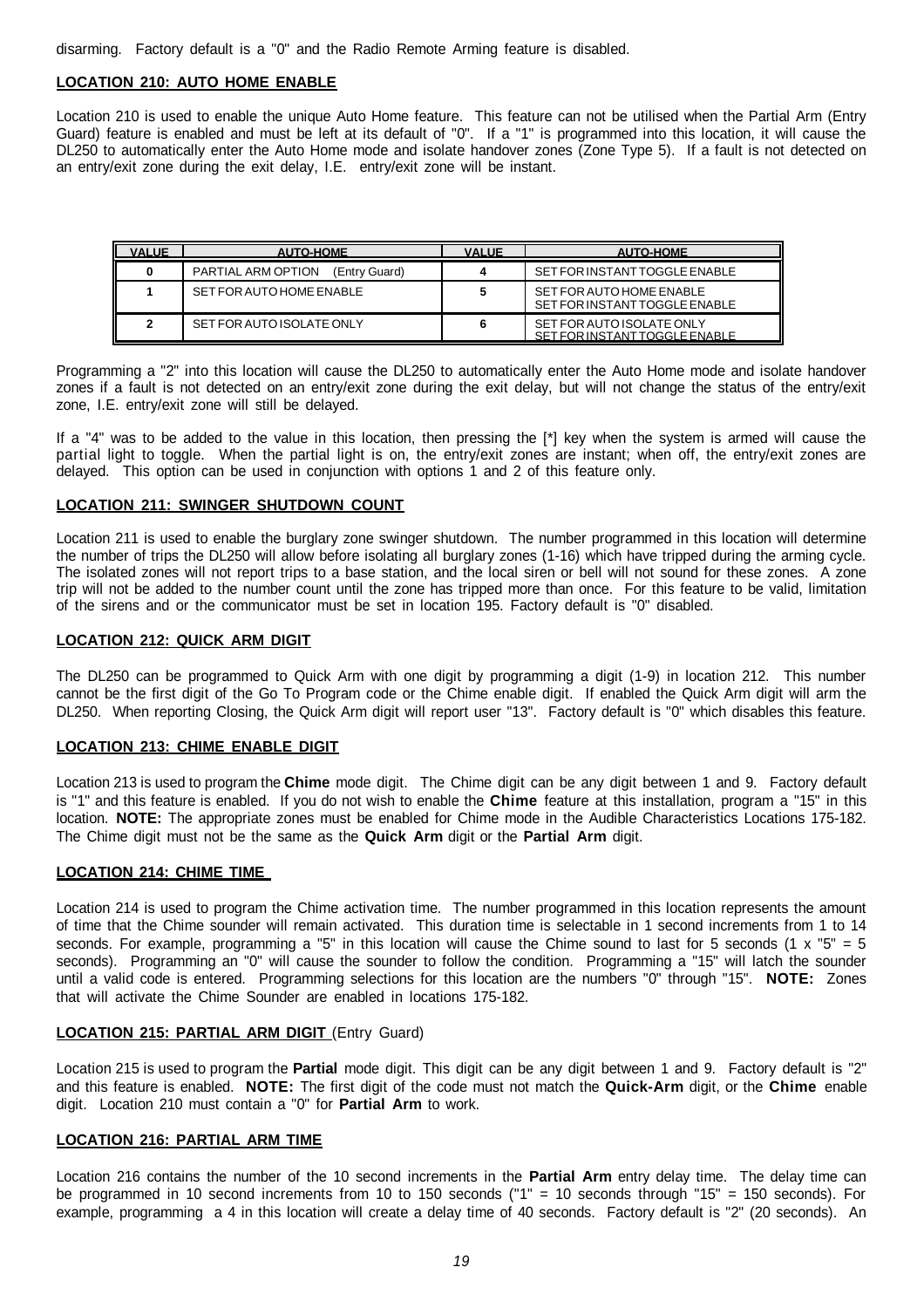## **LOCATION 217: POWERUP DELAY**

The number programmed in location 217 represents the number of 10 second increments the DL250 will delay before accepting faulted zones. Factory default is "0" and this feature is disabled. If a 6 is selected, the delay will be 60 seconds. This delay period would also be initiated after a watchdog circuit reset condition or when exiting from the program mode.

## **LOCATION 218: DYNAMIC BATTERY TEST CONTROL**

Location 218 is used to assign the Dynamic Battery Test Control for the DL250. The DL250 can be programmed for one of or a combination of four options. If a "1" is programmed in this location the battery voltage will be tested every 6 seconds for 50 ms for a missing or totaly dischared battery, (This option dose not preform a dynamic battery test). If a "2" is programmed in this location, the battery will be dynamicly tested at arming for the time programmed in location 219. If a "4" is programmed in this location the DL250 will inhibit arming with a low or lost battery. Factory default is "0" and Dynamic Battery Test will be preformed at disarming for the period programmed in location 219. Note: Dynamic Battery Test can only occur once every 24 hour period, the beginning and end of this period is "00:00" hours. If location 219 contains a "0" then no Dynamic Battery Test will be preformed.

| <b>VALUE</b> | DYNAMIC BATTERY TEST CONTROL                                                                                     | <b>VALUE</b> | DYNAMIC BATTERY TEST CONTROL                                                                                                    |
|--------------|------------------------------------------------------------------------------------------------------------------|--------------|---------------------------------------------------------------------------------------------------------------------------------|
|              | TEST AT DISARMING FOR THE TIME<br>PROGRAMMED IN LOCATION 219                                                     | 4            | INHIBIT ARMING WITH A LOW BATTERY                                                                                               |
|              | <b>TEST FOR 50 ms EVERY 6 SECONDS</b>                                                                            | 5            | TEST FOR 50 ms EVERY 6 SECONDS<br>INHIBIT ARMING WITH A LOW BATTERY                                                             |
|              | <b>TEST AT ARMING FOR THE TIME</b><br><b>PROGRAMMED IN LOCATION 219</b>                                          | 6            | TEST AT ARMING FOR THE TIME PROGRAMMED<br>INLOCATION 219<br>INHIBIT ARMING WITH A LOW BATTERY                                   |
|              | <b>TEST FOR 50 ms EVERY 6 SECONDS</b><br><b>TEST AT ARMING FOR THE TIME</b><br><b>PROGRAMMED IN LOCATION 219</b> |              | TEST FOR 50 ms EVERY 6 SECONDS<br>TEST AT ARMING FOR THE TIME PROGRAMMED<br>INLOCATION 219<br>INHIBIT ARMING WITH A LOW BATTERY |

## **LOCATION 219: DYNAMIC BATTERY TEST TIME DURATION**

The number programmed in location 219 will determine the number of minutes the DL250 will go into the dynamic battery test mode during each 24 hour period. This test removes the AC power input and causes the control to function with the system battery, thus verifying that the battery is capable of performing as designed during an actual power failure. This location is programmed in 1 minute increments from 1 to 15 minutes ("1" = 1 minute through "15" = 15 minutes). For example, if a "5" was programmed in this location the Dynamic Battery Test will occur for 5 minutes if enabled in location 218. Factory default is "0" and this feature is disabled.

## **LOCATIONS 220-235: PROGRAMMING THE AUXILIARY OUTPUT OPTIONS**

Locations 220 through 235 control the output options for the four auxiliary outputs. Each of the four outputs have four individual programming locations that will be referred to in this section as **DATA 1, DATA 2, DATA 3,** and **DATA 4.** There are 60 events or conditions that can be programmed to activate these four auxiliary outputs. The following descriptions of these data locations will help you to understand how to program each of these locations. Refer to the worksheet for a full list of individual locations.

**DATA 1 (Partition)** - The number programmed in the **Data 1** location is used to direct the control as to which partition(s) will be the source to initiate the trigger output on each of the four auxiliary outputs. When partitioning is not being used, program a "0" in this location (factory default = "0"). When partitions are being used, programming selections are as follows: "0" for all Partitions, "1" for Partition ONE, "2" for Partition TWO, and "3" for Partition THREE. Programming selections for this location are "0" through "3".

**DATA 2 (Duration)** - The number programmed in the **Data 2** location represents the amount of time that a trigger output will remain activated. This duration time is selectable in 2 second increments, from 2 to 28 seconds. For example, programming a "5" in the data 2 location will create a voltage trigger that would last for 10 seconds ( $2 \times$  "5" = 10 seconds). Programming a "0" will cause the output to follow the condition. Programming a "15" will latch the trigger output and a valid user code must be entered to reset this condition. Programming selections for this location are the numbers "0" through "15".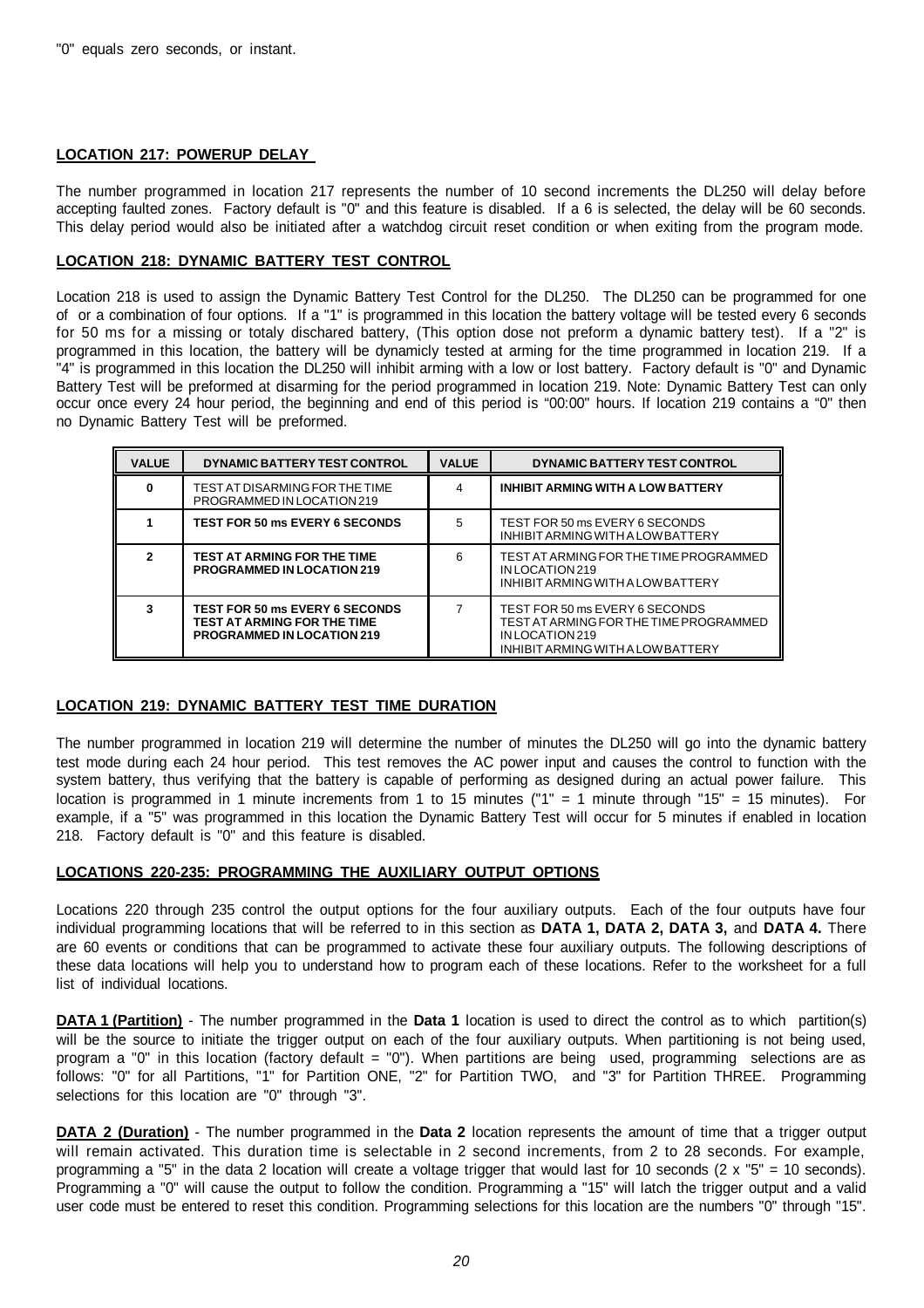NOTE: If you want to change the increments from seconds to minutes, follow the programming instructions for location 245 to do so, and the duration time will be selectable from 2 to 28 minutes.

**DATA 3 (Category)** - The number programmed in the **Data 3** location will determine the category from which you will select an activation event. Refer to the following event table to select which category number to program in this location. Programming selections for this location are "0" through "15".

**DATA 4 (Event)** - The number programmed in the **Data 4** location will determine the actual event in which you wish to have the trigger activate upon. Refer to the event table to select which event number to program in this location. Programming selections for this location are "0" through "15".

| <b>AUXILIARY OUTPUT DEFAULTS</b>            | DATA <sub>1</sub> | DATA 2 | DATA 3            | DATA 4 |
|---------------------------------------------|-------------------|--------|-------------------|--------|
| AUXILIARY OUTPUT #1 - ANY SIREN (Timed)     | "በ"               | "ח     | 1141              | יי יי  |
| AUXILIARY OUTPUT #2 - ANY SIREN (Latched)   | "ח                | "15"   | "4"               | יי יי  |
| AUXILIARY OUTPUT #3 - ARMED LED (Following) | "በ"               | "በ"    | <b>HAH</b>        | "10"   |
| AUXILIARY OUTPUT #4 - READY LED (Following) | "ח                | "በ"    | $H \rightarrow H$ | 11441  |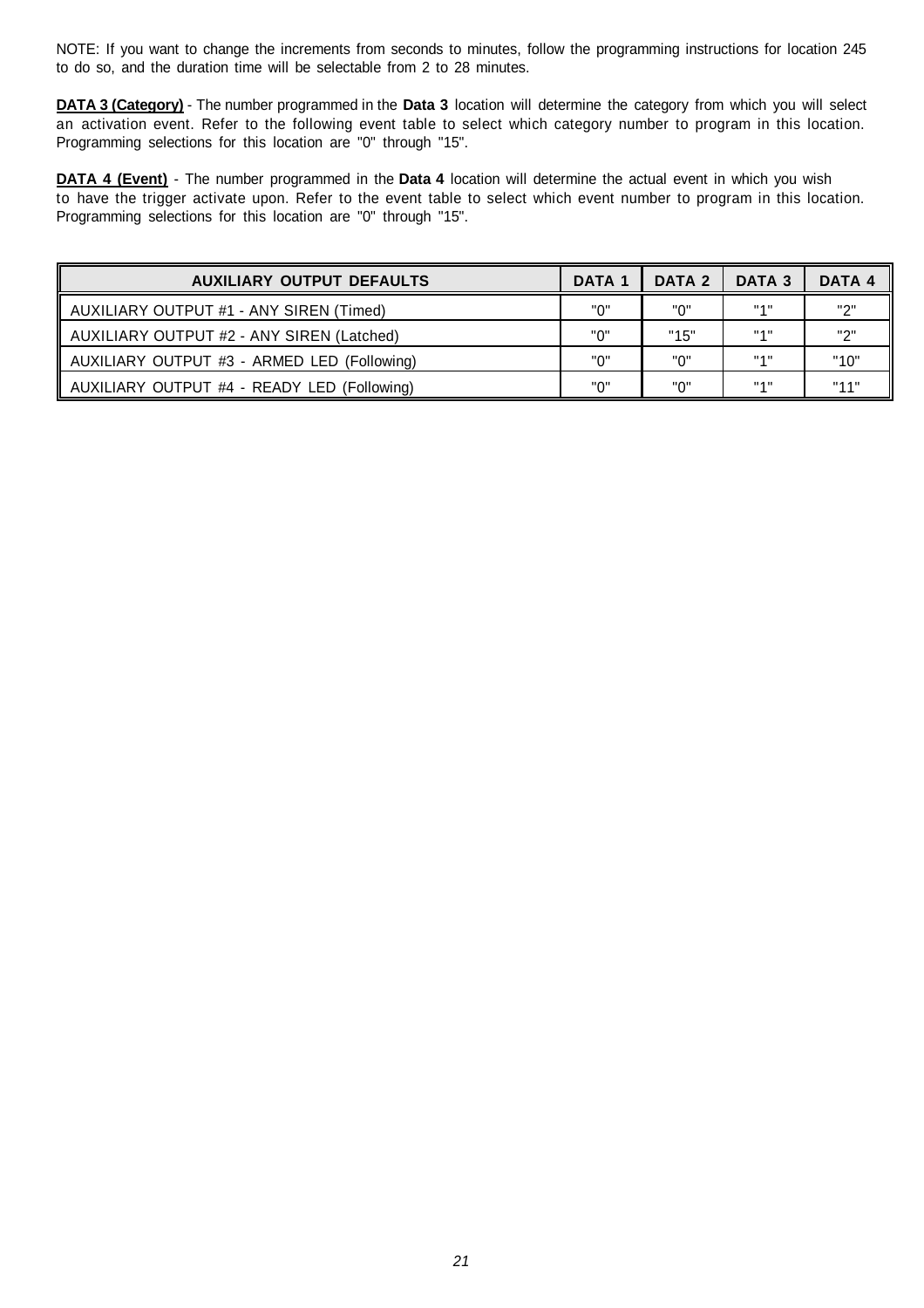| DATA <sub>3</sub><br><b>CATEGORY</b> | <b>DATA4</b><br><b>EVENT</b> | <b>DESCRIPTION OF EVENT</b>                |  |  |
|--------------------------------------|------------------------------|--------------------------------------------|--|--|
| "0"                                  | "0"                          | Any "FIRE ALARM".                          |  |  |
|                                      | "1"                          | Any "PANIC ALARM".                         |  |  |
|                                      | "2"                          | Any "BURGLARY ALARM".                      |  |  |
|                                      | "3"                          | Any "TROUBLE CONDITION".                   |  |  |
|                                      | "4"                          | Any "BYPASS REPORT"                        |  |  |
|                                      | "5"                          | Any "EARLY TO OPEN REPORT"                 |  |  |
|                                      | "6"                          | Any "LATE TO CLOSE REPORT"                 |  |  |
|                                      | "7"                          | "AC FAILURE"                               |  |  |
|                                      | "8"                          | "DURESS"                                   |  |  |
|                                      | "9"                          | "AUXILIARY 1" [1] & [3] Double Keypress    |  |  |
|                                      | "10"                         | "AUXILIARY 2" [4] & [6] Double Keypress    |  |  |
|                                      | "11"                         | "CODE PAD PANIC" [*] & [#] Double Keypress |  |  |
|                                      | "12"                         | "CODE PAD TAMPER"                          |  |  |
|                                      | "13"                         | "AUTOTEST"                                 |  |  |
|                                      | "14"                         | Any "FAILURE TO COMMUNICATE REPORT"        |  |  |
|                                      | "15"                         | "CANCEL"                                   |  |  |
| "1"                                  | "0"                          | Activation of "PRIORITY (FIRE) SIREN"      |  |  |
|                                      | "1"                          | Activation of "BURGLARY SIREN"             |  |  |
|                                      | "2"                          | "ANY SIREN"                                |  |  |
|                                      | "3"                          | "ARMED WITH ISOLATED ZONE(S)"              |  |  |
|                                      | "4"                          | "ALARM MEMORY"                             |  |  |
|                                      | "5"                          | "LOW BATTERY"                              |  |  |
|                                      | "6"                          | "ENTRY DELAY TIME"                         |  |  |
|                                      | "7"                          | "EXIT DELAY TIME"                          |  |  |
|                                      | "8"                          | "ENTRY AND EXIT DELAY TIME"                |  |  |
|                                      | "9"                          | "PARTIAL LED" illumination.                |  |  |
|                                      | "10"                         | "ARMED LED" illumination.                  |  |  |
|                                      | "11"                         | "SECURE LED" illumination.                 |  |  |
|                                      | "12"                         | "AC LED" illumination.                     |  |  |
|                                      | "13"                         | "CODE PAD SOUNDER" activation. (CHIME)     |  |  |
|                                      | "14"                         | "FIRE LED" illumination.                   |  |  |
|                                      | "15"                         | "FIRE TROUBLE LED" illumination.           |  |  |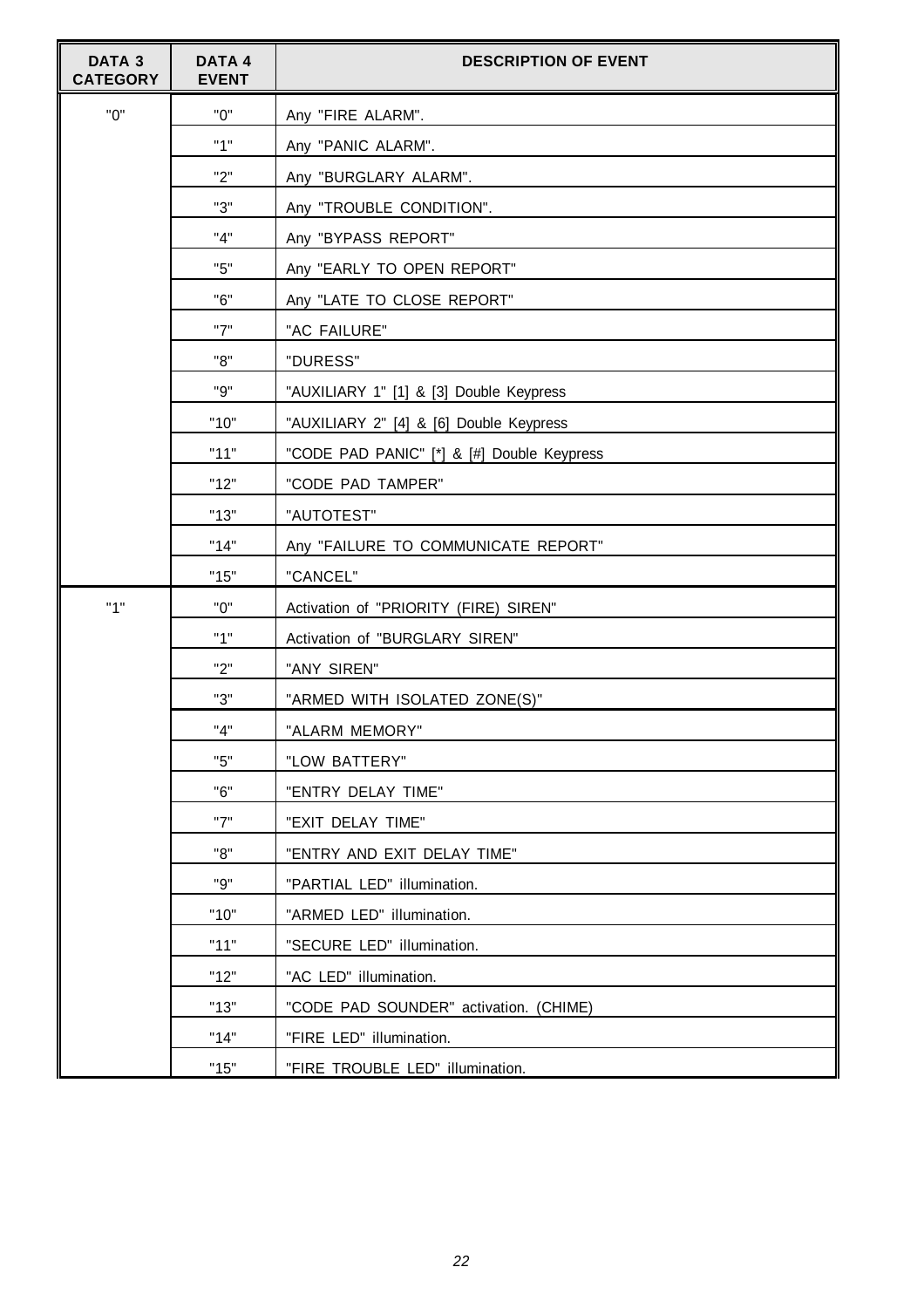| DATA <sub>3</sub><br><b>CATEGORY</b> | <b>DATA4</b><br><b>EVENT</b> | <b>DESCRIPTION OF EVENT</b>          |  |
|--------------------------------------|------------------------------|--------------------------------------|--|
| "2"                                  | "0"                          | "ENTRY OF ANY VALID CODE ENTRY"      |  |
|                                      | "1"                          | "ENTRY OF CODE 1"                    |  |
|                                      | "2"                          | "ENTRY OF CODE 2"                    |  |
|                                      | "3"                          | "ENTRY OF CODE 3"                    |  |
|                                      | "4"                          | "ENTRY OF CODE 4"                    |  |
|                                      | "5"                          | "ENTRY OF CODE 5"                    |  |
|                                      | "6"                          | "ENTRY OF CODE 6"                    |  |
|                                      | "7"                          | "ENTRY OF CODE 7"                    |  |
|                                      | "8"                          | "ENTRY OF CODE 8"                    |  |
|                                      | "9"                          | "ENTRY OF CODE 9"                    |  |
|                                      | "10"                         | "ENTRY OF CODE 10"                   |  |
|                                      | "11"                         | "ENTRY OF CODE 11"                   |  |
|                                      | "12"                         | "ENTRY OF CODE 12"                   |  |
|                                      | "13"                         | "ENTRY OF CODE 13"                   |  |
|                                      | "14"                         | "ENTRY OF CODE 14"                   |  |
|                                      | "15"                         | "ENTRY OF CODE 15"                   |  |
| "3"                                  | "0"                          | "SMOKE DETECTOR POWER"               |  |
|                                      | "1"                          | "DYNAMIC BATTERY TEST"               |  |
|                                      | "2"                          | "LINE SEIZURE"                       |  |
|                                      | "3"                          | "ANY OPEN"                           |  |
|                                      | "4"                          | "ANY SHORT"                          |  |
|                                      | "5"                          | "ANY OPEN OR SHORT"                  |  |
|                                      | "6"                          | "NOT USED"                           |  |
|                                      | "7"                          | "OPEN TIME (AUX OPEN TIME)"          |  |
|                                      | "8"                          | "FAILURE TO COMMUNICATE"             |  |
|                                      | "9"                          | "PHONE LINE FAULT"                   |  |
|                                      | "10"                         | "BOX TAMPER" activation.             |  |
|                                      | "11"                         | "TWIN TRIP ZONE" activation.         |  |
|                                      | "12"                         | "AUTO ARM WARNING TIMER" activation. |  |

## **LOCATION 236-239: AUXILIARY OUTPUT OPENING WINDOW**

To enable Event option "Open Time" - category 3 event 7 , as an auxiliary output to activate on a pre-determined time, a 24 hour (military) opening time must be programmed into locations 236-239. For example, to enter a opening time of 8:15am (08:15) program a "0" into location 236, an "8" in location 237, a "1" in location 238 and a "5" in location 239.

## **LOCATION 240-243: AUXILIARY OUTPUT CLOSING WINDOW**

To enable Event option "Open Time" - category 3 event 7 , as an auxiliary output to deactivate on a pre-determined time a 24 hour (military) closing time must be programmed into locations 240-243. For example, to enter a closing time of 6:30pm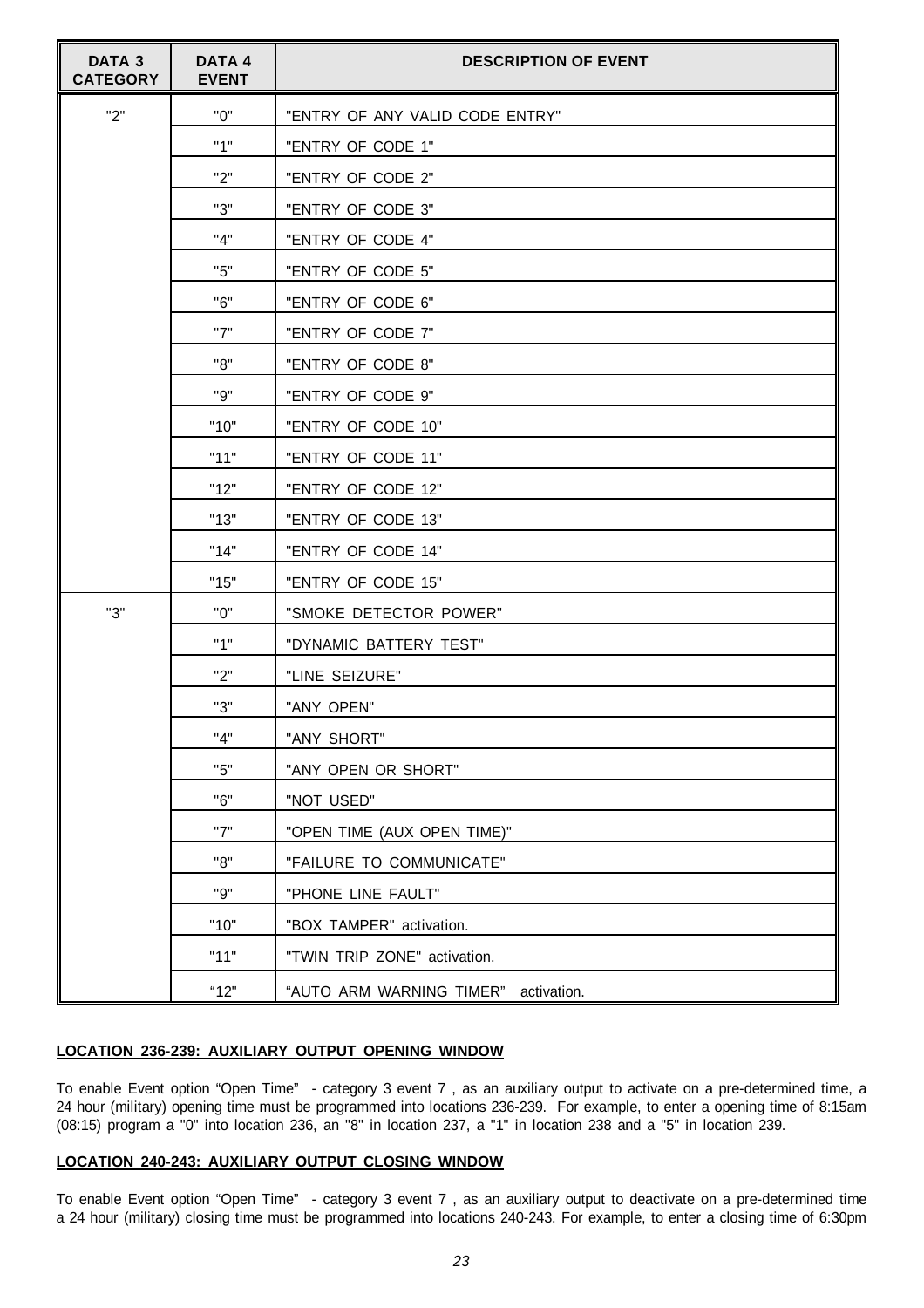## **LOCATION 244: AUXILIARY OUTPUT INVERSION**

The auxiliary outputs of the DL250 are normally POSITIVE (+) going NEGATIVE (-). They can be changed to a normally NEGATIVE (-) going POSITIVE (+) by programming the appropriate number in this location. Auxiliary output 1 has a value of "1", Auxiliary output 2 has a value of "2", Auxiliary output 3 has a value of "4", and Auxiliary output 4 has a value of "8". The values for the outputs that you wish to change to NEGATIVE going POSITIVE must be added together and the total programmed in this location. For example, if you wished to make outputs 2 (=2) and 3 (=4) NEGATIVE going POSITIVE, you would program "6" (2+4=6) in this location. The output for pin 1 is automatically tied to the on board form A relay (Terminal locations 20 & 21), and pin 2 is tied to the form C relay (Terminal location 22, 23 & 24). You should take this into consideration when planning auxiliary output operation. If you need a relay output on pins 3 or 4 you must add a relay that can be tripped with the voltage and current available at these pins. **NOTE:** THE PINS ARE CURRENT LIMITED TO 250 MICRO AMPS POSITIVE AND 20 mA NEGATIVE.

| <b>VALUE</b> | <b>OUTPUT INVERSION</b>               | <b>VALUE</b> | <b>OUTPUT INVERSION</b>               |
|--------------|---------------------------------------|--------------|---------------------------------------|
| $\Omega$     | NO AUX INVERTED                       | 8            | <b>INVERT AUX 4 OUTPUT</b>            |
|              | <b>INVERT AUX 1 OUTPUT</b>            | 9            | <b>INVERT AUX 1 &amp; 4 OUTPUT</b>    |
|              | <b>INVERT AUX 2 OUTPUT</b>            | 10           | <b>INVERT AUX 2 &amp; 4 OUTPUT</b>    |
|              | <b>INVERT AUX 1 &amp; 2 OUTPUT</b>    | 11           | <b>INVERT AUX 1, 2 &amp; 4 OUTPUT</b> |
|              | <b>INVERT AUX 3 OUTPUT</b>            | 12           | <b>INVERT AUX 3 &amp; 4 OUTPUT</b>    |
| 5            | <b>INVERT AUX 1 &amp; 3 OUTPUT</b>    | 13           | <b>INVERT AUX 1, 3 &amp; 4 OUTPUT</b> |
| 6            | INVERT AUX 2 & 3 OUTPUT               | 14           | INVERT AUX 2, 3 & 4 OUTPUT            |
|              | <b>INVERT AUX 1, 2 &amp; 3 OUTPUT</b> | 15           | INVERT AUX 1, 2, 3 & 4 OUTPUT         |

## **LOCATION 245: AUXILIARY OUTPUT MINUTES TIMING ENABLE**

The number programmed into this location will determine if the 4 auxiliary output(s) described in the above locations will create 2 to 28 seconds, or 2 to 28 minutes voltage trigger outputs. If this location contains a "0" (factory default = "0"), the output duration time is computed in seconds. By adding the value that corresponds to each pin number in the table below, and programming the sum in this location, the "second" increments will convert to "minute" increments for the output(s) selected:

| <b>VALUE</b> | <b>CONVERTING OUTPUT TIMING</b>  | <b>VALUE</b> | <b>CONVERTING OUTPUT TIMING</b>    |
|--------------|----------------------------------|--------------|------------------------------------|
| 0            | ALL AUXILIARIES ARE IN SECONDS   | 8            | AUX 4 OUTPUT TIME TO MINUTES       |
|              | AUX 1 OUTPUT TIME TO MINUTES     | 9            | AUX 1&4 OUTPUT TIME TO MINUTES     |
| $\mathbf{2}$ | AUX 2 OUTPUT TIME TO MINUTES     | 10           | AUX 2&4 OUTPUT TIME TO MINUTES     |
| 3            | AUX 1&2 OUTPUT TIME TO MINUTES   | 11           | AUX 1,2&4 OUTPUT TIME TO MINUTES   |
| 4            | AUX 3 OUTPUT TIME TO MINUTES     | 12           | AUX 3&4 OUTPUT TIME TO MINUTES     |
| 5            | AUX 1&3 OUTPUT TIME TO MINUTES   | 13           | AUX 1,3&4 OUTPUT TIME TO MINUTES   |
| 6            | AUX 2&3 OUTPUT TIME TO MINUTES   | 14           | AUX 2,3&4 OUTPUT TIME TO MINUTES   |
|              | AUX 1,2&3 OUTPUT TIME TO MINUTES | 15           | AUX 1,2,3&4 OUTPUT TIME TO MINUTES |

## **PROGRAMMING FOR PARTITIONS**

Locations 246, 247 and 248 are used to program and control the DL250 partition feature. The number of zones in partitions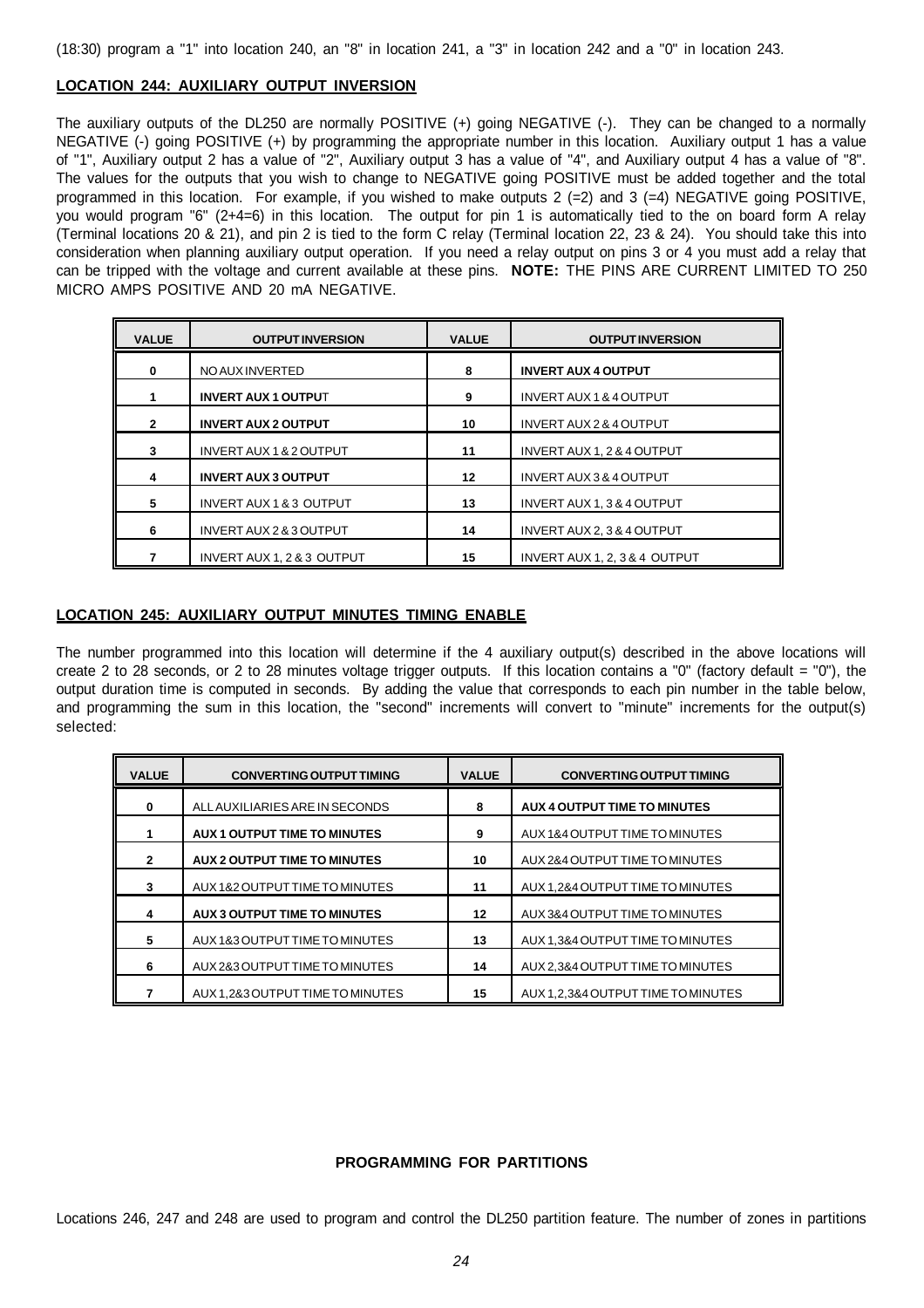1 and 2, can be programmed in locations 247 and 248 with the remaining zones automatically assigned to the next numerical partition, which would be 3 if both locations are programmed. If only the first location 247 has a number programmed in it, all remaining zones will automatically go to partition 2. You can program any number of zones per partition up to a maximum of 15. All zones must be in numerical sequence. For example, if you choose to have five zones in partition 1 and 2 zones in partition 2, you would program a 5 in location 247 and zones 1-5 would be assigned to partition 1, while zones 6 through 8 would be assigned to partition 2. You cannot assign zones out of sequence such as placing zones 1-3-5-7 in partition 1 and 2-4-6-8 in partition two. Factory default is no partitions are enabled.

## **LOCATION 246: COMMON AREA ENABLE**

If a "1" is programmed into location 246, partition 1 will become a common area for all selected partitions. When enabled, partition 1 will automatically disarm when any other partition is disarmed, and will automatically arm when all partitions have been armed. Care should be taken to allow sufficient entry delay time for partition 1 to allow the user to reach his designated partition Code Pad and enter a code. Exit delay time is the combination of the delay for the last partition to arm and the delay entered for partition 1. Factory default is '0" and this feature is disabled. In the factory default mode the common area will not send open/close reports. To enable open/close reports for the common area, program a "3" in this location. **If "First To Open / Last TO close" is enabled in location 203 then open/close reports for the common area must be enabled for closing reports to be reported.** The Common area closing code is user code 28.

## **LOCATION 247: NUMBER OF ZONES IN PARTITION 1**

Factory default is "0", and the control is not partitioned. Thus all 16 zones assigned to the one group. **NOTE:** When no partitions are enabled, all features or characteristics associated with partitions are contained within one group. If only two partitions are required then do not program location 248. Any leftover zones will automatically flow over to the next partition.

## **LOCATION 248: NUMBER OF ZONES IN PARTITION 2**

Factory default is "0", and Partition 2 is not enabled. If three partitions are required then any leftover zones after programming location 248 will automatically flow over to the third partition.

## **LOCATION 249-251: RESERVED**

## **LOCATION 252-255: FORMAT OVERRIDE**

Format 15 allows you to set up your own format by using the format override locations 252-255. See appendix (3) for complete description.

## **COMMUNICATOR CODES**

Each of the following communication codes contain four (4) locations referred to as Data 1, Data 2, Data 3 and Data 4. The first three locations are used for either enabling/Disabling and or determining the reporting channel or event number for the selected communication code. Data 4 is used to determine which phone number(s) is used when Dual or Split reporting is enabled and or whether that communication event is recorded into the internal event log. Refer to the Data 1, 2, 3, and 4 listing below for more detail. *Only Ademco High Speed and Contact I.D. are covered in this manual, for detail on other formats please refer to the nearest sales branch.*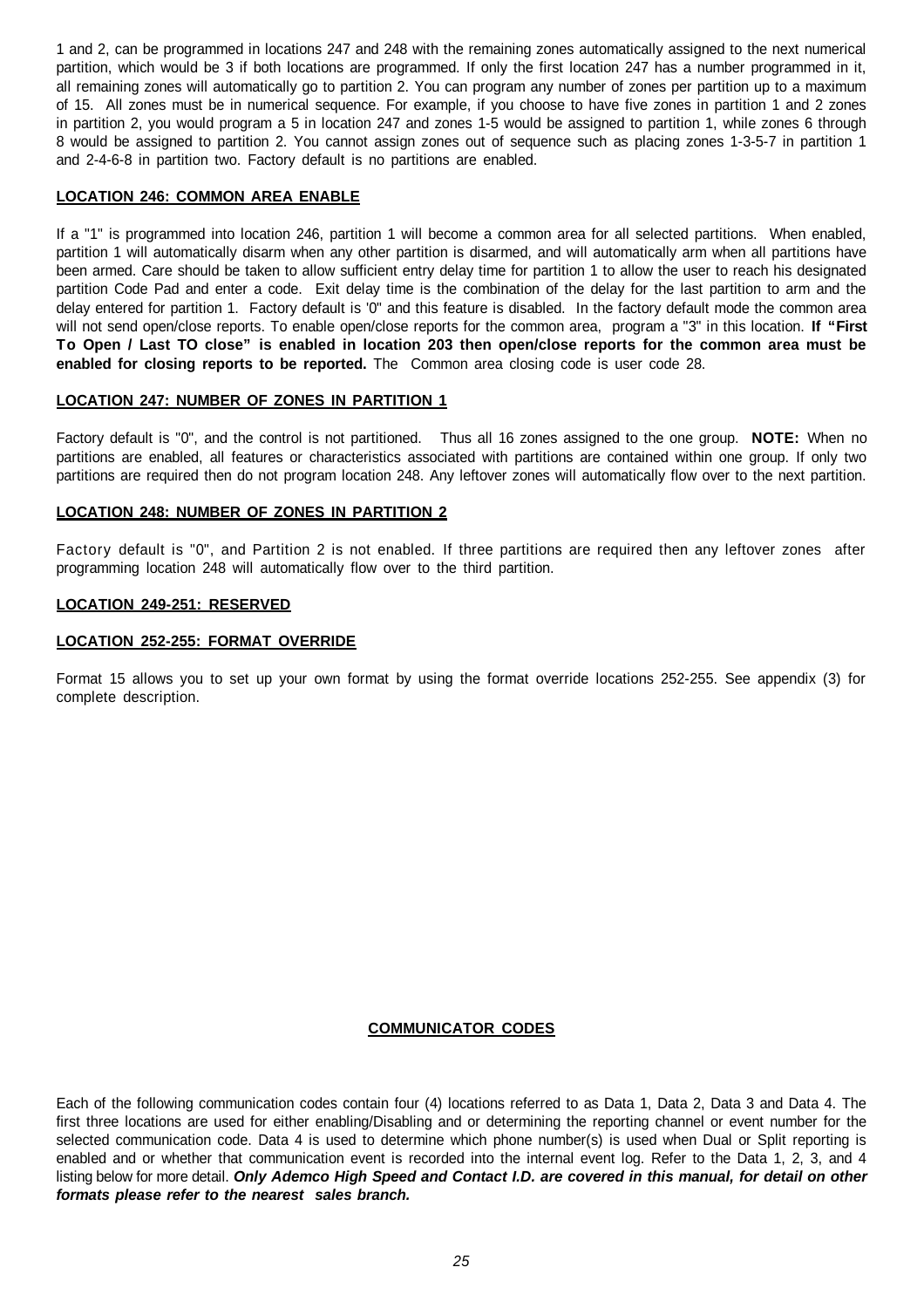**DATA 1** - When **Contact I.D** is enabled, Data 1 is used to enable and or select the communicator code for the selected communicator event. Program in Data 1 the required digit from appendix 1 (options 1 thru 15) to select the required Contact I.D event report code. Not all communicator codes are programmable in this manner, and only require a "1" in Data 1 to enable the communicator event report. Refer to the individual communicator code location for further detail.

When **Ademco High Speed** is programmed, Data 1 is used to enable the communicator code for that event. Program a "1" to enable the communicator event and a "0" to disable the communicator event. This process is valid for all the communicator event other than Zones 1 thru 16 communicator event which are automatically enabled. The event report code is predefined when Ademco High Speed is selected and can only be enabled or disabled. However, Zones 1 thru 16 can have their Channel numbers changed in Data 3. Refer to the individual communicator code location for further detail.

**DATA 2** - W hen **Contact I.D** is enabled, Data 2 is used to program the 10's digit of the point number. When **Ademco High Speed** is programmed, Data 2 is not used.

**DATA 3** - When **Contact I.D** is enabled, Data 3 is used to program the 1's digit of the point number. When **Ademco High Speed** is programmed, Data 2 is used to program the channel number for Zones 1 thru 16.

**DATA 4** - Is used to select phone number  $(1 = "1")$ , phone number  $(2 = "2")$ , and the (internal log = "4") or any combination of the three (3). When Dual or Split reporting is enabled in location 146 then the telephone number programmed in Data 4 for the selected communicator event is used to report that event. If Dual or Split reporting is not enabled then program Data 4 to follow telephone number 1 for normal communicator event reporting. I.E. Report via telephone number 1 and if unsuccessful try telephone number 2. If no Telephone is selected for a given communicator event that communicator event will not be reported. If (internal log = "4") is enabled then each time that communicator event is reported it is also recorded into the internal event log for future reference via a LCD Code pad in the smart buss mode or via the download software. Note: The event log can only record communicator events when those communicator event s are enabled to report. If the event log is required without communicator event reporting the remove any telephone number selection from Data 4 and enable the communicator event in Data 1.Refer to the individual communicator code location for further details.

## **LOCATION 256-259: PROGRAMMING THE COMMUNICATOR CODE FOR ZONE 1**

Locations 256-259 are used to control the communicator code for zone 1. Zone 1 is automatically enabled and When contact I.D is selected the default report is an event "130 - Burglary" with point "01" when in alarm. Refer to appendix 1 if a different event type is required. When using Ademco High Speed, Zone 1 is defaulted to report, a "1555 5555 7" when in alarm. Ademco High Speed is a predefined format and only the Channel number can be programmed in Data 3. The defaults are "3:0:1:5" with telephone number 1 and the event log enabled.

## **LOCATION 260-263: PROGRAMMING THE COMMUNICATOR CODE FOR ZONE 2**

Locations 260-263 are used to control the communicator code for zone 2. Zone 2 is automatically enabled and When contact I.D is selected the default report is an event "130 - Burglary" with point "02" when in alarm. Refer to appendix 1 if a different event type is required. When using Ademco High Speed, Zone 2 is defaulted to report, a "5155 5555 7" when in alarm. Ademco High Speed is a predefined format and only the Channel number can be programmed in Data 3. The defaults are "3:0:2:5" with telephone number 1 and the event log enabled.

## **LOCATION 264-267: PROGRAMMING THE COMMUNICATOR CODE FOR ZONE 3**

Locations 264-267 are used to control the communicator code for zone 3. Zone 3 is automatically enabled and When contact I.D is selected the default report is an event "130 - Burglary" with point "03" when in alarm. Refer to appendix 1 if a different event type is required. When using Ademco High Speed, Zone 3 is defaulted to report, a "5515 5555 7" when in alarm. Ademco High Speed is a predefined format and only the Channel number can be programmed in Data 3. The defaults are "3:0:3:5" with telephone number 1 and the event log enabled.

## **LOCATION 268-271: PROGRAMMING THE COMMUNICATOR CODE FOR ZONE 4**

Locations 268-271 are used to control the communicator code for zone 4. Zone 4 is automatically enabled and When contact I.D is selected the default report is an event "130 - Burglary" with point "04" when in alarm. Refer to appendix 1 if a different event type is required. When using Ademco High Speed, Zone 4 is defaulted to report, a "5551 5555 7" when in alarm. Ademco High Speed is a predefined format and only the Channel number can be programmed in Data 3. The defaults are "3:0:4:5" with telephone number 1 and the event log enabled.

## **LOCATION 272-275: PROGRAMMING THE COMMUNICATOR CODE FOR ZONE 5**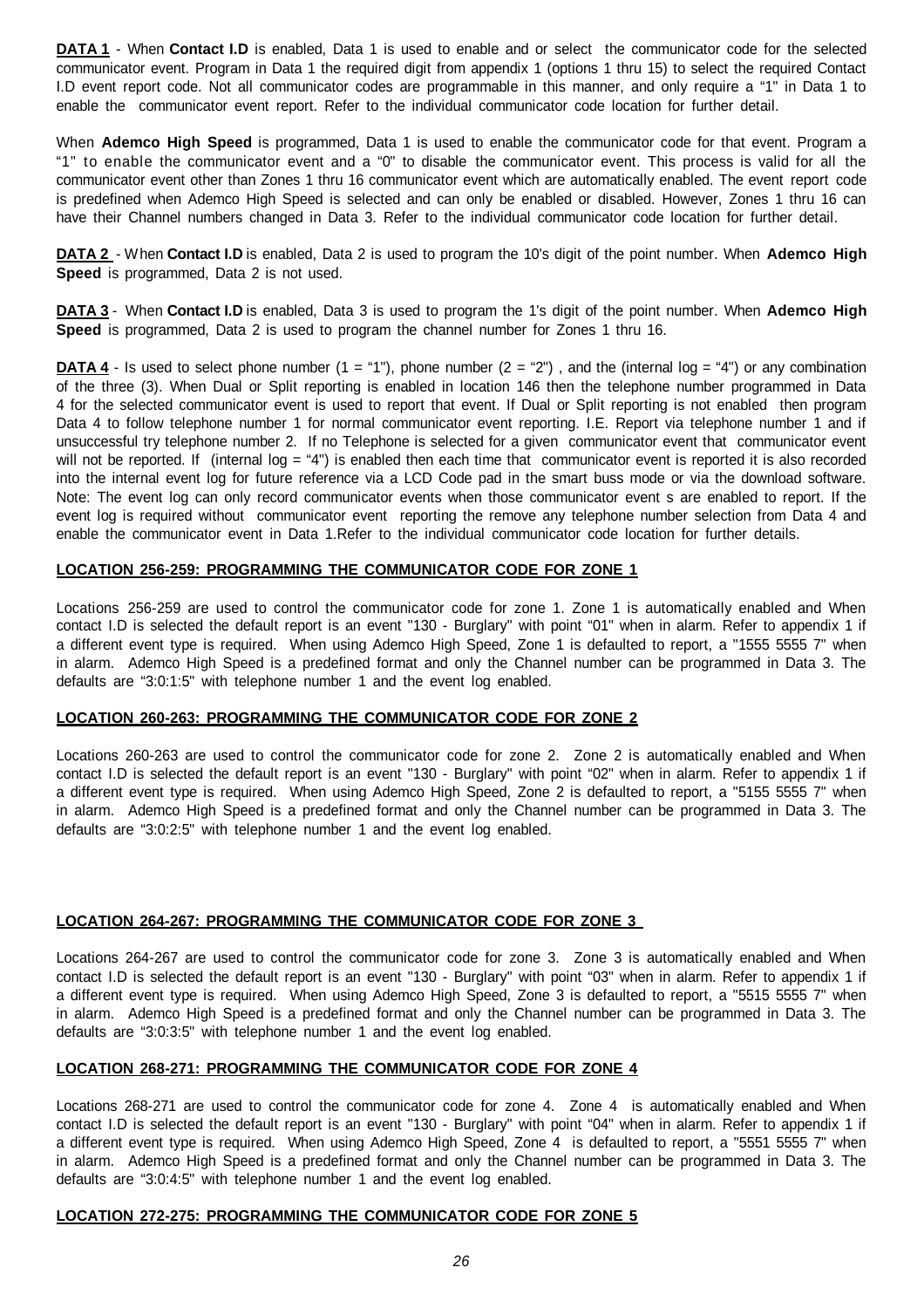Locations 272-275 are used to control the communicator code for zone 5. Zone 5 is automatically enabled and When contact I.D is selected the default report is an event "130 - Burglary" with point "05" when in alarm. Refer to appendix 1 if a different event type is required. When using Ademco High Speed, Zone 5 is defaulted to report, a "5555 1555 7" when in alarm. Ademco High Speed is a predefined format and only the Channel number can be programmed in Data 3. The defaults are "3:0:5:5" with telephone number 1 and the event log enabled.

## **LOCATION 276-279: PROGRAMMING THE COMMUNICATOR CODE FOR ZONE 6**

Locations 276-279 are used to control the communicator code for zone 6. Zone 6 is automatically enabled and When contact I.D is selected the default report is an event "130 - Burglary" with point "06" when in alarm. Refer to appendix 1 if a different event type is required. When using Ademco High Speed, Zone 6 is defaulted to report, a "5555 5155 7" when in alarm. Ademco High Speed is a predefined format and only the Channel number can be programmed in Data 3. The defaults are "3:0:6:5" with telephone number 1 and the event log enabled.

## **LOCATION 280-283: PROGRAMMING THE COMMUNICATOR CODE FOR ZONE 7**

Locations 280-283 are used to control the communicator code for zone 7. Zone 7 is automatically enabled and When contact I.D is selected the default report is an event "130 - Burglary" with point "07" when in alarm. Refer to appendix 1 if a different event type is required. When using Ademco High Speed, Zone 7 is defaulted to report, a "5555 5515 7" when in alarm. Ademco High Speed is a predefined format and only the Channel number can be programmed in Data 3. The defaults are "3:0:7:5" with telephone number 1 and the event log enabled.

## **LOCATION 284-287: PROGRAMMING THE COMMUNICATOR CODE FOR ZONE 8**

Locations 284-287 are used to control the communicator code for zone 8. Zone 8 is automatically enabled and When contact I.D is selected the default report is an event "130 - Burglary" with point "08" when in alarm. Refer to appendix 1 if a different event type is required. When using Ademco High Speed, Zone 8 is defaulted to report, a "5555 5551 7" when in alarm. Ademco High Speed is a predefined format and only the Channel number can be programmed in Data 3. The defaults are "3:0:8:5" with telephone number 1 and the event log enabled.

## **LOCATIONS 288-291: DURESS COMMUNICATOR CODES**

The DL250 has the ability to report a duress code when the system is armed or disarmed with user code number 15 and a duress communicator code is enabled in Data 1. When contact I.D is selected, program Data 1 with the required event code from appendix 1 to enable this report event. Programming a "10" in location Data 1 will report an event "121 - Duress". When using Ademco High Speed, program a one (1) in Data 1 to enable this report, a "1555 5555 1" Duress is reported. The Open/Close report will accompany the Duress report complete with the user number to indicate that an Open or Close was preformed under Duress. No restore code is reported for this event. If Data 1 is a "0", the duress capability is disabled and user code number 15 can only be used as a standard arm/disarm code. The defaults are "0:0:0:5" with telephone number 1 and the event log enabled.

## **LOCATIONS 292-295: CODE PAD AUXILIARY 1 ([1] & [3]) COMMUNICATOR CODES**

The DL250 has the ability to report an auxiliary 1 code and activate the priority (fire) siren each time the [1] and [3] keys are pressed simultaneously on the Code Pad. The desired reporting code must be programmed into these locations. When contact I.D is selected, program required event code from appendix 1 to enable this report event. Programming a "1" in Data 1 will report an event "110 - Fire". When using Ademco High Speed, program a one (1) in Data 1 to enable this report, a "1555 5555 1" Duress is reported. If activated, the siren can be silenced by entering any arm/disarm code. No restore code is reported for this event. If Data 1 is "0", the Auxiliary 1 double keypress is disabled. The defaults are "1:0:0:5" with telephone number 1 and the event log enabled.

## **LOCATIONS 296-299: CODE PAD AUXILIARY 2 ([4] & [6]) COMMUNICATOR CODES**

The DL250 has the ability to report an auxiliary 2 code and activate the pulsing buzzer each time the [4] and [6] keys are pressed simultaneously on the Code Pad. The desired reporting code must be programmed into these locations. When contact I.D is selected, program required event code from appendix 1 to enable this report event. Programming a "11" in Data 1 will report an event "100 - Medical". When using Ademco High Speed, program a one (1) in Data 1 to enable this report, a "1555 5555 1" Duress is reported. If activated, the code pad sounder may be silenced by entering any valid arm/disarm code. No restore code is reported for this event. If Data 1 is "0", the Auxiliary 2 double keypress is disabled. The defaults are "1:0:0:5" with telephone number 1 and the event log enabled.

## **LOCATIONS 300-303: CODE PAD PANIC ([\*] & [#]) COMMUNICATOR CODES**

The DL250 has the ability to report a Code Pad panic code and activate the burglary siren (if not selected silent) each time the [\*] and [#] keys are pressed simultaneously on the Code Pad. The desired reporting code must be programmed into these locations. When contact I.D is selected, program required event code from appendix 1 to enable this report event.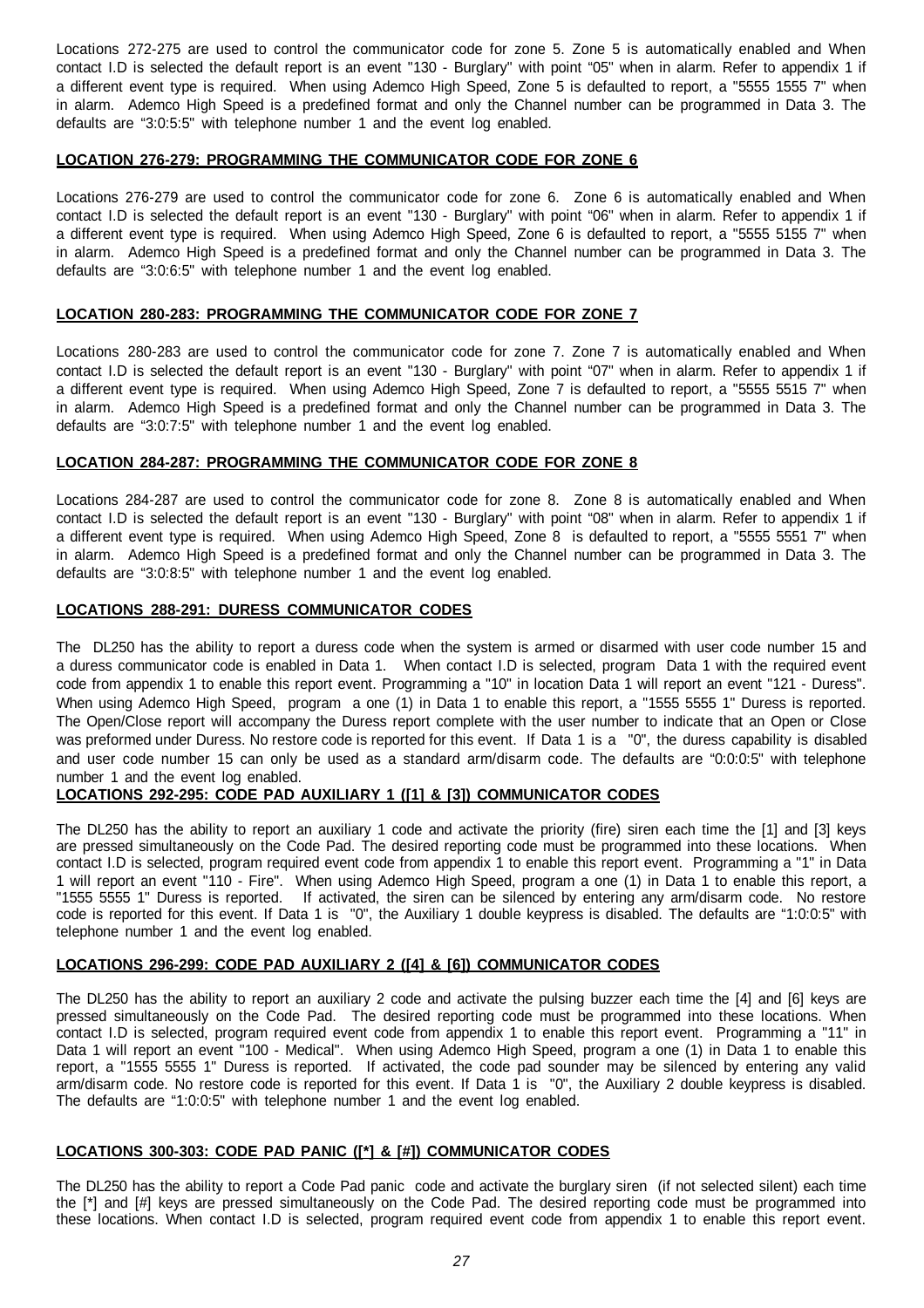Programming a "2" in Data 1 will report an event "120 - Code Pad Panic". When using Ademco High Speed, program a one (1) in Data 1 to enable this report, a "1555 5555 1" Duress is reported. If activated, the code pad sounder may be silenced by entering any valid arm/disarm code. No restore code is reported for this event. If Data 1 is "0", the Code pad panic double keypress is disabled. The defaults are "2:0:0:5" with Code pad panic communicator code, telephone number 1 and the event log enabled.

#### **LOCATIONS 304-307: CODE PAD TAMPER COMMUNICATOR CODES**

The DL250 has the ability to lock out the Code Pad for 1 minute if 30 or more key presses are made without producing a valid code. The desired communicator code must be programmed into these locations to enable this feature. When contact I.D is selected, programming a "1" in Data 1 will report an event "137 - Code Pad Tamper". When using Ademco High Speed, program a one (1) in Data 1 to enable this report, a "5555 5551 7" Zone 8 alarm is reported. No restore code is reported for this event. If Data 1 is "0", the Code Pad Tamper is disabled. The defaults are "1:0:0:5" with telephone number 1 and the event log enabled.

## **LOCATIONS 308-311: AUTOMATIC TEST COMMUNICATOR CODES**

The DL250 has the ability to send autotest reports to the base station at weekly intervals or hourly intervals from 1 to 99 hours apart. The desired communicator code must be programmed into these locations. When contact I.D is selected, programming a "1" in Data 1 will report an event "602 - Auto test". When using Ademco High Speed, program a one (1) in Data 1 to enable this report, a "5555 5555 9" Auto Test. No restore code is reported for this event. If Data 1 is "0", Auto Test is disabled. The defaults are "1:0:0:5" with telephone number 1 and the event log enabled.

## **LOCATIONS 312-315: FAIL TO COMMUNICATE COMMUNICATOR CODES**

The DL250 has the ability to report a failed to communicate code to the base station if a report fails to get through to the base in its pre-determined number of dial attempts. After a report has failed to communicate to the base station the DL250 will store a failed to communicate code. When the very next report is communicated to the base the failed to communicate report will be reported. When contact I.D is selected, programming a "1" in Data 1 will report an event "354 - Failed to Communicate". When using Ademco High Speed, program a one (1) in Data 1 to enable this report, a "5555 5555 9" Auto Test. No restore code is reported for this event. If Data 1 is "0", Failed to Communicate is disabled. The defaults are "1:0:0:5" with telephone number 1 and the event log enabled.

## **LOCATIONS 316-319: BOX TAMPER COMMUNICATOR CODES**

The DL250 has the ability to report a box tamper if the tamper input changes from a normally closed state to open circuit. The desired communicator code must be programmed into these locations. When contact I.D is selected, programming a "1" in Data 1 will report an event "137 - Box Tamper". When using Ademco High Speed, program a one (1) in Data 1 to enable this report, a "5555 5555 9" Auto Test. If Data 1 is "0", Failed to Communicate is disabled. The defaults are "0:0:0:5" with telephone number 1 and the event log enabled.

## **LOCATIONS 320-323: AC POWER FAIL COMMUNICATOR CODES**

The DL250 has the ability to report an AC power loss code to the base station after the power has been off for a selected number of minutes from 0 to 15 (see location 330). The desired communicator code must be programmed into these locations. When contact I.D is selected, programming a "1" in Data 1 will report an event "301 - AC Power Fail". When using Ademco High Speed, program a one (1) in Data 1 to enable this report, a "1555 5555 6" AC Power Fail. If Data 1 is "0", AC Power Fail is disabled. The defaults are "0:0:0:5" with telephone number 1 and the event log enabled.

#### **LOCATIONS 324-327: LOW BATTERY COMMUNICATOR CODES**

The DL250 has the ability to report a low battery code to the base station when ac power has been lost and the battery has discharged down to 10.3 Volts. Low battery will also report if the dynamic battery test fails. The desired communicator code must be programmed into these locations. When contact I.D is selected, programming a "1" in Data 1 will report an event "302 -Low Battery". When using Ademco High Speed, program a one (1) in Data 1 to enable this report, a "5155 5555 6" Low Battery. If Data 1 is "0", Low Battery is disabled. The defaults are "0:0:0:5" with telephone number 1 and the event log enabled.

## **COMMUNICATOR CODES**

The following communicator code are programmed in one location only. When Contact I.D. or Ademco High Speed is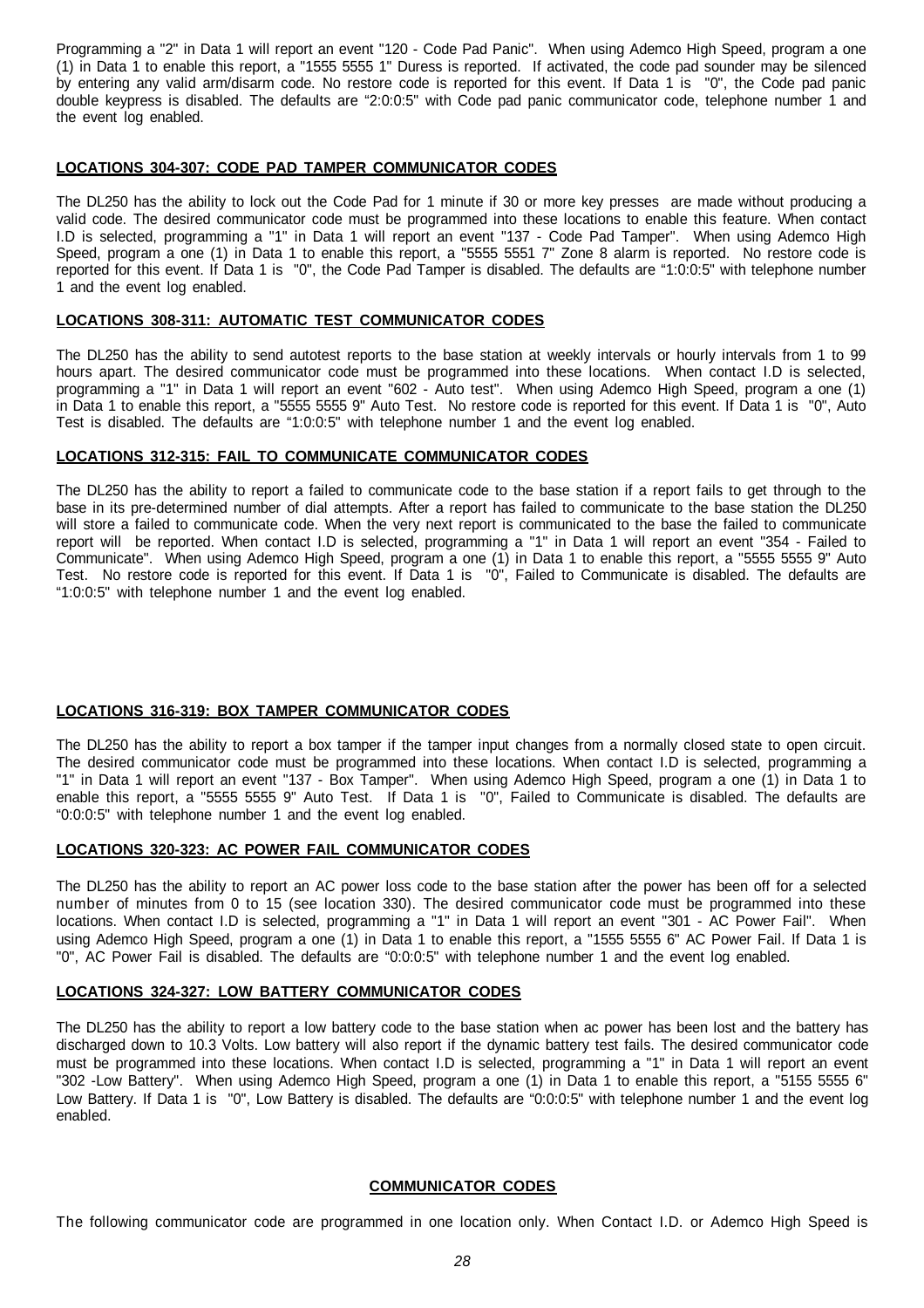selected then programming a "1" in the selected location will enable the communicator event report and a "0" will disable the communicator event report.

## **LOCATION 328: AC POWER RESTORE COMMUNICATOR CODE**

The 250 has the ability to report to the base station when the AC power has been restored. Once the AC power has been restored to the 250, there will be a delay time before the restore code will be sent to the base station. The time programmed into location 330 for AC loss delay will also be the restore delay. Program a "1" into this location to enable AC power loss restore reports. Program a "0" into this location to disable restore reports. Default for AC power restore code is "0" disabled.

## **LOCATION 329: LOW BATTERY RESTORE COMMUNICATOR CODE**

The 250 has the ability to send a restore code to the base station when the battery voltage is restored to normal operating level (above 10.3 volts). Program a "1" into this location to enable low battery restore codes. Program a "0' into this location to disable low battery restore codes. Default for low battery restore code is "0" disabled.

## **LOCATION 330: AC POWER FAIL REPORT DELAY**

The number programmed into location 330 represents the number of 1 minute increments the AC power is lost before a communication is initiated, from 1 to 15 minutes. Factory default is "5" which will delay AC power loss for 5 minutes. The AC power restore if enabled in location 328, and will also delay reporting until after the number of minutes programmed in this location has elapsed. If a "0" is selected (instant) the delay will be approximately 20 seconds. This is to allow for transients and power surges. If one minute is selected the delay time will be 1 minute and 20 seconds etc...

#### **LOCATION 332: RESTORE CODE FOR Zones 1-8**

Location 332 is used to program the Restore code for zones (1 thru 16), when Contact I.D and Ademco High Speed is selected. Note: Zone Restore codes can only be reported if Zones are enabled to report Restores in the "Zone Report / Special Characteristics" locations per individual zone. Default for Zone restore code is "0" disabled.

#### **LOCATION 333: RESTORE CODE FOR Zones 9-16**

These locations should remain at factory default when Contact I.D and Ademco High Speed are selected.

#### **LOCATION 334: ISOLATE CODE FOR Zones 1-8**

Location 334 is used to program reporting of the Isolate code for zones (1 thru 16), when Contact I.D and Ademco High Speed is selected. Note: Zone Isolate codes can only be reported if Zone are enabled to report Isolates in the "Zone Report / Special Characteristics" locations per individual zone. When contact I.D is selected, program a one (1) in this location to enable this report, an event "570 - Zone Isolate" will be reported. When using Ademco High Speed, program a one (1) in this location to enable this report. A one (1) will be displayed for the channel corresponding to the zone that is Isolated. EG, "5155 5555 3" will be reported for zone two (2). Default for Zone Isolate code is "0" disabled.

#### **LOCATION 335: ISOLATE CODE FOR Zones 9-16**

These locations should remain at factory default when Contact I.D and Ademco High Speed are selected.

## **LOCATION 336: TROUBLE CODE FOR Zones 1-8**

Location 336 is used to program reporting of the Trouble code for zones (1 thru 16), when Contact I.D and Ademco High Speed is selected. The Trouble communicator code can be reported when a Fire zone is in Trouble alarm (Refer to zone types). When contact I.D is selected, program a one (1) in this location to enable this report, an event "380 - Zone Trouble" will be reported. When using Ademco High Speed, program a one (1) in this location to enable this report. A one (1) will be displayed for the channel corresponding to the zone that is in Trouble. EG, "5155 5555 5" will be reported for zone two (2). Default for Trouble code is "0" disabled.

## **LOCATION 337: TROUBLE CODE FOR Zones 9-16**

These locations should remain at factory default when Contact I.D and Ademco High Speed are selected.

## **LOCATION 338: ZONE TAMPER CODE FOR Zones 1-8**

Location 338 is used to program reporting of the Zone Tamper code for zones (1 thru 16), when Contact I.D and Ademco High Speed is selected. The Zone Tamper communicator code can be reported when a Double End Of Line Zone is in an Open/Closed circuit condition (Refer to "zone reporting / special characteristics"). When contact I.D is selected, program a one (1) in this location to enable this report, an event "137 - General Tamper" or program a two (2) in this location to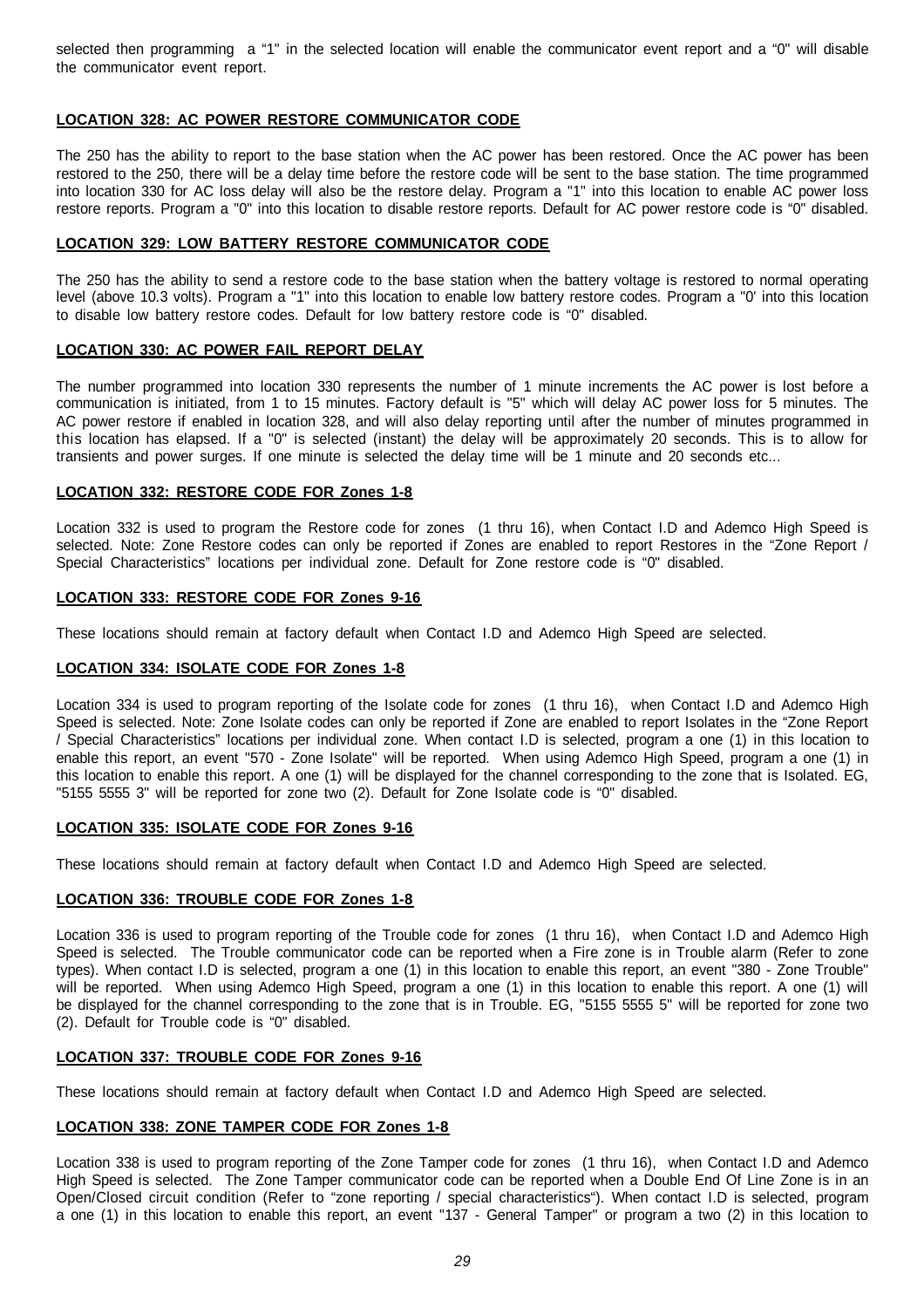enable this report, an event "144 - Sensor Tamper". When using Ademco High Speed, program a one (1) in this location to enable this report. A one (1) will be displayed for the channel corresponding to the zone that is in Tamper. EG, "5155 5555 5" will be reported for zone two (2). Default for Trouble code is "0" disabled.

## **LOCATION 339: TAMPER CODE FOR Zones 9-16**

These locations should remain at factory default when Contact I.D and Ademco High Speed are selected.

## **LOCATION 340: OPENING COMMUNICATOR CODE**

The DL250 has the ability to report an opening code each time the control is disarmed. The desired opening code is programmed in location 340. To enable this communicator code report when Contact I.D or Ademco High Speed is selected, program a one (1) in this location. Default for Opening code is "0" disabled.

## **LOCATION 341: CLOSING COMMUNICATOR CODE**

The DL250 has the ability to report a closing code each time the control is armed. The desired closing code is programmed in location 341. If this location contains a "0" closing will not be reported. When using Ademco high speed or contact id formats a "1" is programmed into this location to enable closing reports. Default for Closing code is "0" disabled.

## **LOCATION 342: OPENING/CLOSING PHONE SELECTOR**

If a phone number other than phone #1 is desired, I.E. for dual or split reporting. A binary number must be programmed into this location. This is derived by adding a "1" for phone #1, a "2" for phone #2 and a "4" for the internal log. Factory default is "5" which causes open/closing to report on phone #1 and internal log if the communicator event is enabled.

## **LOCATION 343: PROGRAMMING THE COMMUNICATOR CODE FOR CANCEL (EXCEPTION OPENING)**

Location 343 contains the communicator code that will be sent for cancel. The cancel code programmed in this location will be sent if an arm/disarm code is entered after a trip on zones 1 through 6 has been reported (excluding 24 hour zones). After a cancel has been reported, no loop restores will be transmitted on non-24 Hour zones. When contact I.D is selected, program a one (1) in this location to enable this report, the opening event will be reported with the user code number used. When using Ademco High Speed, program a one (1) in this location to enable this report, the opening event will be reported with the user code number used. This feature can not be enable when Open/Close reporting is also enabled. If this location contains a "0", cancel is disabled.

## **COMMUNICATOR CODES**

The following communicator codes are programmed in four locations. I.E. Data 1, 2, 3 and 4 (refer to page ?). When Contact I.D. or Ademco High Speed is selected then programming a "1" in Data 1 for the selected location will enable the communicator event report and a "0" will disable the communicator event report.

## **LOCATIONS 344-347: LATE TO CLOSE COMMUNICATOR CODE**

The DL250 has the ability to report a 1-3 digit late closing code to the base station, when these locations are programmed and a closing time has been programmed into locations 368-371. When contact I.D is selected, programming a "1" in Data 1 will report an event "404 - Late T Close". When using Ademco High Speed, program a one (1) in Data 1 to enable this report, a "5555 5555 9" Auto Test. No restore code is reported for this event. If Data 1 is "0", Failed to Communicate is disabled. The defaults are "0:0:0:5" with telephone number 1 and the event log enabled.

## **LOCATIONS 348-351: EARLY OPENING COMMUNICATOR CODE**

The DL250 has the ability to report an early opening code to the base station, when these locations are programmed and a opening time has been programmed into locations 364-367. When contact I.D is selected, programming a "1" in Data 1 will report an event "400 - Early Open". When using Ademco High Speed, program a one (1) in Data 1 to enable this report, a "5555 5555 9" Auto Test. No restore code is reported for this event. If Data 1 is "0", Failed to Communicate is disabled. The defaults are "0:0:0:5" with telephone number 1 and the event log enabled.

## **LOCATIONS 352-355: DOWNLOAD COMPLETE COMMUNICATOR CODES** ?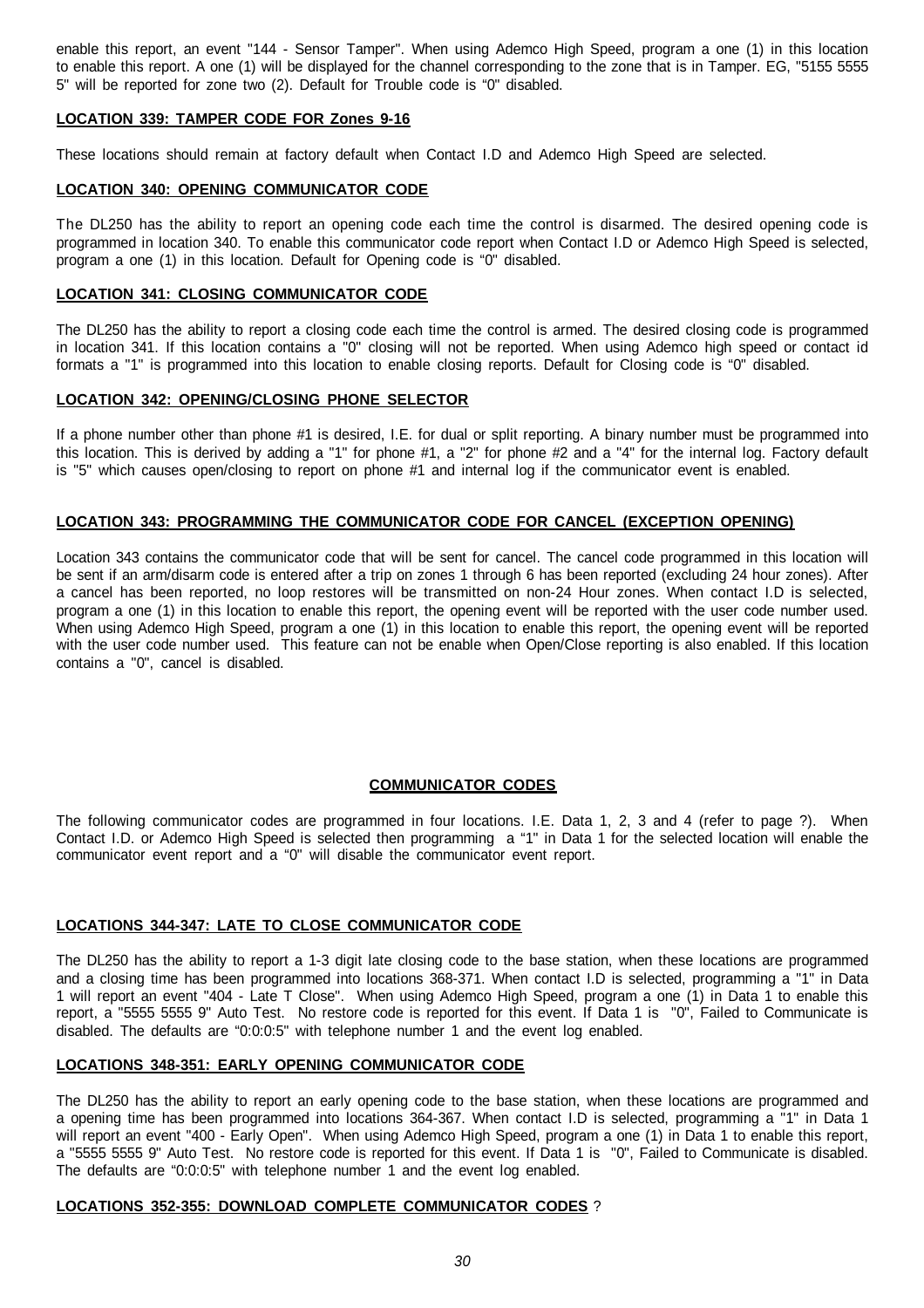Location 352-355 contains the communicator report sent each time a download session has been completed. The report will come in after a disconnect has been made from a downloading session. When contact I.D is selected, programming a "1" in Data 1 will report an event "412 - Download Complete Code". When using Ademco High Speed, program a one (1) in Data 1 to enable this report, a "5555 1555 6" Auto Test. No restore code is reported for this event. If Data 1 is "0", Failed to Communicate is disabled. The defaults are "0:0:0:5" with telephone number 1 and the event log enabled.

## **LOCATIONS 356-359: AUTOMATIC ARM COMMUNICATOR CODES**

Location 356-359 contains the communicator report sent each time the DL250 is auto armed. When contact I.D is selected, programming a "1" in Data 1 will report an event "403 - Auto Arm". When using Ademco High Speed, program a one (1) in Data 1 to enable this report, a "B444 4444 4" User 11 Closing. If Data 1 is "0", Failed to Communicate is disabled. The defaults are "0:0:0:5" with telephone number 1 and the event log enabled. A time must also be entered into locations 368- 371.

## **LOCATIONS 360-363: CODE PAD AUXILIARY 3 (7+9) COMMUNICATOR CODES**

The DL250 will report an aux 3 code and activate the steady buzzer output each time the [7] and [9] keys are pressed simultaneously on the Code Pad. The desired code must be programmed in these locations. When contact I.D is selected, program required event code from appendix 1 to enable this report event. Programming a "14" in Data 1 will report an event "602 - Auto Test". When using Ademco High Speed, program a one (1) in Data 1 to enable this report, a "5555 5555 9" Auto Test is reported. No restore code is reported for this event. If Data 1 is "0", the Auxiliary 3 double keypress is disabled. The defaults are "0:0:0:5" with telephone number 1 and the event log enabled.

## **LOCATIONS 364-367: EARLY OPENING TIME**

The Early Opening Time is used to determine the opening time, I.E. If a user was to access the DL250 before this time, then it would be seen as and early opening. User code with authorisation restriction such as "Arm Only After Closing Time" can not Disarm the DL250 before the Early Opening Time. The Early Opening Time also marks the time the Intelligent Auto Arming feature stop attempting the auto arm the DL250.To enable the early opening report feature a 4 digit, 24 hour (military) opening time must be entered in locations 364 -367. For example, to enter an opening time of 8:15 A.M (08:15), program a "0" in location 364, a "8" in location 365, a "1" in location 366, and a "5" in location 367. Factory default is a "0-6-0-0" which sets an opening time of 6:00 A.M **NOTE:** A communicator code must be programmed in location(s) 344-347 if this feature is selected.

## **LOCATIONS 368-371: LATE CLOSING/AUTO ARMING TIME** fix

The Late Closing/Auto Arming Time is used to determine the Closing time, I.E. If a user was to Arm the DL250 after this time, then it would be seen as a Late Closing. User code with authorisation restriction such as "Arm Only After Closing Time" can not Disarm the DL250 After the Late Closing/Auto Arming Time. Late Closing/Auto Arming Time also marks the time the Intelligent Auto Arming feature attempts to auto arm the DL250, if this feature is enabled in location 374.. To enable the late closing report a 4 digit, 24 hour closing time must be entered in locations 368-371. For example, to enter a closing time of 6:30 PM (1830), program a "1" in location 368, a "8" in location 369, a "3" in location 370 and an "0" in location 371. Factory default is an "2-0-0-0" which sets a closing time of 8:00 P.M **NOTE:** A communicator code must be entered in location(s) 348-351 if this feature is selected.

## **LOCATION 372: CLOSED SATURDAY ENABLE**

A "1" should be programmed in location 372 if the installation will be closed on Saturdays and early opening or late to close features have been enabled. A "1" will cause the early report to be communicated in the event an opening is made on Saturday. User codes with authorisation restriction such as "Arm Only After Closing Time" can not Disarm the DL250 on a Saturday if the feature is enabled. Factory default is "0" and openings are allowed on Saturday within the assigned schedule without creating a report.

## **LOCATION 373: CLOSED SUNDAY ENABLE**

A "1" should be programmed in location 373 if the installation will be closed on Sundays and early opening or late to close features have been enabled. A "1" will cause a report to be communicated in the event of a late closing after an opening. User codes with authorisation restriction such as "Arm Only After Closing Time" can not Disarm the DL250 on a Sunday if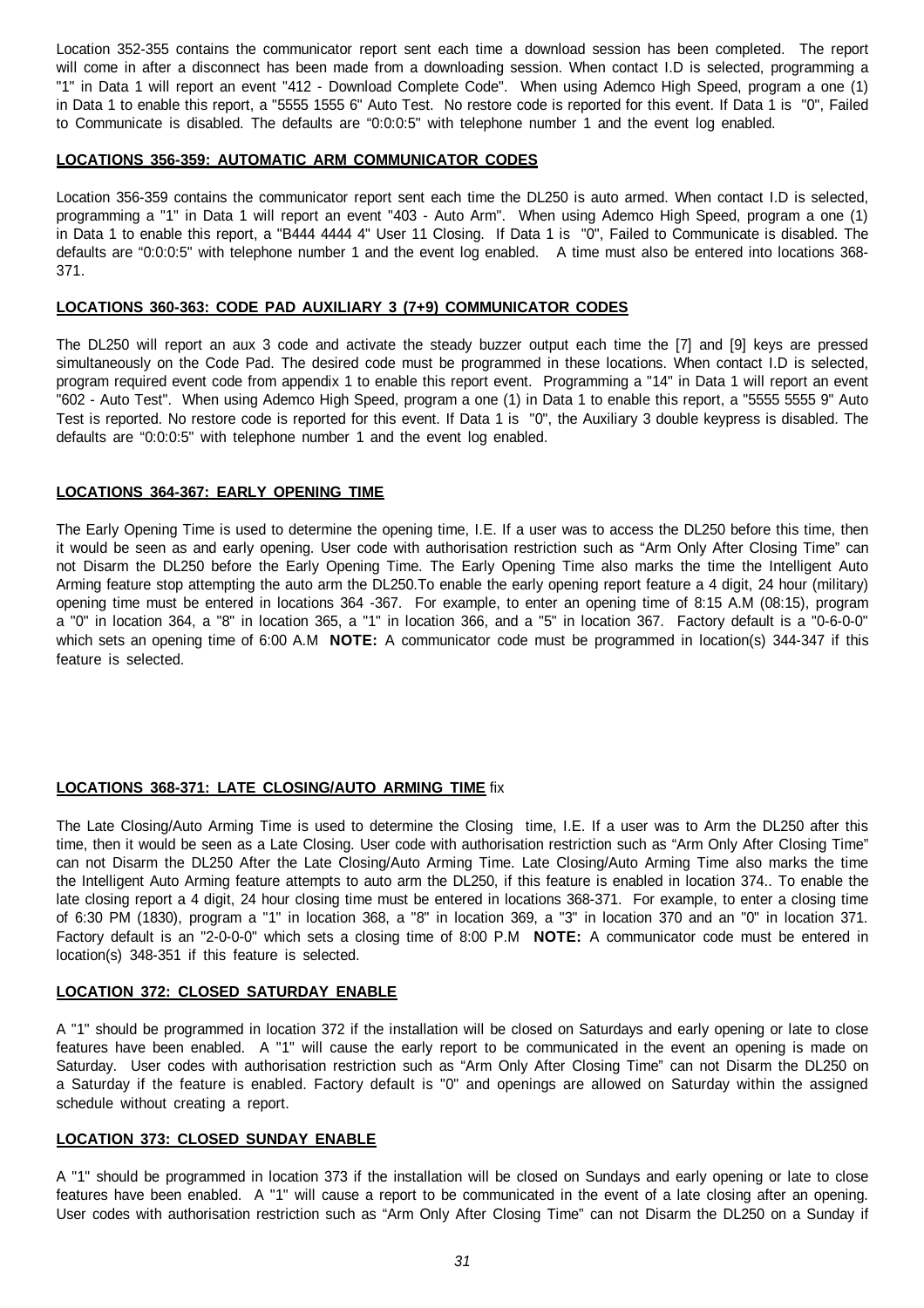the feature is enabled. Factory default is "0" and openings are allow on Sunday with the assigned schedule without creating a report.

## **LOCATION 374: EARLY OPENING - LATE CLOSING / AUTO ARMING ENABLE**

To enable the early opening/ late closing feature program a "1" into this location. A time must be programmed into locations 364-367 early open time and also locations 368-371 late close/autoarm time. To enable the auto arm feature program a "2" into this location. A time must be programmed into locations 368-371. The automatic arming feature will arm the DL250 at the selected time. At that time, if all zones have been secure for 5 minuted the buzzer will start beeping. One minute later, if the buzzer is not silenced by the entry of a valid user code, the DL250 will autoarm. If the buzzer is silenced, the DL250 will start a 40 minute timer. After the 40 minutes has timed. The DL250 will repeat the sequence of autoarming after 5 minutes of all zones being secure. If the DL250 is disarmed after the closing time, the autoarm timer will be set to a 40 minute window. The DL250 will only stop attempting to auto arm at the opening time programmed in locations 364-367. Default is "0" Early Opening - Late Closing / Auto Arming disabled.

| <b>VALUE</b> | <b>EARLY OPENING \ AUTOARM ENABLE</b>                                          |
|--------------|--------------------------------------------------------------------------------|
| 0            | ALL FEATURES DISABLED                                                          |
|              | <b>EARLY OPENING \ LATE TO CLOSE</b><br><b>REPORTING</b>                       |
| 2            | <b>AUTOARMING ENABLED</b>                                                      |
| 3            | EARLY OPENING \ LATE TO CLOSE<br><b>REPORTING</b><br><b>AUTOARMING ENABLED</b> |

## **LOCATION 375: AUTO CALLBACK ENABLE**

This feature is used for the automatic download found in the "DASLOAD" down loading software. Programming a "1" in location 375 will cause the control panel to automatically call the download computer callback number at every autotest interval. This feature will not activate unless a callback phone number has been programmed in locations 472-487, and a "2" is programmed in location 488 in the DL250 download section.

## **LOCATION 376: RESERVED**

## **LOCATION 377: WEEKLY AUTO TEST ENABLE**

Location 377 is used to select the day of the week, in which an autotest report will occur. Program a number from 1 (Sunday) to 7 (Saturday) for the day of the week to perform the autotest. The test will be performed at the hour specified in locations 380-383. If the location is "0" autotests will be performed on an hourly interval based on the settings of locations 378 - 379.

## **LOCATIONS 378-379: HOURLY AUTOTEST INTERVAL**

Locations 378 - 379 are used to set the hourly autotest interval. Hourly autotests are disabled if there are autotest day intervals programmed in location 377. Programmed in these locations is the number hours 1 - 99 between autotest reports. To determine when the first Auto Test will be reported, locations 452-453 "Number of elapsed hours since last autotest " must be set. The minutes setting for this Auto Test report can be programmed in locations 382-383. Factory default is 0. No autotest will be performed.

## **LOCATION 380-383: TIME TO PERFORM AUTOTEST**

In these locations you program the time that you want the autotest to report. The time must be entered in a 24 hour (military) format. For example, if the autotest time will be 23:50 the location 380 contains a '2", location 381 contains a "3" location 382 contains a "5" and location 383 contains a "0". If an autotest time of midnight is required then set these locations to 00:00. The minutes locations (382-383) will be used to determine the minutes setting when Hourly Auto Test is used in locations 378-379. Factory default is "02:00".

## **LOCATION 384: NUMBER OF EXPANSION DEVICES**

Location 384 is programmed with the number of expansion devices that may be connected to the DL250. A total of seven (7) expansion devices can be connected to the DL250, therefore, to connect 2 expansion device to the DL250 a "2" must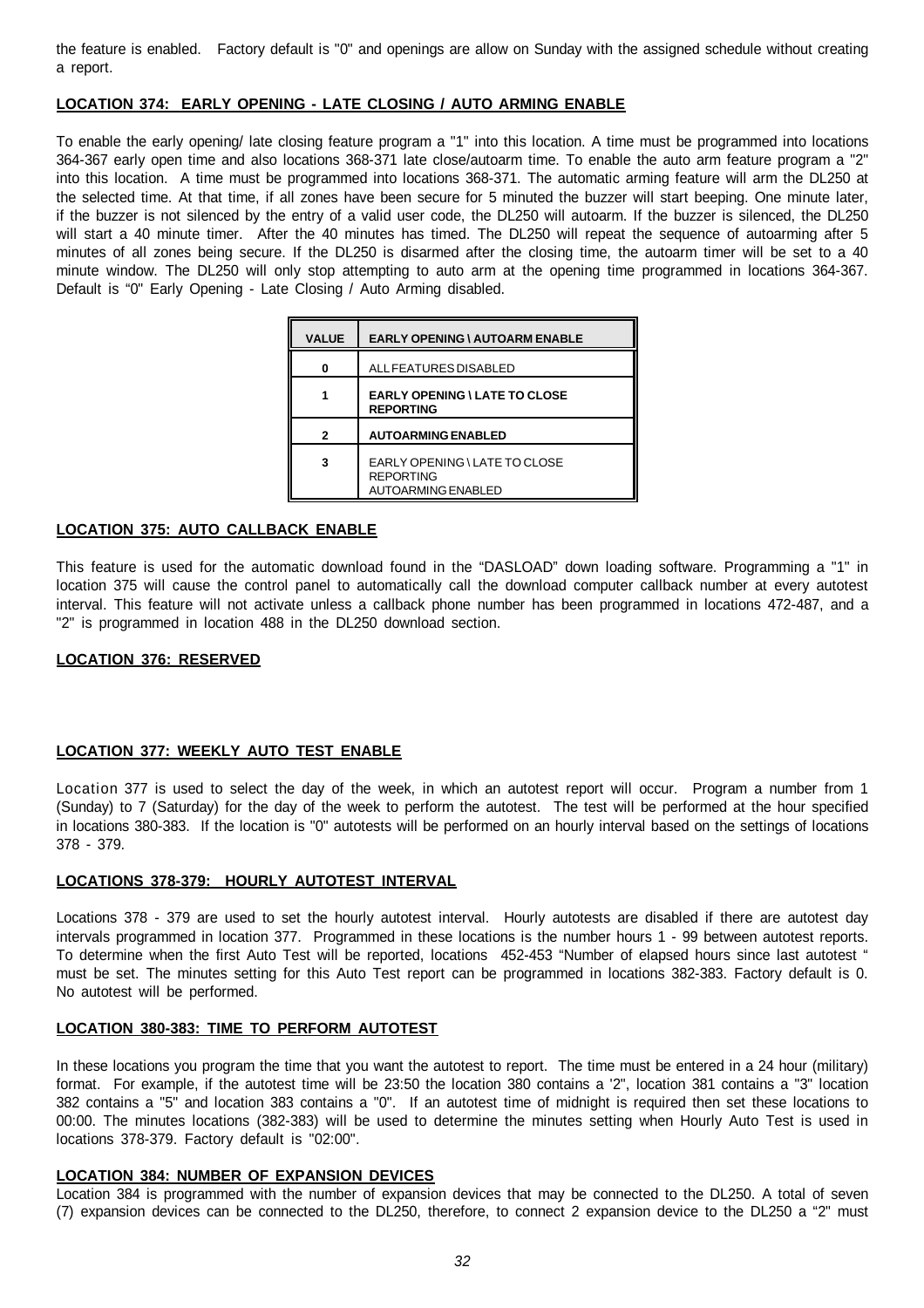be programmed into this location. When expansion devises are used, the DL250 will automatically switch to the Smart Buss mode. This means that the standard 8 Zone LED code pad can not be used with this system, the Smart 8 Zone LED of LCD code pads must be used. If a "8" is programmed in this location, the DL250 will switch to the Smart Buss mode without requiring to see expansion devices. This feature is used when the features of the Smart buss are required ( such as viewing the event log and change the panel clock via the LCD code pad and other Smart Buss related features) without the programming of partitions or expansion devices. Note: expansion devices include; Wireless zone expanded; 8 way relay board: 16 way aux board; X10 interface; Printer interface; Telephone control interface; System event interface. Factory default is "0" no devices enabled.

## **LOCATION 385: EXPANDER TROUBLE COMMUNICATOR CODE**

Location 385 is used to program reporting Trouble communicator code for expander devices (1 thru 7), when Contact I.D and Ademco High Speed is selected. The Expander Trouble communicator code can be reported when an expansion device dose not respond to the DL250 after a short period of time. When contact I.D is selected, program a one (1) in this location to enable this report, an event "??? - Expander Trouble" will be reported. When using Ademco High Speed, program a one (1) in Data 1 to enable this report, a "????5555 5555 9" Auto Test is reported. Default for Expander Trouble code is "0" disabled.

## **LOCATION 385: EXPANDER TROUBLE PHONE SELECTOR**

If a phone number other than phone #1 is desired, I.E. for dual or split reporting. A binary number must be programmed into this location. This is derived by adding a "1" for phone #1, a "2" for phone #2 and a "4" for the internal log. Factory default is "5" which causes Expander Trouble to report on phone #1 and internal log if the communicator event is enabled.

## **LOCATION 385: EXPANDER TROUBLE RESTORE COMMUNICATOR CODE**

The 250 has the ability to report to the base station when the an expander device has been restored. Once the expander device has been restored to the 250, there will be a short delay time before the restore code will be sent to the base station. Program a "1" into this location to enable expander device restore reports. Program a "0" into this location to disable restore reports. Default for expander device code is "0" disabled.

## **LOCATIONS 388-395: PROGRAMMING THE ZONE TYPES FOR ZONES 9-16**

Locations 388 through 395 contain a number identifying the characteristics of zones 9 through 16. Location 388 corresponds to zone 9 and location 395 corresponds to zone 16. These zones have been factory defaulted to instant (6) zone types. Other zone characteristics can be found in the table on the this page.

| <b>DATA</b> | <b>AVAILABLE ZONE TYPES</b>                                                                                                                                                                                                                                                                                                                                           |
|-------------|-----------------------------------------------------------------------------------------------------------------------------------------------------------------------------------------------------------------------------------------------------------------------------------------------------------------------------------------------------------------------|
| "1"         | <b>DAY ZONE</b> - When armed, a trip produces an instant alarm. When disarmed, a trip activates<br>the code pad sounder.                                                                                                                                                                                                                                              |
| "2"         | 24 HOUR - A trip on a 24 Hour zone produces an instant alarm when armed or disarmed.                                                                                                                                                                                                                                                                                  |
| "3"         | <b>ENTRY/EXIT</b> - A trip will start entry delay. The lack of a trip during exit delay will enable the<br>Auto Home mode if so programmed.                                                                                                                                                                                                                           |
| "4"         | <b>INTERIOR DELAY</b> - A trip on Interior Delay zone will initiate an entry delay. It will be ignored<br>during exit delay and when disarmed. This zone type is used with the "Auto home/Instant"<br>mode.                                                                                                                                                           |
| "5"         | <b>HANDOVER</b> - Interior zone that follows delay zones. It can be bypassed before arming, or<br>automatically bypassed in the "Auto home /Instant" mode if so programmed.                                                                                                                                                                                           |
| "6"         | <b>INSTANT</b> - Produces an instant alarm if tripped when armed. Ignored when disarmed.                                                                                                                                                                                                                                                                              |
| "7"         | <b>SECONDARY DELAY</b> - Like an Entry/Exit zone but has its own independent delay time.                                                                                                                                                                                                                                                                              |
| "8"         | <b>FIRE</b> - A short on a FIRE zone will create an alarm condition when the DL250 is armed or<br>disarmed. An open will create a Trouble condition. The code pad zone LED is steady for a fire<br>condition and flashing for a trouble condition. After a fire activation the # key must be pressed<br>on the keypad to clear the condition and reset the fire zone. |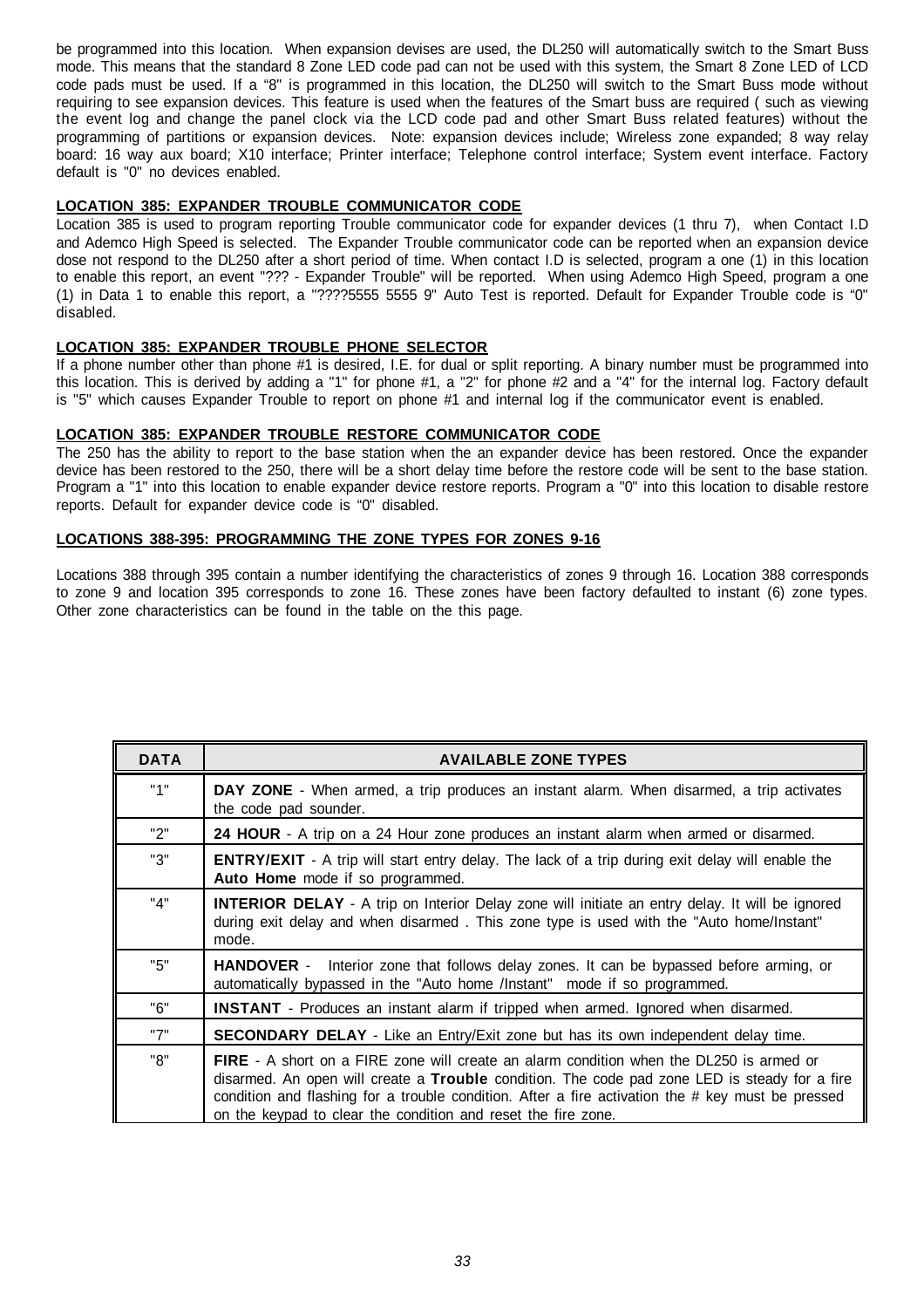| "9" | <b>KEY</b> SWITCH - A zone attached to a momentary key switch will cause the DL250 to arm or   |
|-----|------------------------------------------------------------------------------------------------|
|     | disarm when the zone is momentarily shorted from a sealed condition I.E. a 3.3K resister must  |
|     | be used to seal the zone for the feature to work. NOTE: Check the corresponding "Special       |
|     | Characteristics" for the selected Zone, If the zone programmed to operate as a key switch      |
|     | type also has Partial Arm (Entry Guard) selected, I.E. a "4" in "Special Characteristics" then |
|     | the key switch will then arm/disarm Partial Mode (Entry Guard).                                |

## **LOCATIONS 394-403: ASSIGNING SPECIAL CHARACTERISTICS FOR ZONES 1-8**

Locations 396-403 are used to assign zone characteristics for zones 9 through 16. Location 396 is for zone 9 and location 403 is for zone 16. Each zone can have any or all of the following characteristics regardless of the zone type selected in locations 388-395 excluding Fire zones, which cannot be Isolated. Factory default is "12" for each of these locations, meaning that Zone Isolate Capability & Partial Arm is enabled, and the other characteristics are not enabled. When Partial Arm (Entry Guard) is enabled, that zone is monitored in Partial mode. Remove this option from the zone(s) which are to be isolated in Partial mode. Note: zone will not isolate in partial mode or group isolate if (8) Zone Isolate Capability is not enabled.

| <b>VALUE</b>   | <b>CHARACTERISTIC</b>                                                                   | <b>VALUE</b> | <b>CHARACTERISTIC</b>                                                                                              |
|----------------|-----------------------------------------------------------------------------------------|--------------|--------------------------------------------------------------------------------------------------------------------|
| $\bf{0}$       | NO FEATURE SELECTED                                                                     | 8            | <b>ZONE ISOLATE CAPABILITY</b>                                                                                     |
| 1              | <b>FAST LOOP RESPONSE (200MS)</b>                                                       | 9            | FAST LOOP RESPONSE (200MS)<br>ZONE ISOLATE CAPABILITY                                                              |
| $\mathbf{2}$   | <b>GROUP ISOLATE ZONE</b>                                                               | 10           | <b>GROUP ISOLATE ZONE</b><br>ZONE ISOLATE CAPABILITY                                                               |
| 3              | FAST LOOP RESPONSE (200MS)<br><b>GROUP ISOLATE ZONE</b>                                 | 11           | FAST LOOP RESPONSE (200MS)<br><b>GROUP ISOLATE ZONE</b><br>ZONE ISOLATE CAPABILITY                                 |
| 4              | <b>PARTIAL ARM ZONE (Monitored)</b>                                                     | 12           | PARTIAL ARM ZONE (Monitored)<br>ZONE ISOLATE CAPABILITY                                                            |
| 5              | FAST LOOP RESPONSE (200MS)<br>PARTIAL ARM ZONE (Monitored)                              | 13           | FAST LOOP RESPONSE (200MS)<br>PARTIAL ARM ZONE (Monitored)<br>ZONE ISOLATE CAPABILITY                              |
| 6              | <b>GROUP ISOLATE ZONE</b><br>PARTIAL ARM ZONE (Monitored)                               | 14           | <b>GROUP ISOLATE ZONE</b><br>PARTIAL ARM ZONE (Monitored)<br>ZONE ISOLATE CAPABILITY                               |
| $\overline{7}$ | FAST LOOP RESPONSE (200MS)<br><b>GROUP ISOLATE ZONE</b><br>PARTIAL ARM ZONE (Monitored) | 15           | FAST LOOP RESPONSE (200MS)<br><b>GROUP ISOLATE ZONE</b><br>PARTIAL ARM ZONE (Monitored)<br>ZONE ISOLATE CAPABILITY |

## **LOCATIONS 404-411: ASSIGNING AUDIBLE CHARACTERISTICS FOR Zones 1-8.**

Locations 404-411 are used to assign the audible characteristics of zones 9 through 16. Location 404 is for zone 9 and location 411 is for zone 16. Each zone can have one, or a combination of the following audible characteristics. To determine the appropriate data for these locations, refer to the chart below and add the sum of the corresponding values to arrive at the correct data for these locations. For all zones the factory default is "1". This means that zones 9-16 will create a yelp siren output when an alarm is created. NOTE: If a **Fire** zone type is selected in locations 388-395, standard fire zone characteristics will override any selection made for a zone in this section I.E. a steady siren will be generated for a sort circuit and a code pad sounder for an open circuit. Zones with a steady siren characteristic will over ride zones with a yelp siren characteristic. If a chime zone is selected, then refer to locations 213 and 214 for more detail.

| <b>VALUE</b> | <b>AUDIBLE CHARACTERISTICS</b>                          | <b>VALUE</b> | <b>AUDIBLE CHARACTERISTICS</b>                                                |
|--------------|---------------------------------------------------------|--------------|-------------------------------------------------------------------------------|
| 0            | SILENT ZONE                                             | 8            | <b>CHIME FEATURE</b>                                                          |
|              | <b>YELP SIREN AUDIBLE</b>                               | 9            | YELP SIREN AUDIBLE<br><b>CHIME FEATURE</b>                                    |
| $\mathbf{2}$ | <b>STEADY SIREN AUDIBLE</b>                             | 10           | STEADY SIREN AUDIBLE<br><b>CHIME FEATURE</b>                                  |
| 4            | <b>CODE PAD SOUNDER AUDIBLE</b>                         | 12           | CODE PAD SOUNDER AUDIBLE<br><b>CHIME FEATURE</b>                              |
| 5            | YELP SIREN AUDIBLE<br>CODE PAD SOUNDER AUDIBLE          | 13           | YELP SIREN AUDIBLE<br><b>CODE PAD SOUNDER AUDIBLE</b><br><b>CHIME FEATURE</b> |
| 6            | STEADY SIREN AUDIBLE<br><b>CODE PAD SOUNDER AUDIBLE</b> | 14           | STEADY SIREN AUDIBLE<br>CODE PAD SOUNDER AUDIBLE<br><b>CHIME FEATURE</b>      |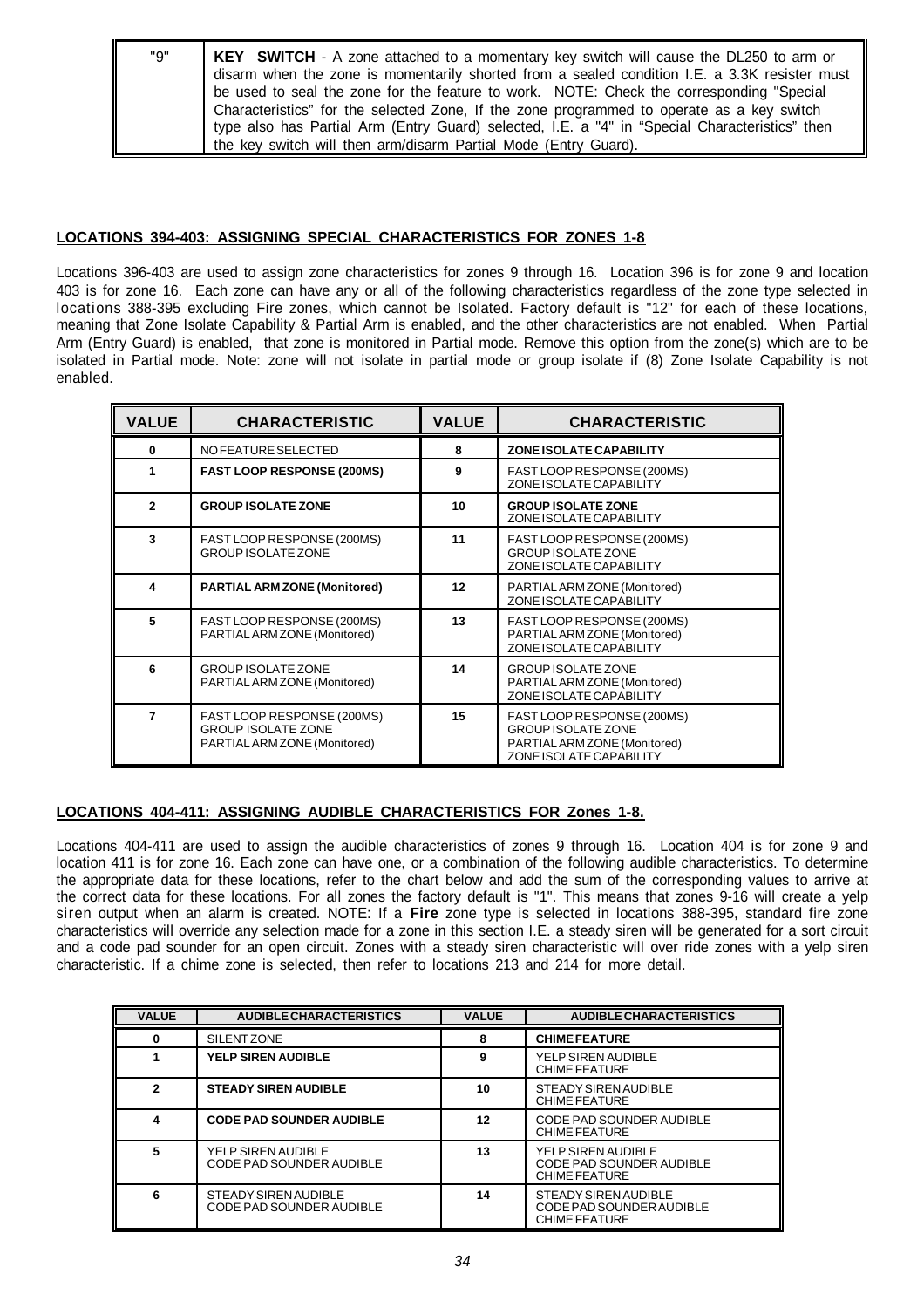## **LOCATIONS 412-419: REPORTING / SPECIAL CHARACTERISTICS FOR Zones 1-8**

Locations 412-419 are used to assign communicator characteristics to individual zones 9 through 16. Location 412 is for zone 9, and location 419 is for zone 9. Each zone can have one, or a combination of these characteristics. Factory default for all zones is (1 + 2 = "3"). This means that each zone has **Restore Reporting (Value = 1), Isolate Reporting (Value = 2)** enabled. It should be noted that these locations are used to enable individual zone report capability by zone. A reporting code must be programmed in the appropriate location to enable overall reporting capability of **Restore** reports (location 332) **Isolate** reports (location 334). Double EOL tamper and Twin trip zone 1 through 8 are also enabled in these locations. Program Double EOL (Value + 4) and Twin trip (Value = 8) to enable these features. **Double EOL Tamper** reports is selected in location 338.

| <b>VALU</b><br>E. | <b>REPORTING / SPECIAL</b><br><b>CHARACTERISTICS</b>                             | <b>VALUE</b>    | <b>REPORTING / SPECIAL CHARACTERISTICS</b>                                                                  |
|-------------------|----------------------------------------------------------------------------------|-----------------|-------------------------------------------------------------------------------------------------------------|
| $\bf{0}$          | NO FEATURE SELECTED                                                              | 8               | <b>TWIN TRIP ENABLE</b>                                                                                     |
| 1                 | <b>RESTORE REPORTING</b>                                                         | 9               | <b>RESTORE REPORTING</b><br><b>TWIN TRIP ENABLE</b>                                                         |
| $\mathbf{2}$      | <b>ISOLATE REPORTING</b>                                                         | 10              | <b>ISOLATE REPORTING</b><br><b>TWIN TRIP ENABLE</b>                                                         |
| 3                 | RESTORE REPORTING<br><b>ISOLATE REPORTING</b>                                    | 11              | <b>RESTORE REPORTING</b><br><b>ISOLATE REPORTING</b><br><b>TWIN TRIP ENABLE</b>                             |
| 4                 | <b>DOUBLE EOLENABLE</b>                                                          | 12 <sup>2</sup> | DOUBLE EOL REPORTING<br><b>TWIN TRIP ENABLE</b>                                                             |
| 5                 | RESTORE REPORTING<br>DOUBLE EOL ENABLE                                           | 13              | <b>RESTORE REPORTING</b><br><b>DOUBLE EOL ENABLE</b><br><b>TWIN TRIP ENABLE</b>                             |
| 6                 | <b>ISOLATE REPORTING</b><br>DOUBLE EOL ENABLE                                    | 14              | <b>ISOLATE REPORTING</b><br><b>DOUBLE EOL ENABLE</b><br><b>TWIN TRIP ENABLE</b>                             |
| 7                 | <b>RESTORE REPORTING</b><br><b>ISOLATE REPORTING</b><br><b>DOUBLE EOL ENABLE</b> | 15              | <b>RESTORE REPORTING</b><br><b>ISOLATE REPORTING</b><br><b>DOUBLE EOL ENABLE</b><br><b>TWIN TRIP ENABLE</b> |

## **TWIN TRIP:**

A twin trip zone requires two trips within the time programmed in location 191 or a continuous trip for more than ten seconds for an alarm activation. If a single trip on a twin trip zone was initiated, an alarm would only occur if any other zone has been in alarm, still is in alarm or any other zone is tripped with in the delay time set in location 191. The DL250 may have a combination of an audible alarm or code pad sounder after the first trip, but before the second trip, the twin trip sounder control is programmed in location 158. Reporting can only occur after the full alarm activation. Default for these locations will be "3" Restore + Isolate Reporting. Note: Entry/Exit zone types can NOT be set for twin trip zones.

## **COMMUNICATOR CODES**

Each of the following communication codes contain four (4) locations referred to as Data 1, Data 2, Data 3 and Data 4. The first three locations are used for either enabling/Disabling and or determining the reporting channel or event number for the selected communication code. Data 4 is used to determine which phone number(s) is used when Dual or Split reporting is enabled and or wether that communication event is recorded into the internal event log. Refer to the Data 1, 2, 3, and 4 listing below for more detail. *Only Ademco High Speed and Contact I.D. are covered in this manual, for detail on other formats please refer to the nearest sales branch.*

**DATA 1** - When **Contact I.D** is enabled, Data 1 is used to enable and or select the communicator code for the selected communicator event. Program int Data 1 the required digit from appendix 1 (options 1 thru 15) to select the required Contact I.D event report code. Not all communicator codes are programmable in this manner, and only require a "1" in Data 1 to enable the communicator event report. Refer to the individual communicator code location for further detail.

When **Ademco High Speed** is programmed, Data 1 is used to enable the communicator code for that event. Program a "1" to enable the communicator event and a "0" to disable the communicator event. This process is valid for all the communicator event other than Zones 1 thru 16 communicator event which are automatically enabled. The event report code is predefined when Ademco High Speed is selected and can only be enabled or disabled. However, Zones 1 thru 16 can have their Channel numbers changed in Data 3. Refer to the individual communicator code location for further detail.

**DATA 2** - W hen **Contact I.D** is enabled, Data 2 is used to program the 10's digit of the point number. When **Ademco High Speed** is programmed, Data 2 is not used.

**DATA 3** - When **Contact I.D** is enabled, Data 3 is used to program the 1's digit of the point number. When **Ademco High**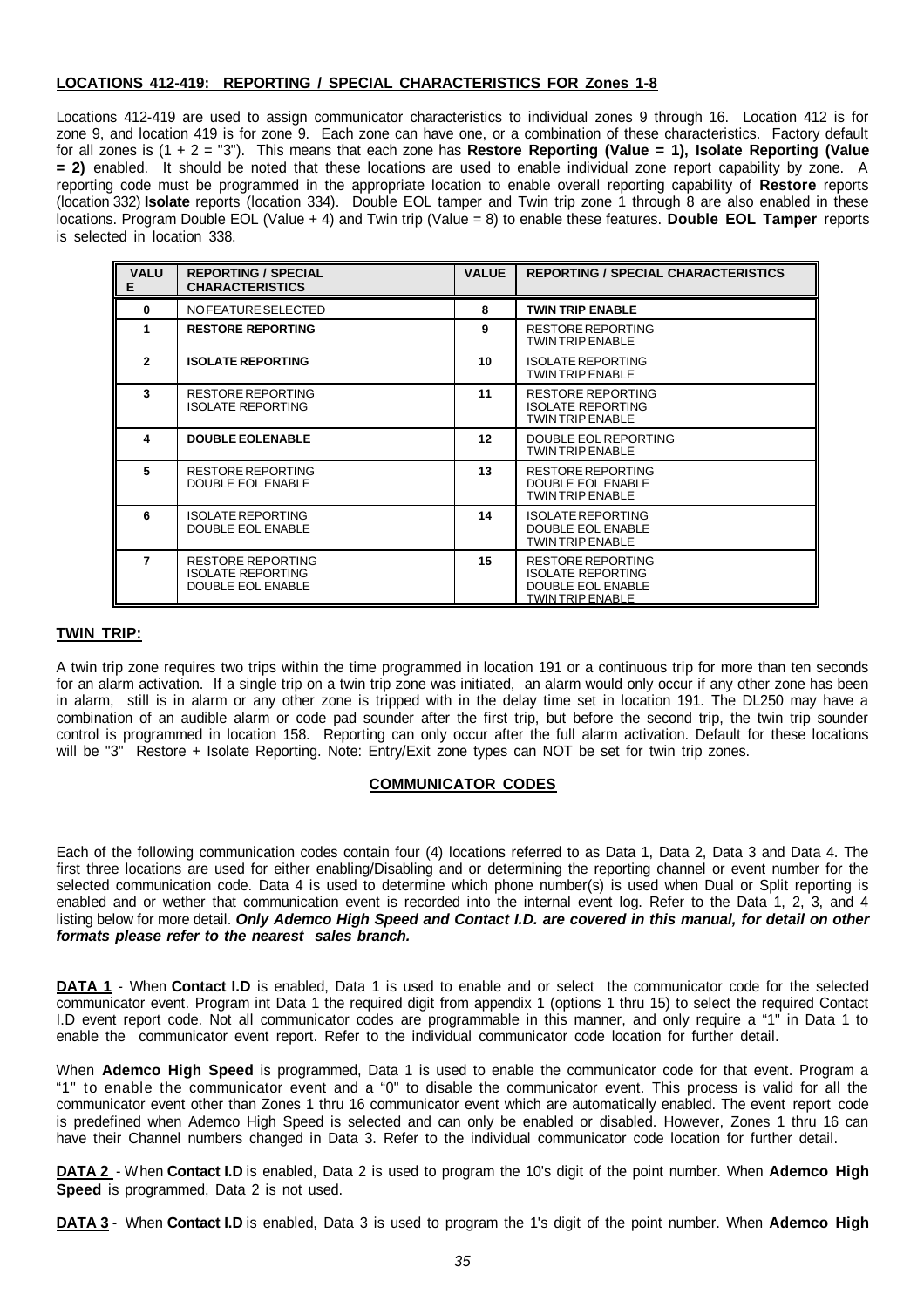**Speed** is programmed, Data 2 is used to program the channel number for Zones 1 thru 16.

**DATA 4** - Is used to select phone number  $(1 = "1")$ , phone number  $(2 = "2")$ , and the (internal log = "4") or any combination of the three (3). When Dual or Split reporting is enabled in location 146 then the telephone number programmed in Data 4 for the selected communicator event is used to report that event. If Dual or Split reporting is not enabled then program Data 4 to follow telephone number 1 for normal communicator event reporting. I.E. Report via telephone number 1 and if unsuccessful try telephone number 2. If no Telephone is selected for a given communicator event that communicator event will not be reported. If (internal log = "4") is enabled then each time that communicator event is reported it is also recorded into the internal event log for future referance via a LCD Code pad in the smart buss mode or via the download software. Note: The event log can only record communicator events when those communicator event s are enabled to report. If the event log is required without communicator event reporting the remove any telephone number selection from Data 4 and enable the communicator event in Data 1.Refer to the individual communicator code location for default details.

## **LOCATION 420-423: PROGRAMMING THE COMMUNICATOR CODE FOR ZONE 9**

Locations 420-423 are used to control the communicator code for zone 9. Zone 9 is automatically enabled and When contact I.D is selected the default report is an event "130 - Burglary" with point "09" when in alarm. Refer to appendix 1 if a different event type is required. When using Ademco High Speed, Zone 9 is defaulted to report, a "1555 5555 7" when in alarm. Ademco High Speed is a predefined format and only the Channel number can be programmed in Data 3. The defaults are "3:0:9:5" with telephone number 1 and the event log enabled.

## **LOCATION 424-427: PROGRAMMING THE COMMUNICATOR CODE FOR ZONE 10**

Locations 424-427 are used to control the communicator code for zone 10. Zone 10 is automatically enabled and When contact I.D is selected the default report is an event "130 - Burglary" with point "02" when in alarm. Refer to appendix 1 if a different event type is required. When using Ademco High Speed, Zone 10 is defaulted to report, a "5155 5555 7" when in alarm. Ademco High Speed is a predefined format and only the Channel number can be programmed in Data 3. The defaults are "3:1:0:5" with telephone number 1 and the event log enabled.

## **LOCATION 428-431: PROGRAMMING THE COMMUNICATOR CODE FOR ZONE 11**

Locations 428-431 are used to control the communicator code for zone 11. Zone 11 is automatically enabled and When contact I.D is selected the default report is an event "130 - Burglary" with point "11" when in alarm. Refer to appendix 1 if a different event type is required. When using Ademco High Speed, Zone 11 is defaulted to report, a "5515 5555 7" when in alarm. Ademco High Speed is a predefined format and only the Channel number can be programmed in Data 3. The defaults are "3:1:1:5" with telephone number 1 and the event log enabled.

## **LOCATION 432-435: PROGRAMMING THE COMMUNICATOR CODE FOR ZONE 12**

Locations 432-435 are used to control the communicator code for zone 12. Zone 12 is automatically enabled and When contact I.D is selected the default report is an event "130 - Burglary" with point "12" when in alarm. Refer to appendix 1 if a different event type is required. When using Ademco High Speed, Zone 12 is defaulted to report, a "5551 5555 7" when in alarm. Ademco High Speed is a predefined format and only the Channel number can be programmed in Data 3. The defaults are "3:1:2:5" with telephone number 1 and the event log enabled.

## **LOCATION 436-439: PROGRAMMING THE COMMUNICATOR CODE FOR ZONE 13**

Locations 436-439 are used to control the communicator code for zone 13. Zone 13 is automatically enabled and When contact I.D is selected the default report is an event "130 - Burglary" with point "13" when in alarm. Refer to appendix 1 if a different event type is required. When using Ademco High Speed, Zone 13 is defaulted to report, a "5555 1555 7" when in alarm. Ademco High Speed is a predefined format and only the Channel number can be programmed in Data 3. The defaults are "3:1:3:5" with telephone number 1 and the event log enabled.

## **LOCATION 440-443: PROGRAMMING THE COMMUNICATOR CODE FOR ZONE 14**

Locations 440-443 are used to control the communicator code for zone 14. Zone 14 is automatically enabled and When contact I.D is selected the default report is an event "130 - Burglary" with point "14" when in alarm. Refer to appendix 1 if a different event type is required. When using Ademco High Speed, Zone 14 is defaulted to report, a "5555 5155 7" when in alarm. Ademco High Speed is a predefined format and only the Channel number can be programmed in Data 3. The defaults are "3:0:6:5" with telephone number 1 and the event log enabled.

## **LOCATION 444-447: PROGRAMMING THE COMMUNICATOR CODE FOR ZONE 15**

Locations 444-447 are used to control the communicator code for zone 15. Zone 15 is automatically enabled and When contact I.D is selected the default report is an event "130 - Burglary" with point "15" when in alarm. Refer to appendix 1 if a different event type is required. When using Ademco High Speed, Zone 15 is defaulted to report, a "5555 5515 7" when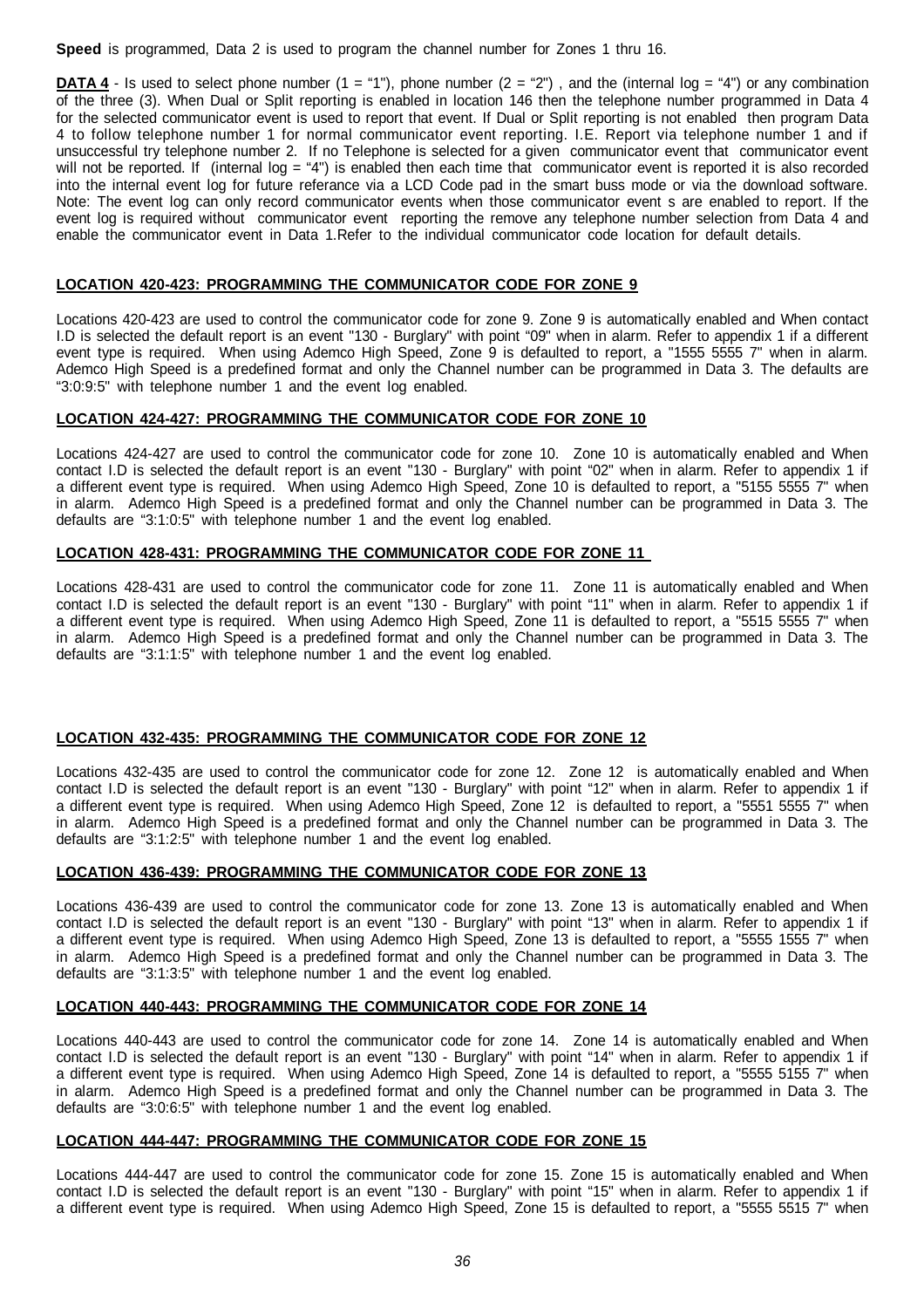in alarm. Ademco High Speed is a predefined format and only the Channel number can be programmed in Data 3. The defaults are "3:1:5:5" with telephone number 1 and the event log enabled.

#### **LOCATION 448-451: PROGRAMMING THE COMMUNICATOR CODE FOR ZONE 16**

Locations 448-451 are used to control the communicator code for zone 16. Zone 16 is automatically enabled and When contact I.D is selected the default report is an event "130 - Burglary" with point "16" when in alarm. Refer to appendix 1 if a different event type is required. When using Ademco High Speed, Zone 16 is defaulted to report, a "5555 5551 7" when in alarm. Ademco High Speed is a predefined format and only the Channel number can be programmed in Data 3. The defaults are "3:1:6:5" with telephone number 1 and the event log enabled.

### **LOCATIONS 452-453: NUMBER OF ELAPSED HOURS SINCE LAST AUTOTEST**

Locations 452-453 sets the number of elapsed hours since the last auto test and is only used in conjunction with the "Hourly autotest interval" feature in locations 378-379 . EG If you want the Autotest to be reported at 01:30 AM every 24 hours and the current time is 12:50 PM. First program the hourly intervals I.E. program locations 378-379 ( HOURLY AUTOTEST INTERVAL) with a "2" in location 378 and a "4" in location 379 for 24 hour reporting. Secondly program the minutes of the hour that the Autotest will report I.E. program locations 382-383 (TIME TO PERFORM AUTOTEST) with a "3" in location 382 and a "0" in location 383 to report on the 30th minute of the selected hour. Then Lastly program these location with the elapsed hours since the last Autotest, I.E. if the current time is 12:50PM and the Auto test time required is 01:30AM then there has been 11 hours elapsed since 01:30AM. Therefore program a "1" in location 452 and a "1" in location 453.

#### **LOCATION 454: PROGRAMMING CURRENT DAY OF WEEK**

A number from 1 to 7 is programmed in this location to indicate the current day of the week. If the day is Monday program a "2" in this location. If the day is Friday, program a "6" in this location. Sunday = "1" and Saturday = "7".

#### **LOCATION 455: PROGRAMMING THE CURRENT MONTH**

Location 455 contains the current month. The month must be programmed using a number from "1" to "12".

## **LOCATION 456: PROGRAMMING THE CURRENT DAY OF MONTH TENS DIGIT**

Location 456 should be programmed with the first digit of the current day of the month. If the current date is December 25th, program a "2" in location 456.

## **LOCATION 457: PROGRAMMING THE CURRENT DAY OF MONTH ONES DIGIT**

Location 457 should be programmed with the second digit of the current day of the month. If the current date is December 25th, program a "5" in location 457.

## **LOCATION 458: PROGRAMMING THE CURRENT YEAR - TENS DIGIT**

Location 458 contains the current year - tens digit. If the current year is 1996, this location should contain a 9, which is the tens digit of the current year.

## **LOCATION 459: PROGRAMMING THE CURRENT YEAR - ONES DIGIT**

Location 459 contains the current year - ones digit. If the current year is 1995, this location should contain a "5", which is the ones digit of the current year. If the current year is 1997, this location should contain a "7", which is the ones digit of the current year.

## **LOCATION 460: PROGRAMMING THE CURRENT HOUR - TENS DIGIT**

Location 460 contains the current hour - tens digit. The time is entered in 24 hour time. If the current time is 5:25 PM, the 24 hour time is 17:25, so this location should contain a "1", which is the current hour - tens digit. If the current time is 9:36 am, the 24 hour time is 09:36, so this location should contain a "0".

## **LOCATION 461: PROGRAMMING THE CURRENT HOUR - ONES DIGIT**

Location 461 contains the current hour - ones digit. The time is entered in 24 hour time. If the current time is 5:25 pm, the 24 hour time is 17:25, so location 160 should contain a "7", which is the current minutes - tens digit. If the current time is 9:36 am, the 24 hour time is 09:36, so this location should contain a "9".

## **LOCATION 462: PROGRAMMING THE CURRENT MINUTES - TENS DIGIT**

Location 462 contains the current minutes - tens digit. The time is entered in 24 hour time. If the current time is 5:25 pm, the 24 hour time is 17:25, so location 160 should contain a "2", which is the current minutes - tens digit. If the current time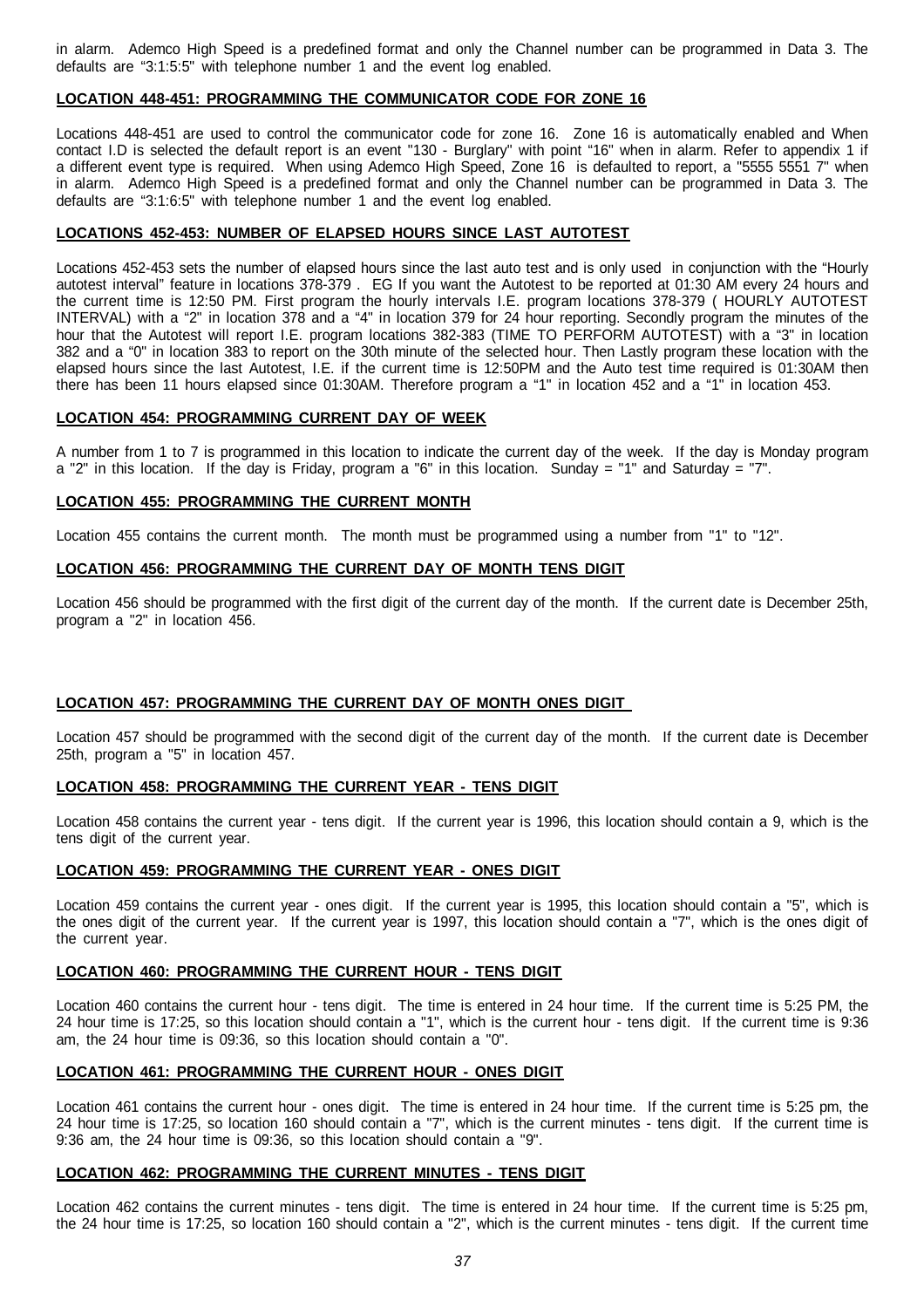is 9:36 am, the 24 hour time is 09:36, and this location should contain a "3".

#### **LOCATION 463: PROGRAMMING THE CURRENT MINUTES - ONES DIGIT**

Location 463 contains the current minutes - ones digit. The time is entered in 24 hour time. If the current time is 5:25 pm, the 24 hour time is 17:25, so this location should contain a "5", which is the current minutes - ones digit. If the current time is 9:36 am, the 24 hour time is 09:36 and this location should contain a "6".

## **THE FOLLOWING LOCATIONS ARE ACCESSIBLE ONLY THROUGH DOWNLOADING**

## **LOCATIONS 464-471: CONTROL PANEL ACCESS CODE**

Locations 464-471 contain the eight digit access code the DL250 must receive from the downloading software before the panel will permit downloading to occur. The factory default code is listed in the instructions provided with the DAS download software package.

## **LOCATIONS 472-487: CALL BACK TELEPHONE NUMBER**

If a telephone number is programmed into these locations, and "callback" is enabled in location 488, the control panel will hang up for approximately 36 seconds (insuring that the calling party has disconnected), and then call back. If tone dialling is desired, program an "F" in location 472. Four second delays can be obtained anywhere in the sequence by programming a "D" in the appropriate delay location. **WARNING: THE CALLBACK PHONE NUMBER SHOULD ALWAYS BE REVIEWED FOR ACCURACY BEFORE DISCONNECTING.**

## **LOCATION 488: CALL BACK OPTIONAL FEATURES**

The number programmed in location 488 will set the callback options for the control panel. Any or all of the features below can be obtained by programming the appropriate data in this location. The correct data can be obtained by **ADDING** the values of the corresponding characteristics from the table below (possible values are 0 to 7).

| <b>VALUE</b> | <b>CHARACTERISTIC</b>                                                                                                                   |
|--------------|-----------------------------------------------------------------------------------------------------------------------------------------|
|              | Panel will automatically callback for download session.                                                                                 |
| $\mathbf{2}$ | Site initiated download call by entering [*][9][8][#] at Code Pad, and/or automatic callback if<br>a "1" is programmed in location 375. |
| 4            | Panel will automatically callback when the event log is full.                                                                           |

## **LOCATION 489: LOCAL PROGRAMMING LOCKOUT**

Location 489 is used to disable local programming lockout. If a "5" is programmed in this location, all local programming is locked out. If an "A" is programmed in this location, all programming functions related to the digital communicator will be locked out. Any other number in location 489 will allow all local programming.

## **LOCATION 490: CONTROL PANEL SHUTDOWN**

Location 490 is used to shut down the control panel. Programming an "A" in this location will completely shutdown the control panel. The Code Pad will appear "dead" and the siren and communicator will not operate. WARNING: EXTREME CARE SHOULD BE TAKEN NOT TO INADVERTENTLY PROGRAM THIS LOCATION.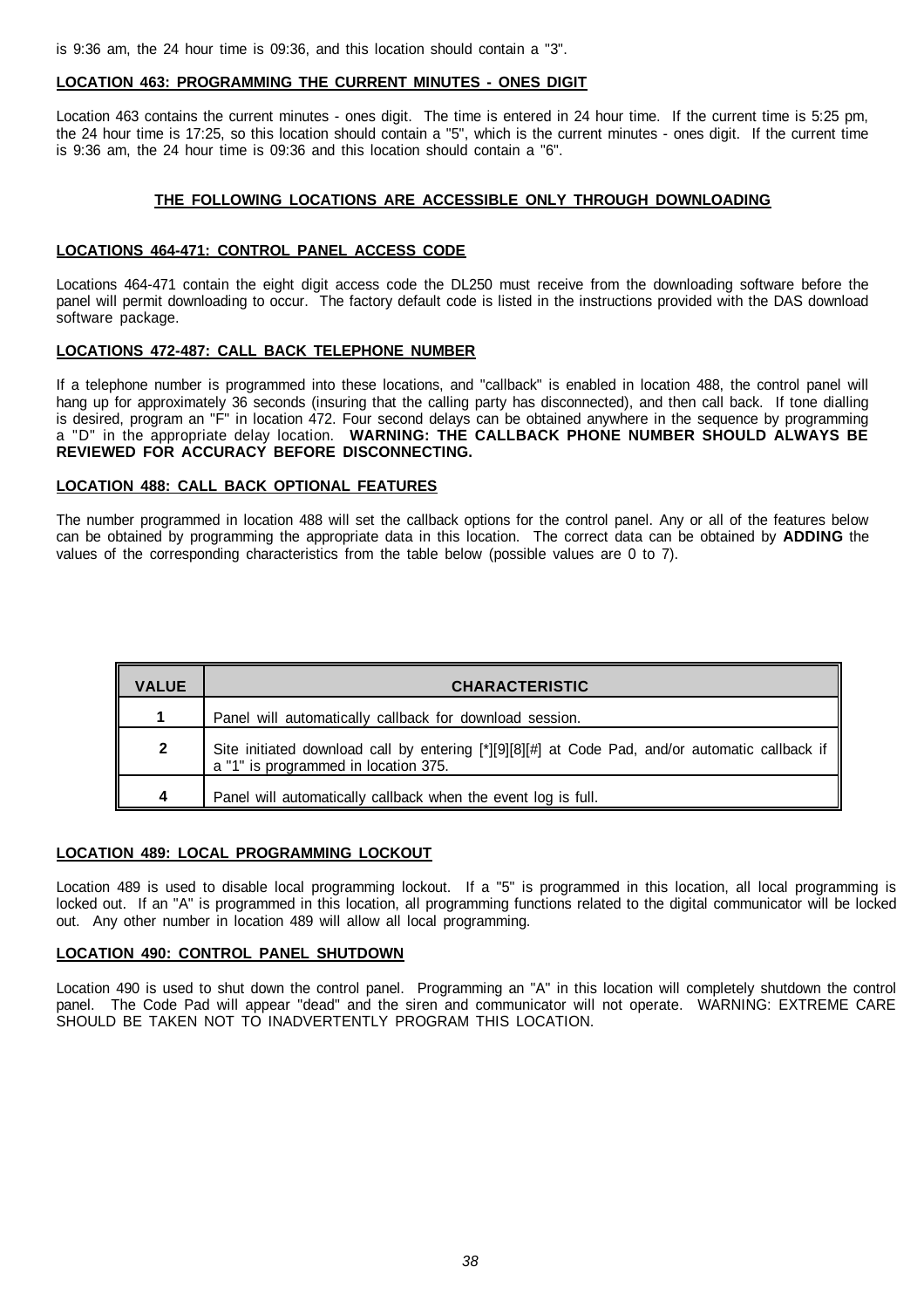## **ARM/DISARM CODES 1 - 15**

| <b>LOCATIO</b><br>N | <b>PAGE</b> | <b>DESCRIPTION</b>             | DATA 1 | DATA 2 | DATA <sub>3</sub> | DATA 4 | "DEFAULT"         |
|---------------------|-------------|--------------------------------|--------|--------|-------------------|--------|-------------------|
|                     |             |                                |        |        |                   |        |                   |
| 000-003             | 9           | USER #1 ARM/DISARM CODE        |        |        |                   |        | $"1 - 2 - 3 - 4"$ |
| 004-007             | 9           | USER #2 ARM/DISARM CODE        |        |        |                   |        | "15" DISABLED     |
| 008-011             | 9           | USER #3 ARM/DISARM CODE        |        |        |                   |        | "15" DISABLED     |
| 012-015             | 9           | USER #4 ARM/DISARM CODE        |        |        |                   |        | "15" DISABLED     |
| 016-019             | 9           | USER #5 ARM/DISARM CODE        |        |        |                   |        | "15" DISABLED     |
| 020-023             | 9           | USER #6 ARM/DISARM CODE        |        |        |                   |        | "15" DISABLED     |
| 024-027             | 9           | USER #7 ARM/DISARM CODE        |        |        |                   |        | "15" DISABLED     |
| 028-031             | 9           | USER #8 ARM/DISARM CODE        |        |        |                   |        | "15" DISABLED     |
| 032-035             | 9           | USER #9 ARM/DISARM CODE        |        |        |                   |        | "15" DISABLED     |
| 036-039             | 9           | USER #10 ARM/DISARM CODE       |        |        |                   |        | "15" DISABLED     |
| 040-043             | 9           | USER #11 ARM/DISARM CODE       |        |        |                   |        | "15" DISABLED     |
| 044-047             | 9           | USER #12 ARM/DISARM CODE       |        |        |                   |        | "15" DISABLED     |
| 048-051             | 9           | USER #13 ARM/DISARM CODE       |        |        |                   |        | "15" DISABLED     |
| 052-055             | 9           | USER #14 ARM/DISARM CODE       |        |        |                   |        | "15" DISABLED     |
| 056-059             | 9           | USER #15 ARM/DISARM CODE       |        |        |                   |        | "15" DISABLED     |
| 060-063             | 9           | "GO TO PROGRAM" ACCESS<br>CODE |        |        |                   |        | $"9-7-1-3"$       |

## **ENABLING ARM/DISARM CODES 1-15 BY PARTITION (OPTIONAL)**

| <b>LOCATION</b> | <b>PAGE</b> | <b>DESCRIPTION</b>                           | <b>DATA</b> | "DEFAULT" |
|-----------------|-------------|----------------------------------------------|-------------|-----------|
| 64              | 9           | PARTITION(S) FOR USER #1                     |             | "7" ALL   |
| 65              | 9           | PARTITION(S) FOR USER #2                     |             | "7" ALL   |
| 66              | 9           | PARTITION(S) FOR USER #3                     |             | "7" ALL   |
| 67              | 9           | PARTITION(S) FOR USER #4                     |             | "7" ALL   |
| 68              | 9           | PARTITION(S) FOR USER #5                     |             | "7" ALL   |
| 69              | 9           | PARTITION(S) FOR USER #6                     |             | "7" ALL   |
| 70              | 9           | PARTITION(S) FOR USER #7                     |             | "7" ALL   |
| 71              | 9           | PARTITION(S) FOR USER #8                     |             | "7" ALL   |
| 72              | 9           | PARTITION(S) FOR USER #9                     |             | "7" ALL   |
| 73              | 9           | PARTITION(S) FOR USER #10                    |             | "7" ALL   |
| 74              | 9           | PARTITION(S) FOR USER #11                    |             | "7" ALL   |
| 75              | 9           | PARTITION(S) FOR USER #12                    |             | "7" ALL   |
| 76              | 9           | PARTITION(S) FOR USER #13                    |             | "7" ALL   |
| 77              | $9\,$       | PARTITION(S) FOR USER #14                    |             | "7" ALL   |
| 78              | 9           | PARTITION(S) FOR USER #15                    |             | "7" ALL   |
| 79              | 9           | PARTITION(S) FOR "GO TO PROGRAM" ACCESS CODE |             | "7" ALL   |

# **AUTHORISATION LEVEL FOR ARM/DISARM CODES 1-15 BY PARTITION (OPTIONAL)**

| <b>LOCATION</b> | <b>PAGE</b> | <b>DESCRIPTION</b>                     | <b>DATA</b> | "DEFAULT" |
|-----------------|-------------|----------------------------------------|-------------|-----------|
| 80              | 10          | <b>AUTHORISATION LEVEL FOR USER #1</b> |             | "9"       |
| 81              | 10          | AUTHORISATION LEVEL FOR USER #2        |             | "9"       |
| 82              | 10          | AUTHORISATION LEVEL FOR USER #3        |             | "9"       |
| 83              | 10          | <b>AUTHORISATION LEVEL FOR USER #4</b> |             | "9"       |
| 84              | 10          | AUTHORISATION LEVEL FOR USER #5        |             | "9"       |
| 85              | 10          | AUTHORISATION LEVEL FOR USER #6        |             | "9"       |
| 86              | 10          | AUTHORISATION LEVEL FOR USER #7        |             | "9"       |
| 87              | 10          | AUTHORISATION LEVEL FOR USER #8        |             | "9"       |
| 88              | 10          | AUTHORISATION LEVEL FOR USER #9        |             | "9"       |
| 89              | 10          | AUTHORISATION LEVEL FOR USER #10       |             | "9"       |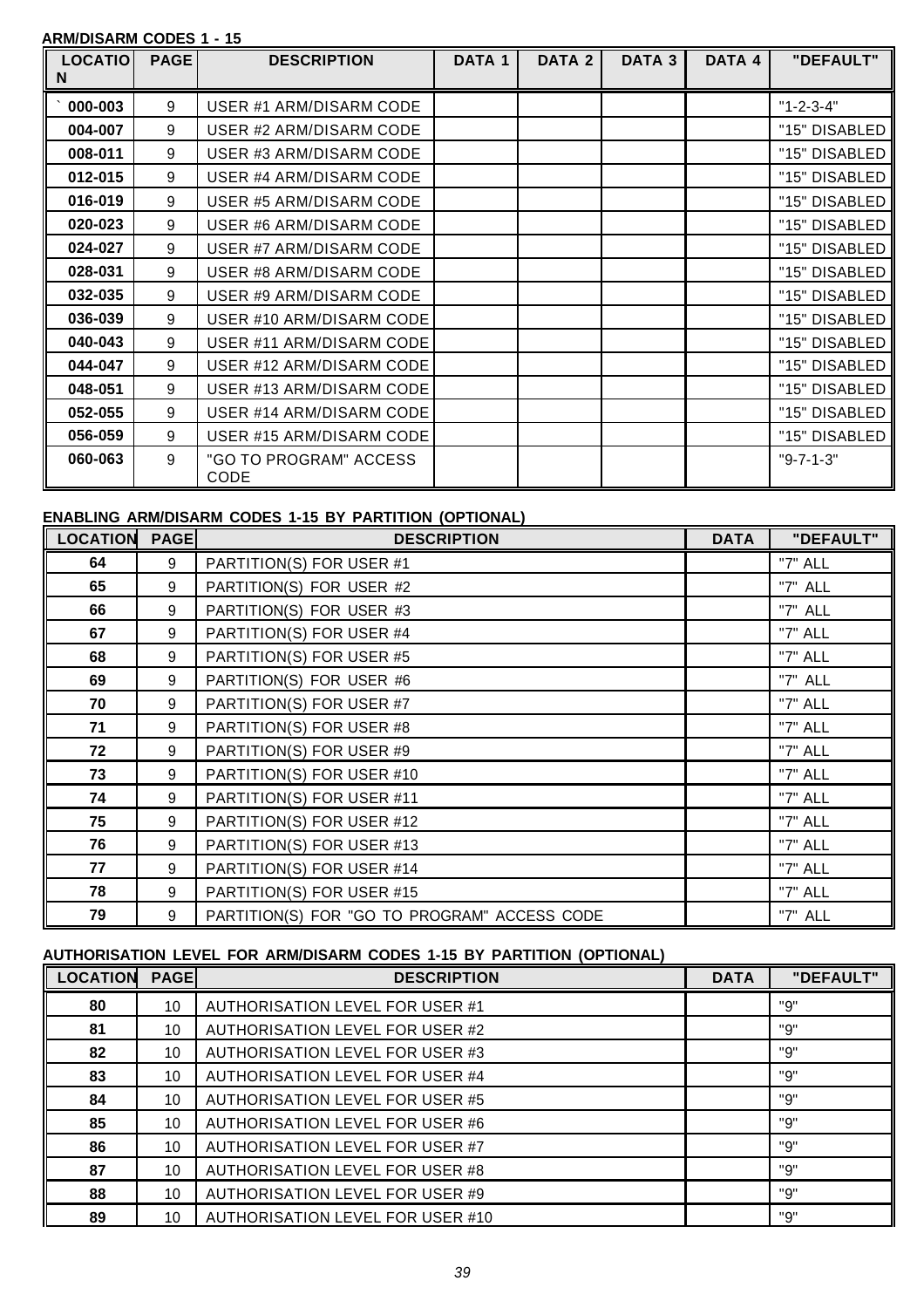| <b>LOCATION</b> | <b>PAGE</b> | <b>DESCRIPTION</b>                      | <b>DATA</b> | "DEFAULT" |
|-----------------|-------------|-----------------------------------------|-------------|-----------|
| 90              | 10          | <b>AUTHORISATION LEVEL FOR USER #11</b> |             | "9"       |
| 91              | 10          | AUTHORISATION LEVEL FOR USER #12        |             | "9"       |
| 92              | 10          | AUTHORISATION LEVEL FOR USER #13        |             | "Q"       |
| 93              | 10          | AUTHORISATION LEVEL FOR USER #14        |             | "9"       |
| 94              | 10          | <b>AUTHORISATION LEVEL FOR USER #15</b> |             | "9"       |

## **DIAL ATTEMPTS**

| LOCATION |    | PAGE DESCRIPTION                |                         | DATA | "DEFAULT" |
|----------|----|---------------------------------|-------------------------|------|-----------|
| 95       | 10 | . ATTEMPTS FOR PHONE #1<br>DIAL | OPT=("1" THRU<br>."15") |      | "ה"       |
| 96       | 10 | DIAL ATTEMPTS FOR PHONE #2      | $OPT=("1"THRU$<br>"15") |      | "ה"       |

## **PRIMARY PHONE NUMBER**

| <b>LOCATION</b> |    | <b>PAGE   DESCRIPTION</b>           | <b>PHONE NUMBER</b> |  |  |  | "DEFAULT" |  |                         |
|-----------------|----|-------------------------------------|---------------------|--|--|--|-----------|--|-------------------------|
| 97-104          | 10 | PRIMARY PHONE NUMBER, DIGITS 1 - 8  |                     |  |  |  |           |  | "14"<br><b>DISABLED</b> |
| 105-112         | 10 | PRIMARY PHONE NUMBER, DIGITS 9 - 16 |                     |  |  |  |           |  | "14'<br><b>DISABLED</b> |

## **PRIMARY ACCOUNT NUMBER**

| <b>LOCATION</b> | <b>PAGEI</b> | <b>DESCRIPTION</b>            | CODE<br>ACCOUNT |  |  | <u>ти</u><br>"DEFAUL. |  |                                 |
|-----------------|--------------|-------------------------------|-----------------|--|--|-----------------------|--|---------------------------------|
| $113 - 117$     | 10           | `NUMBER<br>PRIMARY<br>ACCOUNT |                 |  |  |                       |  | EDI<br>יי∩יי<br><b>DISABLED</b> |

## **PRIMARY FORMAT**

| <b>LOCATION</b> | <b>PAGE</b> | <b>DESCRIPTION</b>         |                                                     | FORMAT | "DEFAULT"              |
|-----------------|-------------|----------------------------|-----------------------------------------------------|--------|------------------------|
| 118             |             | / FORMAT<br><b>PRIMARY</b> | I I 84 F 88<br>OPT<br><b>THRU</b><br>7848<br>≕<br>◡ |        | "በ"<br><b>DISABLED</b> |

## **SECONDARY PHONE NUMBER**

| <b>LOCATION</b> | <b>PAGE   DESCRIPTION</b>                      | <b>PHONE NUMBER</b> |  |  |  | "DEFAULT" |  |                         |
|-----------------|------------------------------------------------|---------------------|--|--|--|-----------|--|-------------------------|
| 119-126         | <b>SECONDARY PHONE NUMBER, DIGITS 1</b><br>- 8 |                     |  |  |  |           |  | "14'<br>DISABLED        |
| 127-134         | SECONDARY PHONE NUMBER, DIGITS 9<br>- 16       |                     |  |  |  |           |  | "14'<br><b>DISABLED</b> |

## **SECONDARY ACCOUNT NUMBER**

| <b>LOCATION</b> | PAGEI | <b>DESCRIPTION</b>             | CODE<br>ACCOUNT |  |  | <u>ти</u><br>"DEFAUL. |  |                                        |
|-----------------|-------|--------------------------------|-----------------|--|--|-----------------------|--|----------------------------------------|
| 135-139         |       | NUMBER<br>ACCOUNT<br>SECONDARY |                 |  |  |                       |  | $ \sim$<br>"∩"<br><b>DISABLED</b><br>川 |

## **SECONDARY FORMAT**

| <b>LOCATION</b> | <b>PAGE</b> | <b>DESCRIPTION</b>       |                                                           | <b>FORMAT</b> | . <del>. .</del><br>"DEFAUL\ |
|-----------------|-------------|--------------------------|-----------------------------------------------------------|---------------|------------------------------|
| 140             | <u>.</u>    | FORMAT<br>CONDARY<br>SE. | "15")<br>$OP^{\intercal}$<br>78 A B<br><b>THRU</b><br>$=$ |               | יי∩"<br><b>DISABLED</b><br>L |

## **PARTITION #3 ACCOUNT NUMBER (OPTIONAL)**

| <b>LOCATION</b> | <b>PAGE DESCRIPTION</b>   | ACCOUNT CODEL |  | "DEFAULT"       |
|-----------------|---------------------------|---------------|--|-----------------|
| 141-145         | PARTITION #3 ACCOUNT CODE |               |  | "0" DISABLED II |

## **FORMAT SELECT TABLE**

| <b>DATA</b> | <b>FORMAT</b><br><b>DESCRIPTION</b> |                          |  |  |  |
|-------------|-------------------------------------|--------------------------|--|--|--|
|             | <b>LOCAL ONLY</b>                   | COMMUNICATOR IS DISABLED |  |  |  |
|             | ADEMCO CONTACT ID                   | DTMF FORMAT              |  |  |  |
|             | ADEMCO 4/2 EXPRESS                  | DTMF FORMAT              |  |  |  |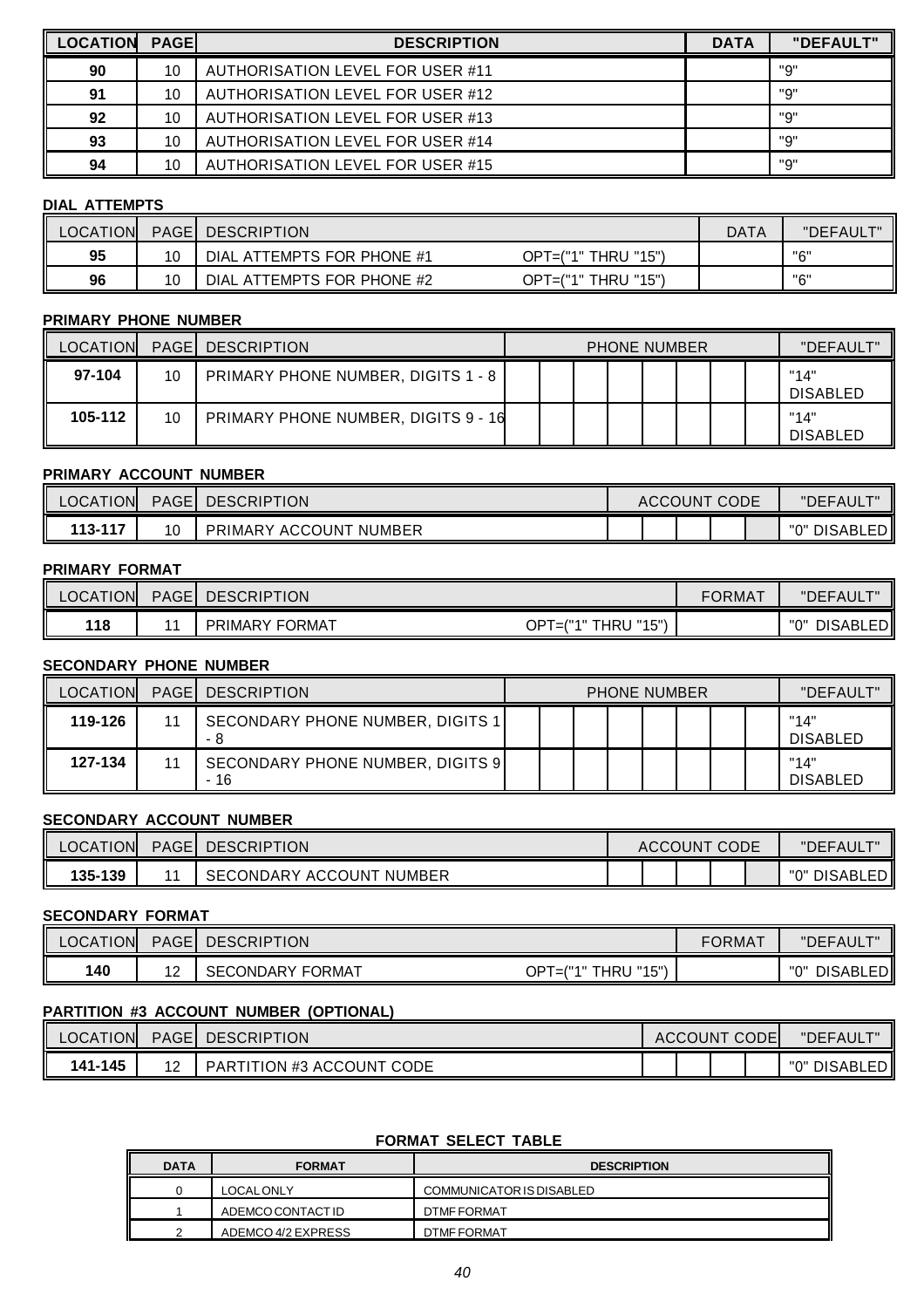| 3              | <b>PAGER FORMAT</b>         | REPORTS IN 4 + 3 FORMAT                                                                                     |
|----------------|-----------------------------|-------------------------------------------------------------------------------------------------------------|
| 4              | <b>ADEMCOHIGH SPEED</b>     | <b>DTMF FORMAT</b>                                                                                          |
| 5              | RADIONICS EXTENDED SLOW     | 1800Hz TRANSMITTAL 2300Hz HANDSHAKE 20 PPS HEX EXT DOUBLE<br><b>ROUND</b>                                   |
| 6              | CADDX MODEM                 | <b>PROPRIETARY</b>                                                                                          |
| $\overline{7}$ | RADIONICS EXTENDED FAST     | 1800Hz TRANSMITTAL 2300Hz HANDSHAKE 40 PPS HEX EXT DOUBLE<br><b>ROUND</b>                                   |
| 8              | RADIONICS EXTENDED FAST     | 1800Hz TRANSMITTAL 1400Hz HANDSHAKE 40 PPS HEX EXT DOUBLE<br><b>ROUND</b>                                   |
| 9              | RADIONICS EXT FAST W/PARITY | 1800Hz TRANSMITTAL 2300Hz HANDSHAKE 40 PPS HEX EXTENDED                                                     |
| 10             | <b>NOTUSED</b>              |                                                                                                             |
| 11             | ADEMCO/SILENT KNIGHT SLOW   | 1900Hz TRANSMITTAL 1400Hz HANDSHAKE 10 PPS DOUBLE ROUND<br><b>PARITY</b>                                    |
| 12             | SILENT KNIGHT 4+2 FAST      | 1900Hz TRANSMITTAL 1400Hz HANDSHAKE 20 PPS DOUBLE ROUND<br><b>PARITY</b>                                    |
| 13             | SESCOA/FRANKLIN FAST        | 1800Hz TRANSMITTAL 2300Hz HANDSHAKE 20 PPS HEX DOUBLE ROUND                                                 |
| 14             | <b>SIA</b>                  | <b>FSK FORMAT</b>                                                                                           |
| 15             | <b>CUSTOM FORMAT</b>        | SELECT YOU OWN FORMAT FOR PAGER, DOMESTIC DIALLING OR NON<br>STANDARD BASE STATIONS. REF:- TO APPENDIX (3). |

## **PROGRAMMING OPTIONS**

| <b>LOCATION</b> | <b>PAGE</b>     | <b>DESCRIPTION</b>                                                  | <b>DATA</b> | "DEFAULT"      |
|-----------------|-----------------|---------------------------------------------------------------------|-------------|----------------|
| 146             | 12 <sup>°</sup> | COMMUNICATOR DIALLING SEQUENCE OPT=("0" THRU "15")                  |             | "3"            |
| 147             | 12 <sup>2</sup> | NUMBER OF RINGS TO ANSWER DOWNLOAD CALL<br>$OPT=("0"$<br>THRU "15") |             | "0" DISABLED   |
| 148             | 12 <sup>°</sup> | ANSWERING MACHINE DEFEAT OPT=("0" THRU "3") RINGS                   |             | "0" DISABLED   |
| 149             | 13              | TELEPHONE LINE MONITOR OPT=("0" THRU "7")                           |             | "0" DISABLED   |
| 150             | 13              | TELEPHONE LINE MONITOR DELAY OPT=("0" THRU "15") 10 SEC<br>INC.     |             | "0" DISABLED   |
| 151             | 13              | OPT=("0" THRU "15")<br>DIAL ATTEMPT COUNTER                         |             | "0 DISABLED    |
| 152             | 13              | PRIMARY ENTRY DELAY<br>OPT=("0" THRU "15") 5 SEC INC                |             | "6" 30 SECONDS |
| 153             | 13              | PRIMARY EXIT DELAY<br>$OPT=("0"$ THRU $"15"$ ) 10 SEC INC           |             | "6" 60 SECONDS |
| 154             | 13              | SECONDARY ENTRY DELAY OPT=("0" THRU "15") 10 SEC INC                |             | "6" 60 SECONDS |
| 155             | 13              | SECONDARY EXIT DELAY OPT=("0" THRU "15") 10 SEC INC                 |             | "9" 90 SECONDS |
| 156             | 14              | SIREN CUTOFF TIME OPT=("0" THRU "15") 2 MIN INC                     |             | "4" 8 MINUTES  |
| 157             | 14              | TAMPER SOUNDER CONTROL OPT=("0" THRU "3")                           |             | "0" SILENT     |
| 158             | 14              | TWIN TRIP ZONE SOUNDER CONTROL OPT=("0" THRU "3")                   |             | "0" SILENT     |

## **ZONE TYPES FOR ZONES 1 - 8**

| LOCATION | PAGE <sup>1</sup> | <b>DESCRIPTION</b>  | <b>DATA</b> | "DEFAULT"      |
|----------|-------------------|---------------------|-------------|----------------|
| 159      | 14                | ZONE #1 - ZONE TYPE |             | "3" ENTRY/EXIT |
| 160      | 14                | ZONE #2 - ZONE TYPE |             | "5" HANDOVER   |
| 161      | 14                | ZONE #3 - ZONE TYPE |             | "5" HANDOVER   |
| 162      | 14                | ZONE #4 - ZONE TYPE |             | "6" INSTANT    |
| 163      | 14                | ZONE #5 - ZONE TYPE |             | "6" INSTANT    |
| 164      | 14                | ZONE #6 - ZONE TYPE |             | "6" INSTANT    |
| 165      | 14                | ZONE #7 - ZONE TYPE |             | "6" INSTANT    |
| 166      | 14                | ZONE #8 - ZONE TYPE |             | "6" INSTANT    |

# **SPECIAL CHARACTERISTICS FOR ZONES 1 - 8**

| LOCATIONI |    | <b>PAGE   DESCRIPTION</b>         | DATA | "DEFAULT" |
|-----------|----|-----------------------------------|------|-----------|
| 167       | 15 | ZONE #1 - SPECIAL CHARACTERISTICS |      | "12"      |
| 168       | 15 | ZONE #2 - SPECIAL CHARACTERISTICS |      | "12"      |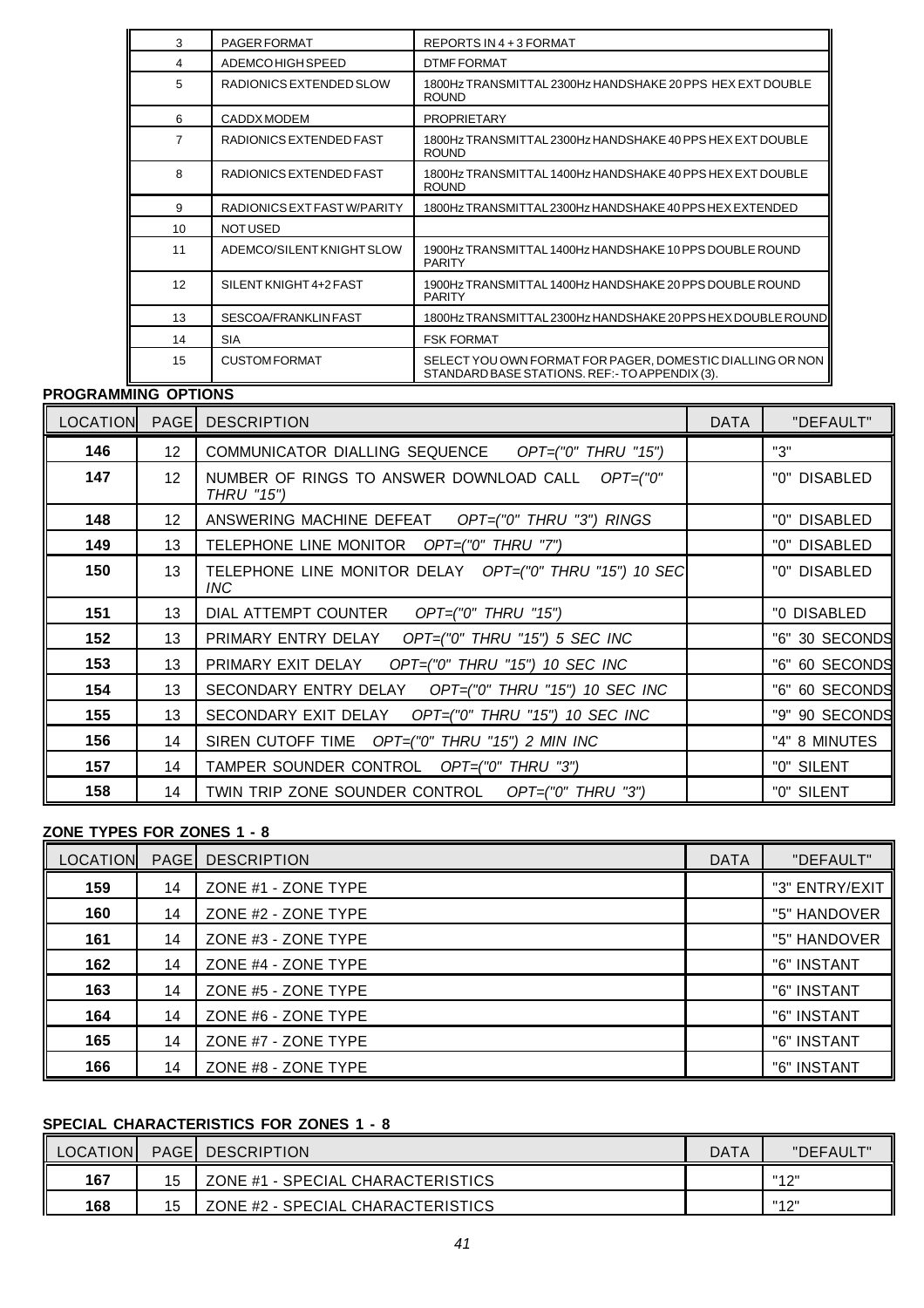| 169 | 15 | ZONE #3 - SPECIAL CHARACTERISTICS | "12" |  |
|-----|----|-----------------------------------|------|--|
| 170 | 15 | ZONE #4 - SPECIAL CHARACTERISTICS | "12" |  |
| 171 | 15 | ZONE #5 - SPECIAL CHARACTERISTICS | "12" |  |
| 172 | 15 | ZONE #6 - SPECIAL CHARACTERISTICS | "12" |  |
| 173 | 15 | ZONE #7 - SPECIAL CHARACTERISTICS | "12" |  |
| 174 | 15 | ZONE #8 - SPECIAL CHARACTERISTICS | "12" |  |

# **AUDIBLE CHARACTERISTICS FOR ZONES 1 - 8**

| <b>LOCATION</b> |    | <b>PAGE DESCRIPTION</b>           | <b>DATA</b> | "DEFAULT" |
|-----------------|----|-----------------------------------|-------------|-----------|
| 175             | 16 | ZONE #1 - AUDIBLE CHARACTERISTICS |             | 1141      |
| 176             | 16 | ZONE #2 - AUDIBLE CHARACTERISTICS |             | 1141      |
| 177             | 16 | ZONE #3 - AUDIBLE CHARACTERISTICS |             | 1141      |
| 178             | 16 | ZONE #4 - AUDIBLE CHARACTERISTICS |             | 1141      |
| 179             | 16 | ZONE #5 - AUDIBLE CHARACTERISTICS |             | 1141      |
| 180             | 16 | ZONE #6 - AUDIBLE CHARACTERISTICS |             | 1141      |
| 181             | 16 | ZONE #7 - AUDIBLE CHARACTERISTICS |             | 1141      |
| 182             | 16 | ZONE #8 - AUDIBLE CHARACTERISTICS |             | 1141      |

# **REPORTING CHARACTERISTICS FOR ZONES 1-8**

| <b>LOCATION</b> |    | <b>PAGEL DESCRIPTION</b>            | <b>DATA</b> | "DEFAULT" |
|-----------------|----|-------------------------------------|-------------|-----------|
| 183             | 16 | ZONE #1 - REPORTING CHARACTERISTICS |             | "3"       |
| 184             | 16 | ZONE #2 - REPORTING CHARACTERISTICS |             | "3"       |
| 185             | 16 | ZONE #3 - REPORTING CHARACTERISTICS |             | "3"       |
| 186             | 16 | ZONE #4 - REPORTING CHARACTERISTICS |             | "3"       |
| 187             | 16 | ZONE #5 - REPORTING CHARACTERISTICS |             | "3"       |
| 188             | 16 | ZONE #6 - REPORTING CHARACTERISTICS |             | "3"       |
| 189             | 16 | ZONE #7 - REPORTING CHARACTERISTICS |             | "3"       |
| 190             | 16 | ZONE #8 - REPORTING CHARACTERISTICS |             | "ג"       |

# **PROGRAMMING OPTIONS**

| <b>LOCATION</b> | PAGE | <b>DESCRIPTION</b>                                   | <b>DATA</b> | "DEFAULT"    |
|-----------------|------|------------------------------------------------------|-------------|--------------|
| 191             | 17   | TWIN TRIP TIME PERIOD OPT=("0" THRU "15") I MIN INC  |             | "5" MINUTES  |
| 192             | 17   | ALL ABORT ENABLE<br>$"1" = ENABLED$                  |             | "0" DISABLED |
| 193             | 17   | DELAY BEFORE DIAL TIME OPT=("0" THRU "15") 2 SEC INC |             | "0" DISABLED |
| 194             | 17   | <b>RESERVED</b>                                      |             | "በ"          |
| 195             | 17   | ZONE RESTORE/SIREN CONTROL OPT=("0" THRU "7")        |             | "3"          |
| 196             | 17   | AUTO ISOLATE OPT=("0" THRU "7")                      |             | "0" DISABLED |
| 197             | 18   | SILENT CODE PAD PANIC OPT=("0" THRU "7")             |             | "0" DISABLED |
| 198             | 18   | BELL TEST CONTROL OPT=("0" THRU "15")                |             | "0" DISABLED |
| 199             | 18   | <b>RESERVED</b>                                      |             | "0"          |
| 200             | 18   | <b>ISOLATED ZONE BEEP</b><br>"0" = DISABLED          |             | "1" ENABLED  |
| 201             | 18   | AC POWER OFF BEEP $"0" = DISABLED$                   |             | "1" ENABLED  |
| 202             | 19   | ENTRY GUARD SECURITY FEATURE "1" = ENABLED           |             | "0" DISABLED |
| 203             | 19   | FIRST TO OPEN - LAST TO CLOSE "1" = ENABLED          |             | "0" DISABLED |
| 204             | 19   | SILENT ENTRY PREALARM "1" = SILENT                   |             | "0" AUDIBLE  |
| 205             | 19   | PARTITION SIREN INHIBIT "1" = ENABLED                |             | "0" DISABLED |
| 206             | 19   | <b>RESERVED</b>                                      |             | "1"          |
| 207             | 19   | RADIO REMOTE ARMING<br>"1" = ENABLED                 |             | "0" DISABLED |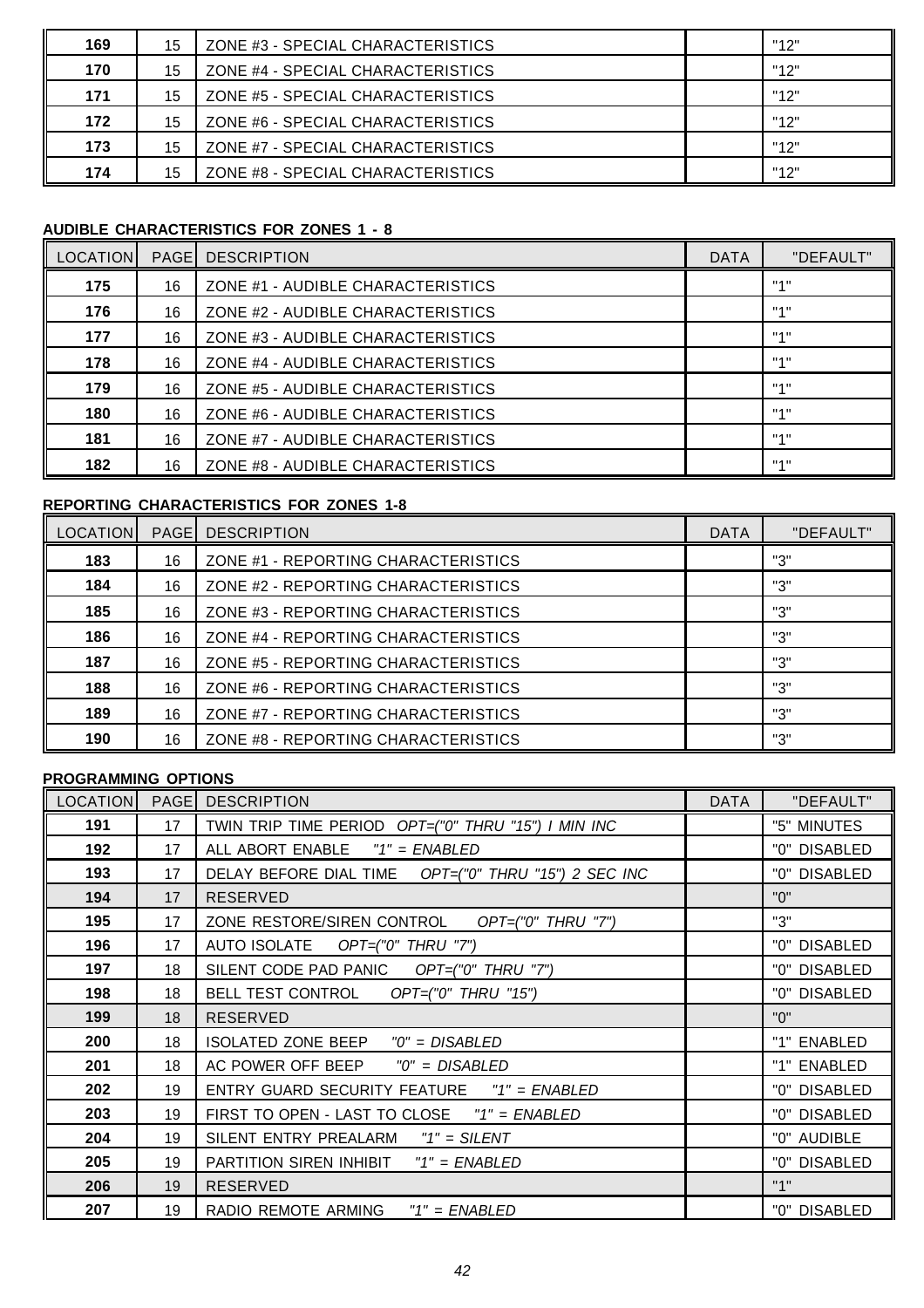| <b>LOCATION</b> | <b>PAGE</b> | <b>DESCRIPTION</b>                                                            | <b>DATA</b> | "DEFAULT"      |
|-----------------|-------------|-------------------------------------------------------------------------------|-------------|----------------|
| 208-209         | 19          | <b>RESERVED</b>                                                               |             | $"15" - "0"$   |
| 210             | 19          | <b>AUTO HOME</b><br>OPT=("0" THTHRU6")                                        |             | "0" DISABLED   |
| 211             | 19          | SWINGER SHUTDOWN COUNT OPT=("0" THTHRU15")                                    |             | "0" DISABLED   |
| 212             | 20          | QUICK ARM DIGIT OPT=("1" THTHRU9")                                            |             | "0" DISABLED   |
| 213             | 20          | CHIME DIGIT<br>OPT=("0" THTHRU9")                                             |             | "0" DISABLED   |
| 214             | 20          | $OPT=(T1T THTHRU14T)$ 2 SEC INC, $0 = FOLLOW$ ,<br>CHIME TIME<br>$15 = LATCH$ |             | "2"            |
| 215             | 20          | <b>ENTRY GUARD DIGIT</b><br>OPT=("0" THTHRU9")                                |             | "2"            |
| 216             | 20          | ENTRY GUARD TIME<br>OPT=("0" THTHRU15") 10 SEC INC                            |             | "2" 20 SECONDS |
| 217             | 20          | POWER UP DELAY<br>OPT=("0" THTHRU15") 10 SEC INC                              |             | "0" DISABLED   |
| 218             | 20          | DYNAMIC BATTERY TEST OPT=("0" THTHRU6")                                       |             | "በ"            |
| 219             | 21          | DYNAMIC BATTERY TEST TIME DURATION OPT=("0" THUR<br>"15") 1 MIN INC           |             | "0" DISABLED   |

## **AUXILIARY OUTPUT OPTIONS**

| <b>LOCATION</b> | <b>PAGE</b> | <b>DESCRIPTION</b>              | <b>DATA</b>             | DATA 2 | DATA 3 | DATA 4 | "DEFAULT"          |
|-----------------|-------------|---------------------------------|-------------------------|--------|--------|--------|--------------------|
| 220-223         | 21          | AUX PIN #1                      |                         |        |        |        | $"0 - 0 - 1 - 2"$  |
| 224-227         | 21          | AUX PIN #2                      |                         |        |        |        | $"0 - 15 - 1 - 2"$ |
| 228-231         | 21          | AUX PIN #3                      |                         |        |        |        | "0 - 0 - 1 - 10"   |
| 232-235         | 21          | AUX PIN #4                      |                         |        |        |        | $"0 - 0 - 1 - 11"$ |
| 236-239         | 23          | AUXILIARY OUTPUT OPENING WINDOW |                         |        |        |        | $"0 - 6 - 0 - 0"$  |
| 240-243         | 24          | AUXILIARY OUTPUT CLOSING WINDOW |                         |        |        |        | $"2 - 0 - 0 - 0"$  |
| 244             | 24          | AUXILIARY OUTPUT INVERSION      | $OPT=("0"$ THRU $"15")$ |        |        |        | "0"                |
| 245             | 24          | AUXILIARY OUTPUT MINUTES TIMING | $OPT=("0"$ THRU $"15")$ |        |        |        | "0"                |

## **PROGRAMMING PARTITIONS**

| <b>LOCATION</b> |    | <b>PAGE DESCRIPTION</b>                              |  | "DEFAULT" |
|-----------------|----|------------------------------------------------------|--|-----------|
| 246             | 25 | COMMON AREA "1" = ENABLED. "2" ENABLED WITH          |  | "በ"       |
| 247             | 25 | NUMBER OF ZONES IN PARTITION #1 SELECT THE NUMBER OF |  | "በ"       |
| 248             | 25 | NUMBER OF ZONES IN PARTITION #2 SELECT THE NUMBER OF |  | "በ"       |
| 249-251         | 25 | RESERVED                                             |  | "በ"       |

## **FORMAT OVERRIDE**

| <b>LOCATION</b> | <b>PAGE</b> | <b>DESCRIPTION</b>                  | DATA | DATA 21 | DATA 3 | <b>DATA</b> | "DEFAULT"                             |
|-----------------|-------------|-------------------------------------|------|---------|--------|-------------|---------------------------------------|
| 252-255         | 25          | <b>TABLES</b><br>OVERRIDE<br>FORMAT |      |         |        |             | ∩"<br>"∩<br><u>u - u - </u><br>$\sim$ |

## **COMMUNICATOR CODES**

| <b>LOCATION</b> | <b>PAGE</b> | <b>DESCRIPTION</b>        | <b>DATA</b> | DATA 2 | DATA 3 DATA 4 | "DEFAULT"         |
|-----------------|-------------|---------------------------|-------------|--------|---------------|-------------------|
| 256-259         | 25          | ZONE #1 COMMUNICATOR CODE |             |        |               | $"3 - 0 - 1 - 5"$ |
| 260-263         | 25          | ZONE #2 COMMUNICATOR CODE |             |        |               | $"3 - 0 - 2 - 5"$ |
| 264-267         | 25          | ZONE #3 COMMUNICATOR CODE |             |        |               | $"3 - 0 - 3 - 5"$ |
| 268-271         | 25          | ZONE #4 COMMUNICATOR CODE |             |        |               | $"3 - 0 - 4 - 5"$ |
| 272-275         | 25          | ZONE #5 COMMUNICATOR CODE |             |        |               | $"3 - 0 - 5 - 5"$ |
| 276-279         | 25          | ZONE #6 COMMUNICATOR CODE |             |        |               | $"3 - 0 - 6 - 5"$ |
| 280-283         | 25          | ZONE #7 COMMUNICATOR CODE |             |        |               | $"3 - 0 - 7 - 5"$ |
| 284-287         | 25          | ZONE #8 COMMUNICATOR CODE |             |        |               | $"3 - 0 - 8 - 5"$ |

# **COMMUNICATOR CODES**

| <b>PAGEL DESCRIPTION</b><br>LOCATION<br>DATA 3<br>1 DATA 2<br>DATA 41<br><b>DATA</b><br>"DEFAULT" |  |
|---------------------------------------------------------------------------------------------------|--|
|---------------------------------------------------------------------------------------------------|--|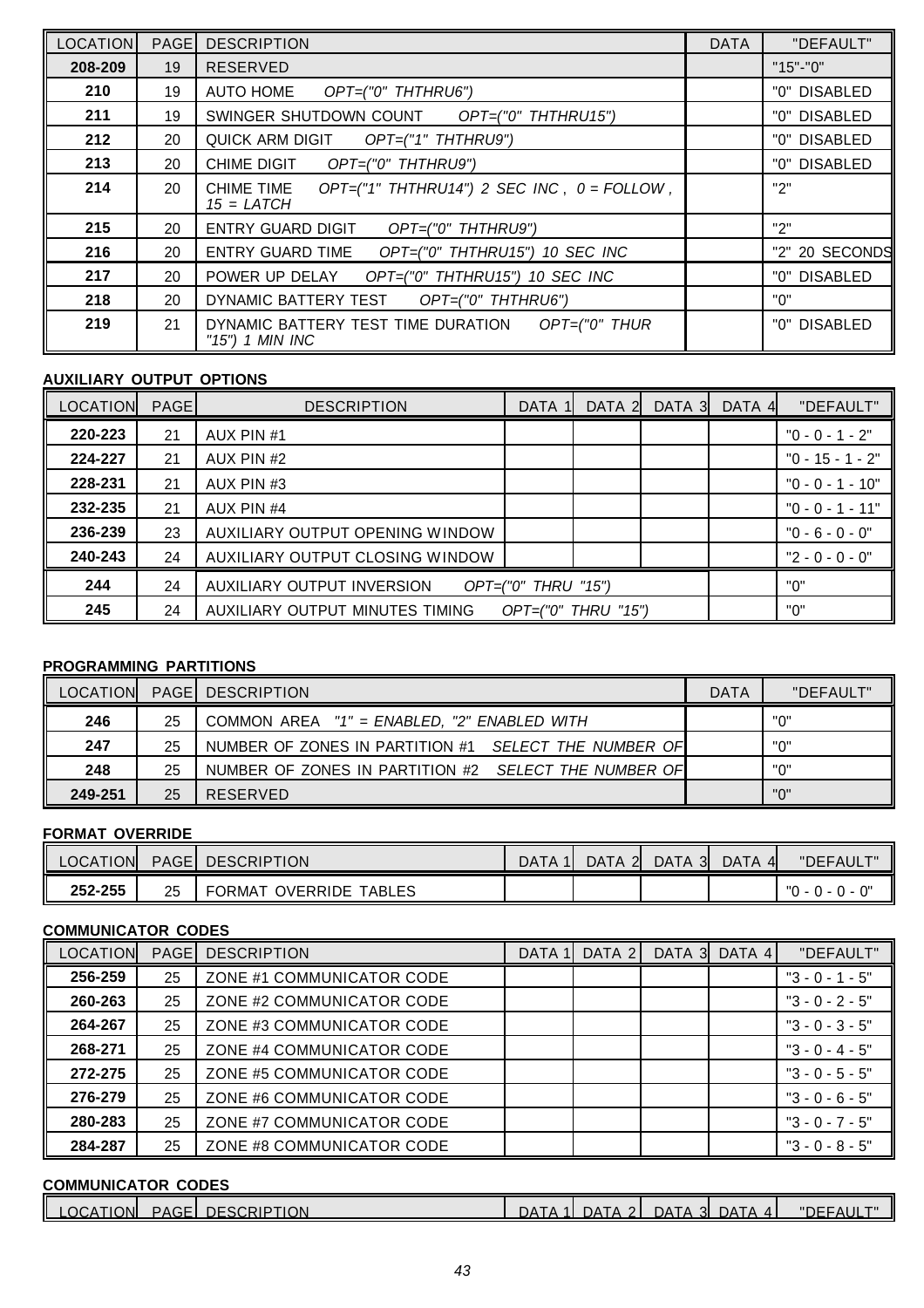| 288-291 | 25 | DURESS USER CODE 15 COM CODE                |  | $"0 - 0 - 0 - 5"$ |
|---------|----|---------------------------------------------|--|-------------------|
| 292-295 | 26 | CODE PAD (1 + 3) AUX 1 COM CODE             |  | $"0 - 0 - 0 - 5"$ |
| 296-299 | 26 | CODE PAD $(4 + 6)$ AUX 2 COM CODE           |  | $"0 - 0 - 0 - 5"$ |
| 300-303 | 26 | CODE PAD (* + #) PANIC COM CODE             |  | $"2 - 0 - 0 - 5"$ |
| 304-307 | 26 | <b>CODE PAD TAMPER COMMUNICATOR</b><br>CODE |  | $"0 - 0 - 0 - 5"$ |
| 308-311 | 26 | AUTO TEST COMMUNICATOR CODES                |  | $"0 - 0 - 0 - 5"$ |
| 312-315 | 26 | FAIL TO COMMUNICATE COM CODES               |  | "0 - 0 - 0 - 5"   |
| 316-319 | 26 | <b>BOX TAMPER COMMUNICATOR CODES</b>        |  | $"0 - 0 - 0 - 5"$ |
| 320-323 | 27 | AC POWER FAIL COMMUNICATOR<br><b>CODES</b>  |  | $"0 - 0 - 0 - 5"$ |
| 324-327 | 27 | LOW BATTERY COMMUNICATOR CODES              |  | $"0 - 0 - 0 - 5"$ |

## **COMMUNICATOR CODES**

| II<br><b>LOCATION</b> | <b>PAGE</b> | <b>PAGE</b>                           | <b>PAGE</b> | "DEFAULT" |
|-----------------------|-------------|---------------------------------------|-------------|-----------|
| 328                   | 27          | AC POWER RESTORE COMMUNICATOR CODE    |             | "በ"       |
| 329                   | 27          | LOW BATTERY RESTORE COMMUNICATOR CODE |             | "በ"       |
| 330                   | 27          | AC POWER FAIL REPORT DELAY            |             | "5"       |
| 331                   | 27          | <b>RESERVED</b>                       |             | "በ"       |
| 332                   | 27          | <b>RESTORE CODE FOR ZONES 1-8</b>     |             | "በ"       |
| 333                   | 27          | RESTORE CODE FOR ZONES 9-16           |             | "በ"       |
| 334                   | 27          | INSOLATE CODE FOR ZONES 1-8           |             | "በ"       |
| 335                   | 27          | INSOLATE CODE FOR ZONES 9-16          |             | "በ"       |
| 336                   | 28          | TROUBLE CODE FOR ZONES 1-8            |             | "በ"       |
| 337                   | 28          | TROUBLE CODE FOR ZONES 9-16           |             | "በ"       |
| 338                   | 28          | ZONE TAMPER CODE FOR ZONES 1-8        |             | "በ"       |
| 339                   | 28          | ZONE TAMPER CODE FOR ZONES 9-16       |             | "በ"       |
| 340                   | 28          | OPENING COMMUNICATOR CODE             |             | "በ"       |
| 341                   | 28          | <b>CLOSING COMMUNICATOR CODE</b>      |             | "በ"       |
| 342                   | 28          | OPENING/CLOSING PHONE SELECTOR        |             | "5"       |
| 343                   | 28          | CANCEL COMMUNICATOR CODE              |             | "0"       |

## **COMMUNICATOR CODES**

| <b>LOCATION</b> | <b>PAGE</b> | <b>DESCRIPTION</b>                            | DATA 1 | DATA 2 | DATA 3 | DATA 4 | "DEFAULT"         |
|-----------------|-------------|-----------------------------------------------|--------|--------|--------|--------|-------------------|
| 344-347         | 28          | LATE TO CLOSE COMMUNICATOR CODE               |        |        |        |        | $"0 - 0 - 0 - 5"$ |
| 348-351         | 28          | <b>EARLY OPENING COMMUNICATOR CODE</b>        |        |        |        |        | $"0 - 0 - 0 - 5"$ |
| 352-355         | 29          | DOWNLOAD COMPLETE<br><b>COMMUNICATOR CODE</b> |        |        |        |        | "0 - 0 - 0 - 5"   |
| 356-359         | 29          | AUTOMATIC ARM COMMUNICATOR<br>CODE            |        |        |        |        | $"0 - 0 - 0 - 5"$ |
| 360-363         | 29          | <b>CODE PAD AUX #3 COMMUNICATOR</b><br>CODE   |        |        |        |        | $"0 - 0 - 0 - 5"$ |

## **PROGRAMMING TIMER OPTIONS**

|         |    | LOCATION PAGE DESCRIPTION     | DATA 11 | DATA 2 | DATA 3 | DATA 3 | "DEFAULT"       |
|---------|----|-------------------------------|---------|--------|--------|--------|-----------------|
| 364-367 | 29 | EARLY OPENING TIME            |         |        |        |        | "0 - 6 - 0 - 0" |
| 368-371 | 29 | LATE CLOSING/AUTO ARMING TIME |         |        |        |        | "2 - 0 - 0 - 0" |

## **PROGRAMMING OPTIONS**

| LOCATION   | <b>PAGE</b> | <b>DESCRIPTION</b>                                                           | <b>DATA</b> | "DEFAULT"<br>·⊢AUL.        |
|------------|-------------|------------------------------------------------------------------------------|-------------|----------------------------|
| 277<br>JIZ | ാവ<br>ت ک   | <b>ENABLE</b><br>$\cap$ $\cap$<br>URL.<br>.AV ل<br>⌒<br>-<br>-SA<br>ULUSED * |             | $\mathsf{H}\cap\mathsf{H}$ |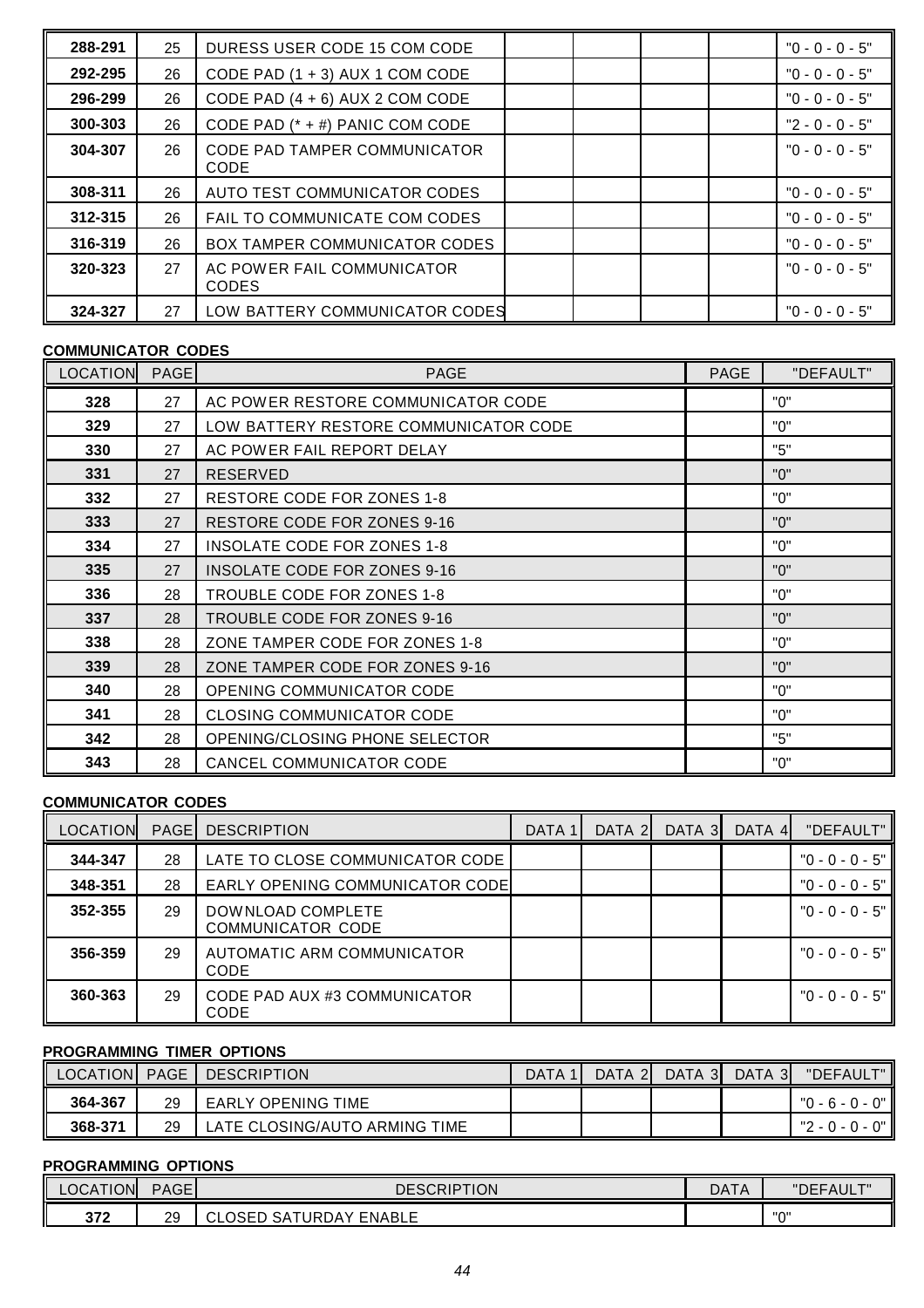| 373 | 29 | <b>CLOSED SUNDAY ENABLE</b>                        | יי חיי     |
|-----|----|----------------------------------------------------|------------|
| 374 | 30 | AUTO ARM ENABLE                                    | יי∩יי      |
| 375 | 30 | <b>AUTO CALLBACK ENABLE</b>                        | "በ"        |
| 376 | 30 | RESERVED                                           | "RESERVED" |
| 377 | 30 | WEEKLY AUTOTEST ENABLE SUNDAY = "1" SATURDAY = "7" | "ח"        |

## **PROGRAMMING TIMER OPTIONS**

| <b>LOCATION</b> | PAGE                                     | <b>DESCRIPTION</b>                                  |        |        | <b>DATA</b> |                   | "DEFAULT"         |
|-----------------|------------------------------------------|-----------------------------------------------------|--------|--------|-------------|-------------------|-------------------|
|                 |                                          |                                                     |        |        | DATA 1      | DATA 2            |                   |
| 378-379         | 30                                       | AUTOTEST INTERVALS (IN HOURS)                       |        |        |             |                   | $"2 - 4"$         |
|                 |                                          |                                                     | DATA 1 | DATA 2 | DATA 3      | DATA 4            |                   |
| 380-383         | 30                                       | TIME TO PERFORM AUTOTEST(24 HOUR<br>TIME)           |        |        |             |                   | $"0 - 2 - 0 - 0"$ |
| 384-451         | 31                                       | <b>RESERVED FOR EXPANSION DEVICE</b>                |        |        |             |                   | "RESERVED"        |
|                 |                                          |                                                     |        |        | DATA 1      | DATA <sub>2</sub> |                   |
| 452-453         | 31                                       | NUMBER OF ELAPSED HOURS SINCE LAST AUTOTEST<br>CODE |        |        |             |                   | "0"               |
|                 |                                          |                                                     |        |        | <b>DATA</b> |                   |                   |
| 454             | 31                                       | DAY OF THE WEEK (SUNDAY = "1" SATURDAY= "7")        |        |        |             |                   | "UNDEFINED"       |
| 455             | 31                                       | MONTH OF THE YEAR (JANUARY = "1" DECEMBER = "12")   |        |        |             |                   | "UNDEFINED"       |
| 456             | 31                                       | DAY OF THE MONTH - TENS DIGIT $(25TH = "2")$        |        |        |             |                   | "UNDEFINED"       |
| 457             | 31                                       | DAY OF THE MONTH - ONES DIGIT $(25TH = "5")$        |        |        |             |                   | "UNDEFINED"       |
| 458             | 31                                       | CURRENT YEAR - TENS DIGIT $(1994 = "9")$            |        |        |             |                   | "UNDEFINED"       |
| 459             | 31                                       | CURRENT YEAR - ONES DIGIT $(1994 = "4")$            |        |        |             |                   | "UNDEFINED"       |
|                 |                                          |                                                     |        |        |             |                   |                   |
| 460             | 31<br><b>CURRENT HOUR - TENS DIGIT</b>   |                                                     |        |        |             | "UNDEFINED"       |                   |
| 461             | 31<br><b>CURRENT HOUR - ONES DIGIT</b>   |                                                     |        |        | "UNDEFINED" |                   |                   |
| 462             | 31<br><b>CURRENT MINUTE - TENS DIGIT</b> |                                                     |        |        |             | "UNDEFINED"       |                   |
| 463             | 31                                       | <b>CURRENT MINUTE - ONES DIGIT</b>                  |        |        |             |                   | "UNDEFINED"       |

## **THE FOLLOWING LOCATIONS ARE ACCESSIBLE ONLY THROUGH DOWNLOADING**

| LOCATION |    | <b>PAGE   DESCRIPTION</b>                      | <b>DATA</b> |              | "DEFAULT" |  |                 |
|----------|----|------------------------------------------------|-------------|--------------|-----------|--|-----------------|
| 464-471  | 32 | CONTROL PANEL ACCESS CODE                      |             |              |           |  | "25000000"      |
| 472-479  | 32 | <b>CALLBACK PHONE NUMBER, DIGITS 1 -</b>       |             |              |           |  | "0" DISABLED    |
| 480-487  | 32 | <b>CALLBACK PHONE NUMBER, DIGITS 9 -</b><br>16 |             |              |           |  | "0" DISABLED II |
| 488      | 32 | <b>CALLBACK ENABLE</b>                         |             |              |           |  | "0" DISABLED    |
| 489      | 32 | LOCAL PROGRAMMING LOCKOUT                      |             | "0" DISABLED |           |  |                 |
| 490      | 32 | <b>CONTROL PANEL SHUTDOWN</b>                  |             |              |           |  | "0" DISABLED    |

## **APPENDIX 1**

This document describes the DL-250 reporting event codes when using the SIA format (format 14). The following codes are programmable and are sent when the 100's digit is programmed as the event code. The 10's and 1's digit are then sent as a zone identifier.

| <b>PROGRAMMED 100's DIGIT</b> | <b>SIA CODE</b> | <b>DEFINITION</b>     |
|-------------------------------|-----------------|-----------------------|
|                               |                 |                       |
|                               | РA              | PANIC ALARM           |
|                               | FA              | FIRE ALARM            |
|                               | РA              | PANIC ALARM           |
| 3                             | BA              | <b>BURGLARY ALARM</b> |
|                               | GА              | GAS ALARM             |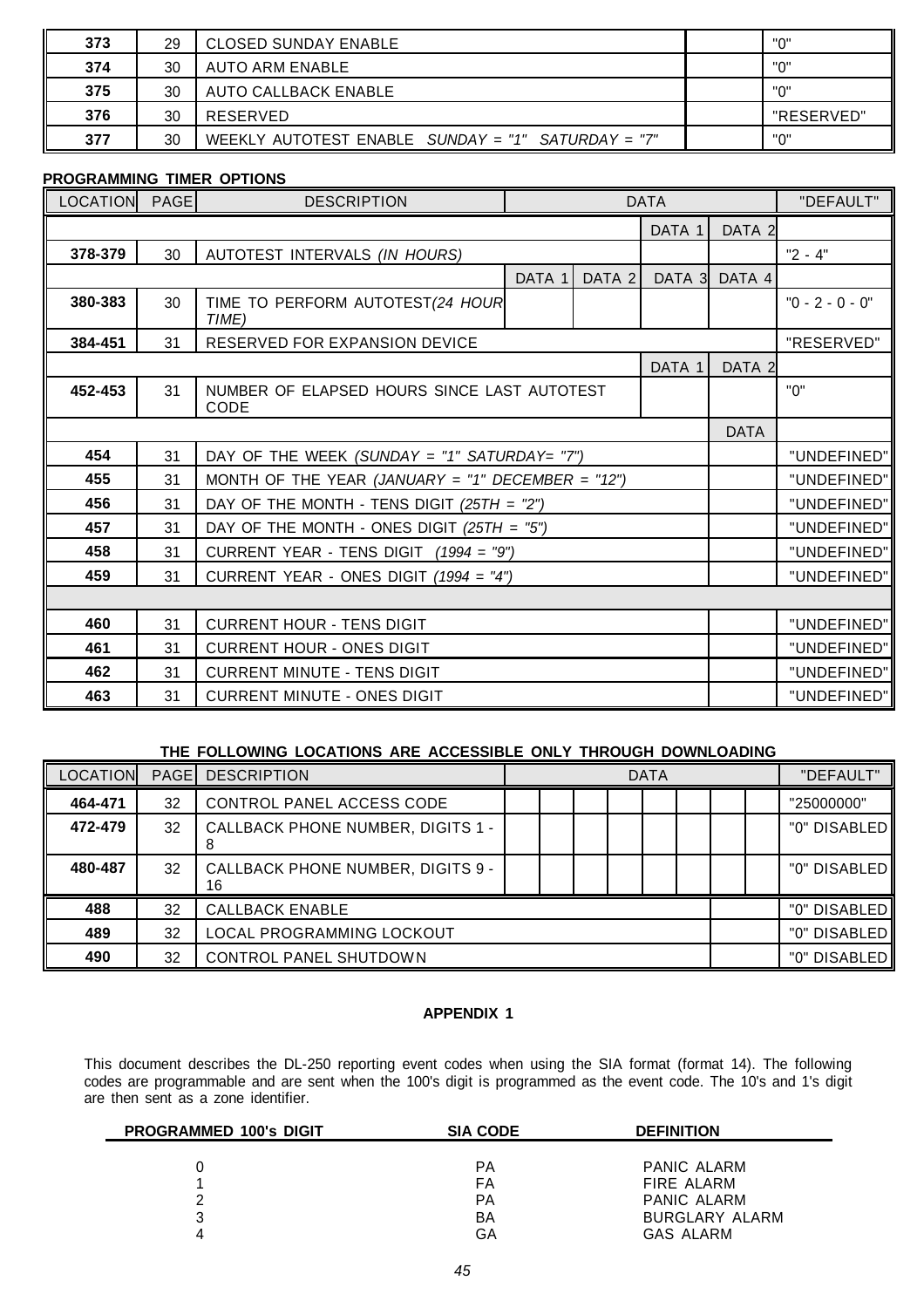| 5  | ΚA  | HEAT ALARM             |
|----|-----|------------------------|
| 6  | W A | WATER ALARM            |
|    | QA  | <b>EMERGENCY ALARM</b> |
| 8  | SA  | <b>SPRINKLER ALARM</b> |
| 9  | UA  | UNTYPED ALARM          |
| 10 | НA  | <b>HOLDUP ALARM</b>    |
| 11 | МA  | MEDICAL ALARM          |
| 12 | ΖA  | FREEZE ALARM           |
| 13 | ТA  | TAMPER ALARM           |
| 14 | RP  | PERIODIC TEST          |
| 15 |     | <b>RESERVED</b>        |

The following event codes are fixed but must be enabled by programming a 1 in the corresponding location.

| <b>REPORTING EVENT</b>     | <b>SIA CODE</b> | <b>PROGRAMMING LOCATION</b> |
|----------------------------|-----------------|-----------------------------|
|                            |                 |                             |
| <b>TAMPER</b>              | TA              | 304                         |
| <b>AUTOTEST</b>            | <b>RP</b>       | 308                         |
| <b>FAIL TO COMMUNICATE</b> | RT              | 312                         |
| <b>OPENING</b>             | 0P              | 340                         |
| <b>CLOSING</b>             | CL              | 341                         |
| CANCEL                     | ОC              | 343                         |
| AC LOSS                    | AT              | 320                         |
| <b>LOW BATTERY</b>         | YT              | 324                         |
| <b>RESTORE CODE</b>        | $*R$            | 332                         |
| BYPASS CODE                | *B              | 334                         |
| <b>BYPASS RESTORE</b>      | *U              | 334/332                     |
| <b>TROUBLE CODE</b>        | *T              | 336                         |
| <b>TROUBLE RESTORE</b>     | *R              | 336/332                     |
| <b>AC RESTORE</b>          | AR              | 328                         |
| <b>BATTERY RESTORE</b>     | YR.             | 329                         |
| <b>FAIL TO CLOSE</b>       | СI              | 348                         |
| <b>EARLY OPENING</b>       | OK              | 344                         |
| DOWNLOAD COMPLETE          | <b>RS</b>       | 352                         |

\* The character transmitted in this location will be the first character in the SIA code from the top list for the event being transmitted. If a "1" is programmed in location 332, and a Burglary Alarm (B A) restores, a B R will be transmitted. If a "1" is programmed in location 336, and a Fire Alarm (E A) zone goes into Trouble, an (E T) will be transmitted.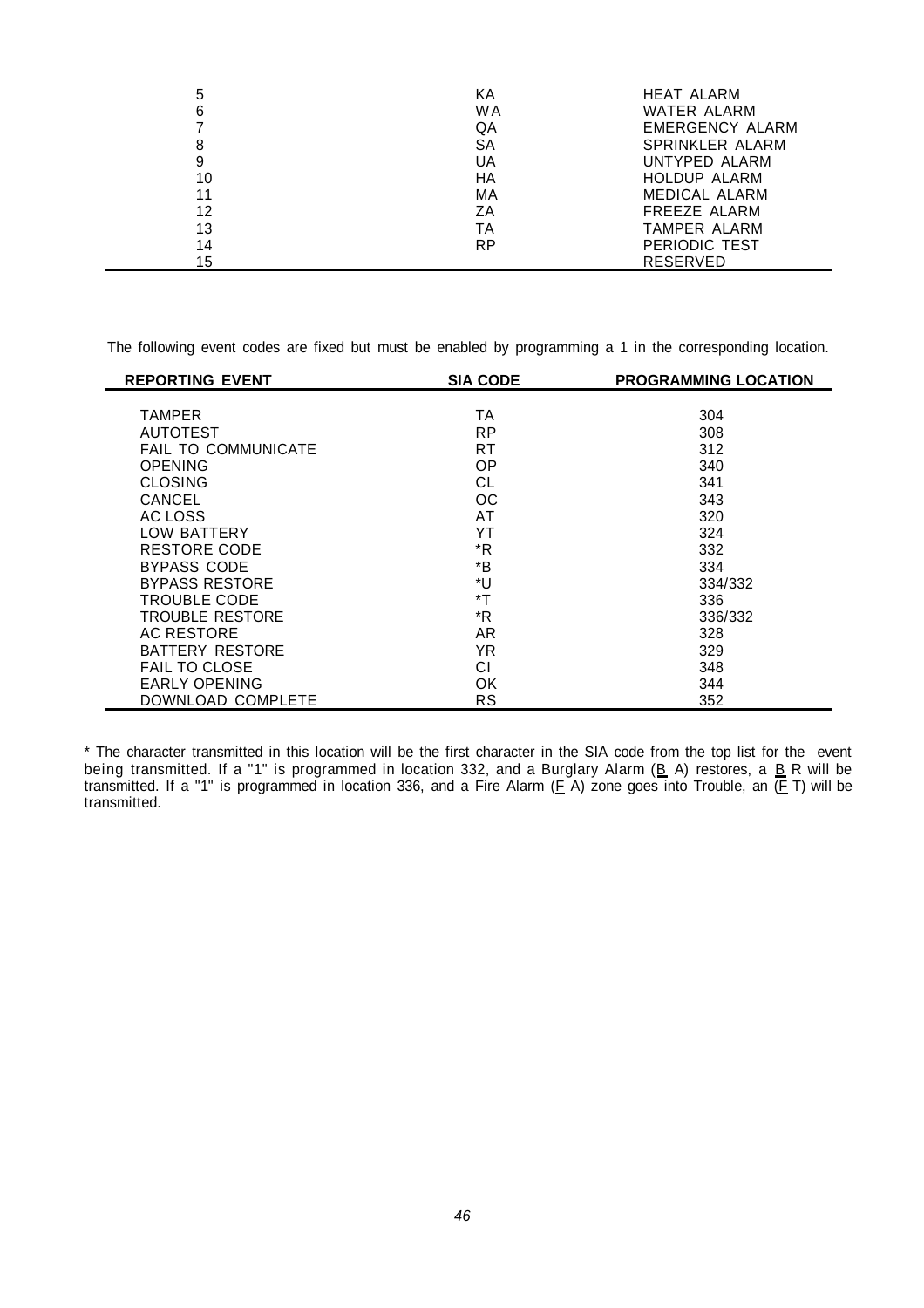## APPENDIX 2

This document lists the event reporting codes for Ademco Contact ID reporting in the DL-250. The event codes are programmed by placing a number from 0-15 in the "100's" location of the communicator code for the event being reported. The 10's and 1's digit programmed are sent as the zone identifier. The following event codes will be sent for the digit programmed:

| PROGRAMMED 100's DIGIT | <b>ADEMCO EVENT CODE</b> | <b>DEFINITION</b>        |
|------------------------|--------------------------|--------------------------|
|                        |                          |                          |
| 0                      | 122                      | Silent panic             |
|                        | 110                      | Fire                     |
| 2                      | 120                      | Panic                    |
| 3                      | 130                      | <b>Burglary</b>          |
| 4                      | 131                      | Perimeter Burglary       |
| 5                      | 132                      | <b>Interior Burglary</b> |
| 6                      | 133                      | 24 hour Auxiliary        |
|                        | 134                      | Entry/Exit Burglary      |
| 8                      | 135                      | Day/Night Burglary       |
| 9                      | 150                      | Non-burg 24 hour         |
| 10                     | 121                      | <b>Duress</b>            |
| 11                     | 100                      | <b>Medical Alarm</b>     |
| 12                     | 123                      | Audible Panic            |

The following event codes are sent automatically but must be enabled by programming a 1 in the communicator code location for that report:

| <b>REPORTING EVENT</b>     | <b>ADEMCO EVENT DIGIT</b> | <b>LOCATIONS</b> |
|----------------------------|---------------------------|------------------|
| Keypad Tamper              | 137                       | 304              |
| Autotest                   | 602                       | 308              |
| <b>Fail To Communicate</b> | 354                       | 312              |
| Opening/Closing            | 401                       | 340/341          |
| Cancel                     | 406                       | 343              |
| A.C. Loss                  | 301                       | 320              |
| Restore                    | Event code for alarm      | 332              |
| Zone Bypass                | 570                       | 334              |
| Zone Trouble               | 380                       | 336              |
| Low Battery                | 302                       | 324              |
| <b>Battery Test Fail</b>   | 309                       | 324              |
| Late to Close              | 404                       | 348              |
| Early to Open              | 400                       | 344              |
| <b>Download Complete</b>   | 412                       | 352              |

#### APPENDIX 3

Certain older and unusual receivers have formats other than those listed on page 11. Locations 250 thru 255 provide various methods to duplicate these unusual formats. Included in these overrides is the ability to call and report to a personal pager. The timer adjustment options allowed in locations 250 and 255 sometimes can compensate for substandard, or older telephone exchanges. It is suggested that you call DAS technical assistance the first time you attempt to use these override options.

**LOCATION 250** - Inter-round time of a two round parity transmission. The inter-round time will be the number contained in location 250 times 800 mSec. If location 250 is "0", the time is determined by the individual formats in locations 118 and 140.

**LOCATION 251** - Inter-digit time of a pulse format. If the number programmed in location 251 is something other than "0", The inter-digit time will be that number divided by the PPS. For example, if the number in location 251 is "10", and the format is a 20PPS format, the inter-digit time will be 10/20 of 0.5 seconds.

For locations 252 thru 255, you must add the listed values for the desired characteristics and program the sum in the appropriate location. If the value is not added for locations 252 and 253, the converse mode will be enabled for those locations. If the value of 1 is not added to location 252, the transmitted frequency will be 1900 Hz. If the value of 2 is not added to location 253, the communicator will not transmit hex digits. If neither of values 4 or 8 are added to location 253, the communicator will send messages at 40 PPS.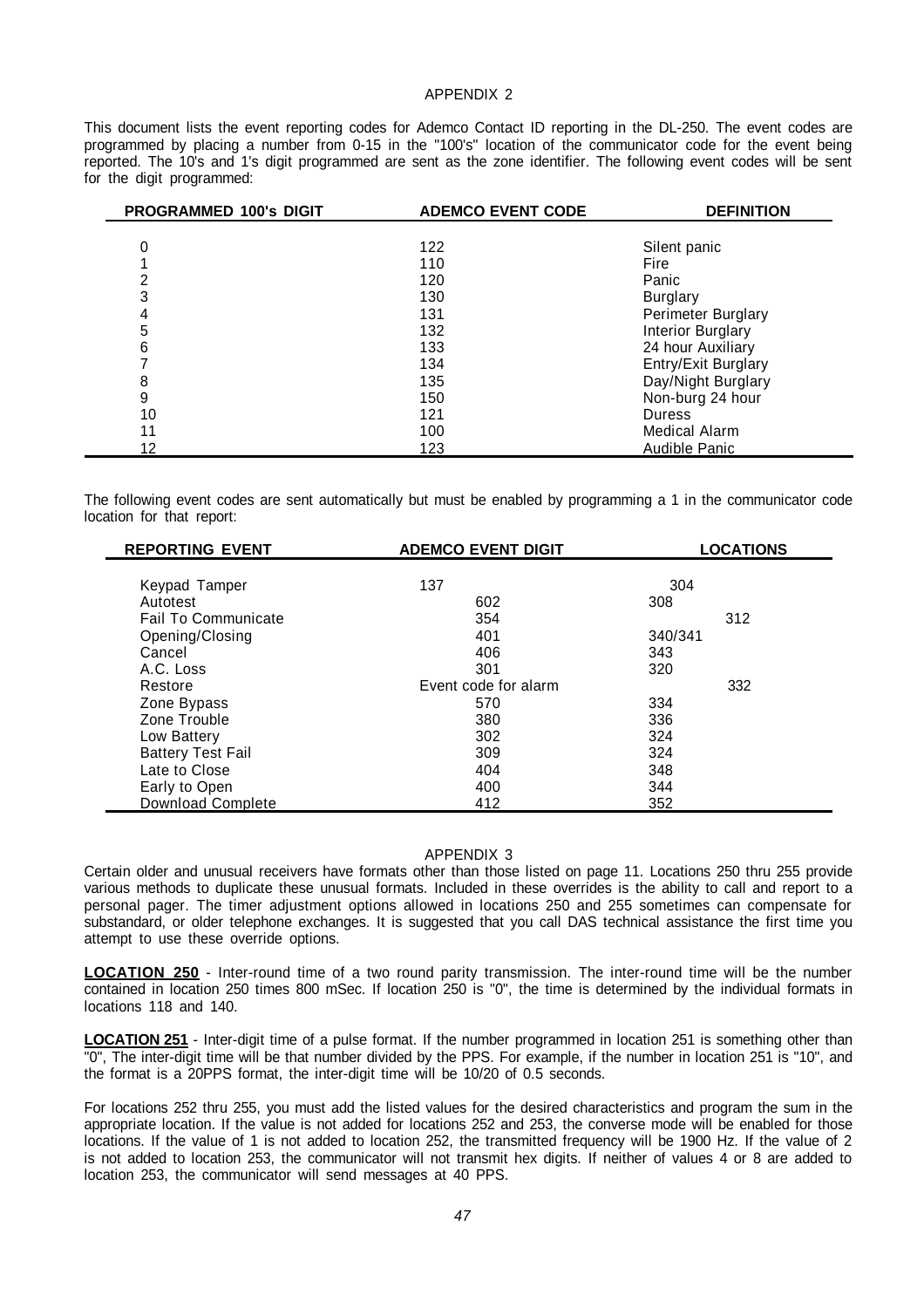**LOCATION 252** - The number programmed in this location will determine the selected default as desired.

| <b>VALUE</b> | <b>DESCRIPTION</b>                       |
|--------------|------------------------------------------|
|              | Set for 1800 Hz pulse transmit frequency |
| 2            | Set for 2300 Hz handshake frequency      |
| 4            | Set for single round checksum frequency  |
|              | Set for 2 digit event code               |

**LOCATION 253** - The number programmed in this location will determine the selected default as desired.

| <b>VALUE</b> | <b>DESCRIPTION</b>         |
|--------------|----------------------------|
|              | Set for extended reporting |
| 2            | Set for hex digits         |
|              | Set for 20 PPS             |
|              | Set for 10 PPS             |

**LOCATION 254** - The number programmed in this location will determine the selected default as desired.

| <b>VALUE</b> | <b>DESCRIPTION</b>       |
|--------------|--------------------------|
|              | Set for pager format     |
| 2            | Set for Ademco handshake |
|              | Reserved                 |
|              | Set for FBI Superfast    |

**LOCATION 255** - The number programmed in this location will determine the selected default as desired.

| <b>VALUE</b> | <b>DESCRIPTION</b>                                                                         |
|--------------|--------------------------------------------------------------------------------------------|
|              | Set for Contact ID and Ademco Highspeed                                                    |
| 2            | Reserved                                                                                   |
|              | Set for 4/3 and Contact ID                                                                 |
| 8            | Set for DTMF transmission format (4/2 Express,<br>Superfast, Ademco Highspeed & Contact ID |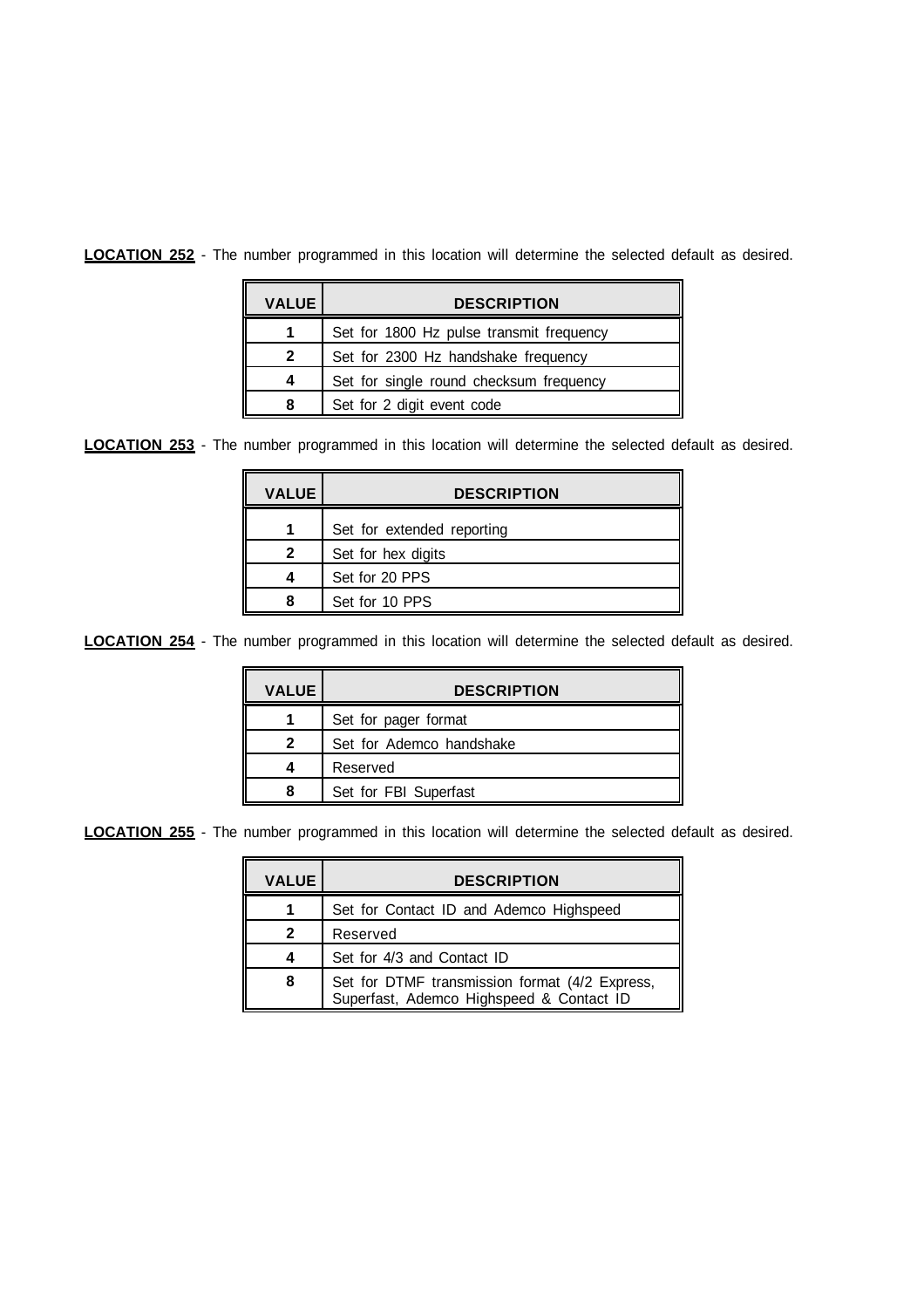## SPECIFICATIONS

| <b>OPERATING POWER</b>       | 16/18 VAC 1.5 AMP Plug Pack              |
|------------------------------|------------------------------------------|
| AUXILIARY POWER              | 12 VDC Regulated 400 mA                  |
| <b>LOOP RESISTANCE</b>       | 300 Ohms Maximum                         |
| <b>BUILT-IN SIREN DRIVER</b> | 4 Ohms Maximum                           |
| <b>LOOP RESPONSE</b>         | Selectable @ 200 or 500ms                |
| OPERATING TEMPERATURE        | 32 to 120 degrees F                      |
| KEYPAD DIMENSIONS            | 5.50" Wide<br>4.25" High<br>.850" Deep   |
| METAL ENCLOSURE DIMENSION    | 11.25" Wide<br>16.25" High<br>3.50" Deep |
| SHIPPING WEIGHT              | $9$ lbs.                                 |
|                              |                                          |

#### **WARRANTY STATEMENT**

DIRECT ALARM SUPPLIES GUARANTEES THIS PRODUCT AGAINST DEFECTIVE PARTS AND WORKMANSHIP FOR TWENTY-FOUR (24) MONTHS FROM DATE OF PURCHASE. IF ANY DEFECT APPEARS DURING THE WARRANTY PERIOD RETURN IT TO DAS, POSTAGE PREPAID. THE UNIT WILL BE REPAIRED AND RETURNED. DAS ASSUMES NO LIABILITY FOR CONSEQUENTIAL OR INDIRECT DAMAGE AND ACCEPTS NO RESPONSIBILITY FOR REPAIRING DAMAGE TO THE PRODUCT CAUSED BY MISUSE, CARELESS HANDLING, OR WHERE REPAIRS HAVE BEEN MADE BY OTHERS.

NO OTHER GUARANTEE, WRITTEN OR VERBAL, IS AUTHORIZED BY OR ON BEHALF OF DIRECT ALARM SUPPLIES, VILLAWOOD NSW.

> DIRECT ALARM SUPPLIES 69 CHRISTINA RD VILLAWOOD NSW AUSTRALIA PHONE (02) 7256955 FAX (02) 7257189

BULLETIN IM-DL250B

THESE ARE PAGE NUMBERS FOR PAGES

33 34 35 36 37 38 39 40 41 42